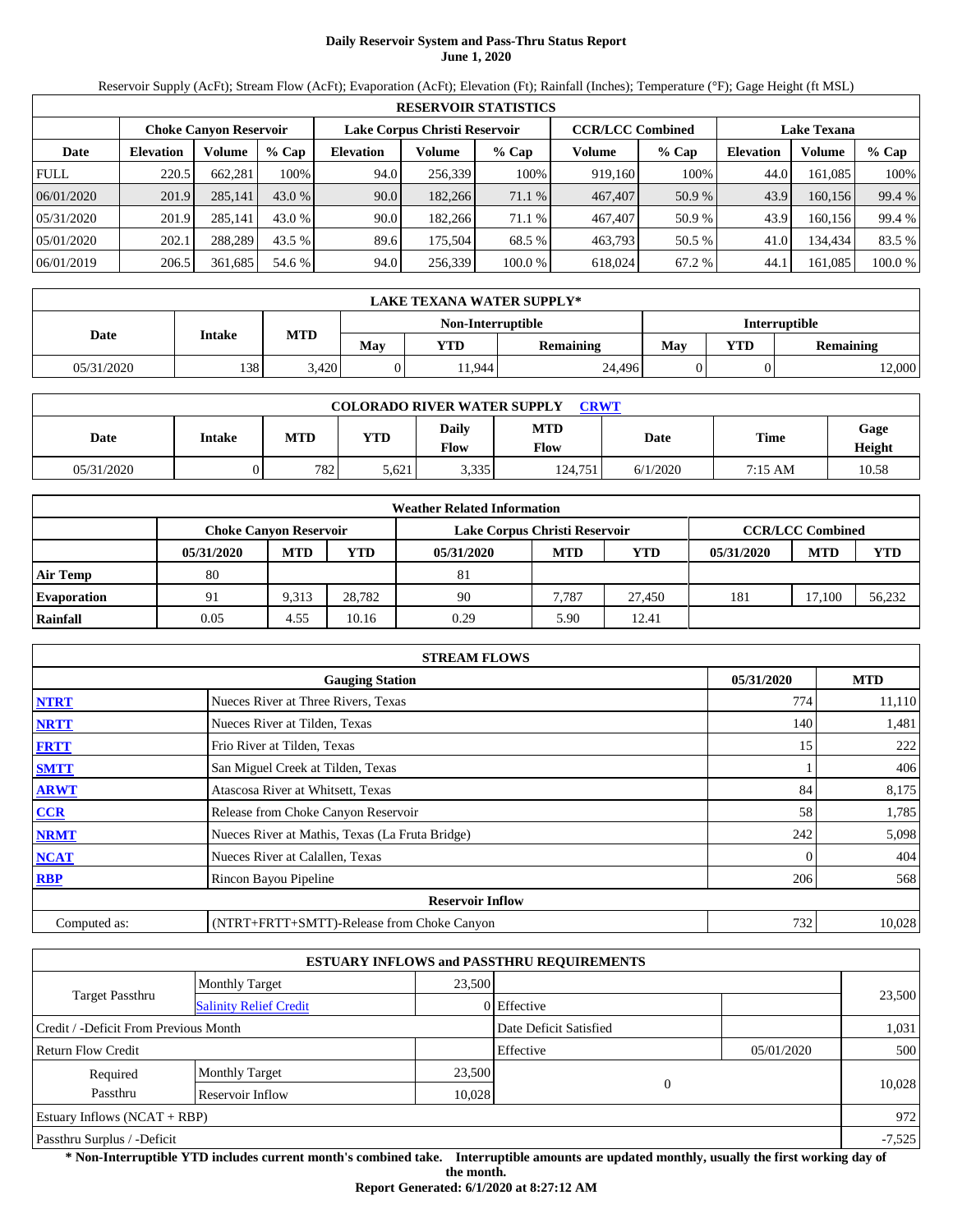# **Daily Reservoir System and Pass-Thru Status Report June 2, 2020**

Reservoir Supply (AcFt); Stream Flow (AcFt); Evaporation (AcFt); Elevation (Ft); Rainfall (Inches); Temperature (°F); Gage Height (ft MSL)

|             | <b>RESERVOIR STATISTICS</b> |                               |         |                  |         |                                                          |         |        |                    |         |         |  |
|-------------|-----------------------------|-------------------------------|---------|------------------|---------|----------------------------------------------------------|---------|--------|--------------------|---------|---------|--|
|             |                             | <b>Choke Canvon Reservoir</b> |         |                  |         | Lake Corpus Christi Reservoir<br><b>CCR/LCC Combined</b> |         |        | <b>Lake Texana</b> |         |         |  |
| Date        | <b>Elevation</b>            | Volume                        | $%$ Cap | <b>Elevation</b> | Volume  | $%$ Cap                                                  | Volume  | % Cap  | <b>Elevation</b>   | Volume  | $%$ Cap |  |
| <b>FULL</b> | 220.5                       | 662.281                       | 100%    | 94.0             | 256,339 | 100%                                                     | 919,160 | 100%   | 44.0               | 161.085 | 100%    |  |
| 06/02/2020  | 201.9                       | 285,141                       | 43.0 %  | 90.1             | 183.978 | 71.8 %                                                   | 469,119 | 51.0 % | 43.9               | 160.156 | 99.4 %  |  |
| 06/01/2020  | 201.9                       | 285.141                       | 43.0 %  | 90.0             | 182,266 | 71.1 %                                                   | 467,407 | 50.9 % | 43.9               | 160.156 | 99.4 %  |  |
| 05/02/2020  | 202.1                       | 288.289                       | 43.5 %  | 89.5             | 173.834 | 67.8 %                                                   | 462,123 | 50.3%  | 41.0               | 134,434 | 83.5 %  |  |
| 06/02/2019  | 206.5                       | 361,685                       | 54.6 %  | 94.0             | 256,339 | 100.0%                                                   | 618,024 | 67.2 % | 44.0               | 161,085 | 100.0 % |  |

|            | LAKE TEXANA WATER SUPPLY* |            |      |                   |                  |                      |     |                  |  |  |  |
|------------|---------------------------|------------|------|-------------------|------------------|----------------------|-----|------------------|--|--|--|
|            |                           |            |      | Non-Interruptible |                  | <b>Interruptible</b> |     |                  |  |  |  |
| Date       | <b>Intake</b>             | <b>MTD</b> | Mav  | YTD               | <b>Remaining</b> | Mav                  | YTD | <b>Remaining</b> |  |  |  |
| 06/01/2020 | 138                       | 138        | .137 | 13,081            | 23,359           |                      |     | 12,000           |  |  |  |

| <b>COLORADO RIVER WATER SUPPLY</b><br><b>CRWT</b> |        |     |            |                      |             |          |             |                |  |  |
|---------------------------------------------------|--------|-----|------------|----------------------|-------------|----------|-------------|----------------|--|--|
| Date                                              | Intake | MTD | <b>YTD</b> | <b>Daily</b><br>Flow | MTD<br>Flow | Date     | <b>Time</b> | Gage<br>Height |  |  |
| 06/01/2020                                        |        |     | 4,839      | 2,719                | 2,719       | 6/2/2020 | 7:15 AM     | 9.92           |  |  |

|                    | <b>Weather Related Information</b>                                                        |            |            |            |            |            |            |            |            |  |  |
|--------------------|-------------------------------------------------------------------------------------------|------------|------------|------------|------------|------------|------------|------------|------------|--|--|
|                    | <b>CCR/LCC Combined</b><br>Lake Corpus Christi Reservoir<br><b>Choke Canvon Reservoir</b> |            |            |            |            |            |            |            |            |  |  |
|                    | 06/01/2020                                                                                | <b>MTD</b> | <b>YTD</b> | 06/01/2020 | <b>MTD</b> | <b>YTD</b> | 06/01/2020 | <b>MTD</b> | <b>YTD</b> |  |  |
| Air Temp           | 79                                                                                        |            |            | 79         |            |            |            |            |            |  |  |
| <b>Evaporation</b> | 165                                                                                       | 165        | 28.947     | 120        | 120        | 27,570     | 285        | 285        | 56,517     |  |  |
| Rainfall           | 0.29                                                                                      | 0.29       | 10.45      | 0.67       | 0.67       | 13.08      |            |            |            |  |  |

|              | <b>STREAM FLOWS</b>                             |  |     |              |  |  |  |
|--------------|-------------------------------------------------|--|-----|--------------|--|--|--|
|              | <b>Gauging Station</b>                          |  |     |              |  |  |  |
| <b>NTRT</b>  | Nueces River at Three Rivers, Texas             |  | 314 | 314          |  |  |  |
| <b>NRTT</b>  | Nueces River at Tilden, Texas                   |  | 122 | 122          |  |  |  |
| <b>FRTT</b>  | Frio River at Tilden, Texas                     |  | 16  | 16           |  |  |  |
| <b>SMTT</b>  | San Miguel Creek at Tilden, Texas               |  |     | $\mathbf{0}$ |  |  |  |
| <b>ARWT</b>  | Atascosa River at Whitsett, Texas               |  | 51  | 51           |  |  |  |
| <b>CCR</b>   | Release from Choke Canyon Reservoir             |  | 58  | 58           |  |  |  |
| <b>NRMT</b>  | Nueces River at Mathis, Texas (La Fruta Bridge) |  | 244 | 244          |  |  |  |
| <b>NCAT</b>  | Nueces River at Calallen, Texas                 |  | 393 | 393          |  |  |  |
| <b>RBP</b>   | Rincon Bayou Pipeline                           |  | 201 | 201          |  |  |  |
|              | <b>Reservoir Inflow</b>                         |  |     |              |  |  |  |
| Computed as: | (NTRT+FRTT+SMTT)-Release from Choke Canyon      |  | 272 | 272          |  |  |  |

|                                                         |                       | <b>ESTUARY INFLOWS and PASSTHRU REQUIREMENTS</b> |                        |                |
|---------------------------------------------------------|-----------------------|--------------------------------------------------|------------------------|----------------|
|                                                         | <b>Monthly Target</b> | 23,000                                           |                        |                |
| <b>Target Passthru</b><br><b>Salinity Relief Credit</b> |                       |                                                  | 0 Effective            | 23,000         |
| Credit / -Deficit From Previous Month                   |                       |                                                  | Date Deficit Satisfied | $-7,525$       |
| <b>Return Flow Credit</b>                               |                       |                                                  | Effective              | $\overline{0}$ |
| Required                                                | <b>Monthly Target</b> | 23,000                                           |                        |                |
| Passthru                                                | Reservoir Inflow      | 272                                              | $\theta$               | 272            |
| Estuary Inflows $(NCAT + RBP)$                          |                       |                                                  |                        | 594            |
| Passthru Surplus / -Deficit                             |                       |                                                  |                        | $-7,203$       |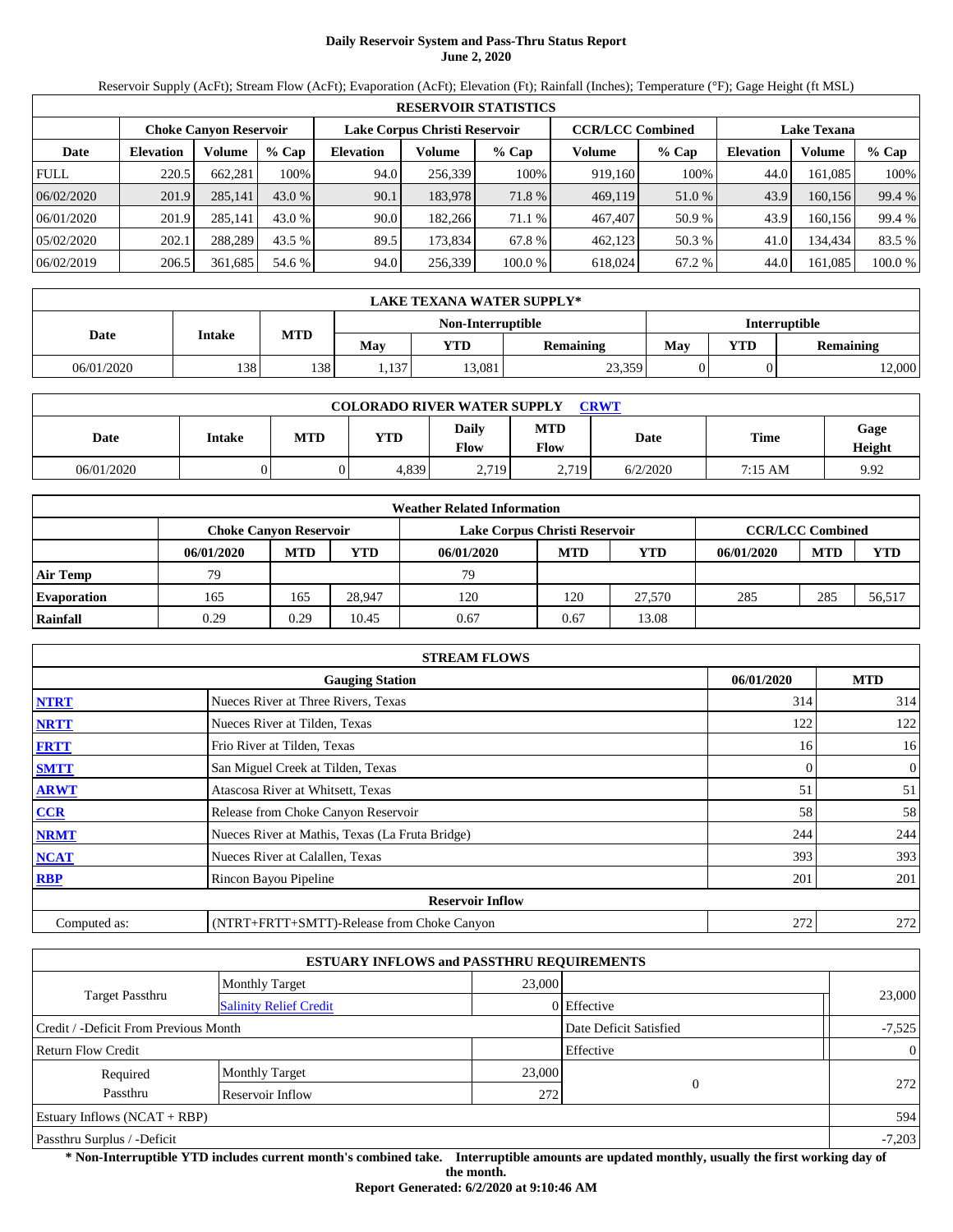# **Daily Reservoir System and Pass-Thru Status Report June 3, 2020**

Reservoir Supply (AcFt); Stream Flow (AcFt); Evaporation (AcFt); Elevation (Ft); Rainfall (Inches); Temperature (°F); Gage Height (ft MSL)

| <b>RESERVOIR STATISTICS</b> |                                                                |         |         |                  |         |         |         |                                               |                  |          |         |  |
|-----------------------------|----------------------------------------------------------------|---------|---------|------------------|---------|---------|---------|-----------------------------------------------|------------------|----------|---------|--|
|                             | Lake Corpus Christi Reservoir<br><b>Choke Canvon Reservoir</b> |         |         |                  |         |         |         | <b>CCR/LCC Combined</b><br><b>Lake Texana</b> |                  |          |         |  |
| Date                        | <b>Elevation</b>                                               | Volume  | $%$ Cap | <b>Elevation</b> | Volume  | $%$ Cap | Volume  | $%$ Cap                                       | <b>Elevation</b> | Volume   | % Cap   |  |
| <b>FULL</b>                 | 220.5                                                          | 662.281 | 100%    | 94.0             | 256,339 | 100%    | 919,160 | 100%                                          | 44.0             | 161.085  | 100%    |  |
| 06/03/2020                  | 201.9                                                          | 285,141 | 43.0 %  | 90.1             | 183.978 | 71.8 %  | 469,119 | 51.0 %                                        | 43.9             | 160.156  | 99.4 %  |  |
| 06/02/2020                  | 201.9                                                          | 285.141 | 43.0 %  | 90.1             | 183.978 | 71.8 %  | 469.119 | 51.0 %                                        | 43.9             | 160.1561 | 99.4 %  |  |
| 05/03/2020                  | 202.0                                                          | 286.713 | 43.3 %  | 89.5             | 173.834 | 67.8 %  | 460,547 | 50.1 %                                        | 41.0             | 134.434  | 83.5 %  |  |
| 06/03/2019                  | 206.5                                                          | 361,685 | 54.6 %  | 94.0             | 256,339 | 100.0%  | 618,024 | 67.2 %                                        | 44.0             | 161,085  | 100.0 % |  |

| LAKE TEXANA WATER SUPPLY* |               |            |      |                   |                  |                      |     |                  |  |  |
|---------------------------|---------------|------------|------|-------------------|------------------|----------------------|-----|------------------|--|--|
|                           |               |            |      | Non-Interruptible |                  | <b>Interruptible</b> |     |                  |  |  |
| Date                      | <b>Intake</b> | <b>MTD</b> | Mav  | YTD               | <b>Remaining</b> | Mav                  | YTD | <b>Remaining</b> |  |  |
| 06/02/2020                | 137           | 275        | .137 | 13,081            | 23,359           |                      |     | 12,000           |  |  |

| <b>COLORADO RIVER WATER SUPPLY</b><br><b>CRWT</b> |        |     |            |                      |             |          |         |                |  |  |
|---------------------------------------------------|--------|-----|------------|----------------------|-------------|----------|---------|----------------|--|--|
| Date                                              | Intake | MTD | <b>YTD</b> | <b>Daily</b><br>Flow | MTD<br>Flow | Date     | Time    | Gage<br>Height |  |  |
| 06/02/2020                                        |        |     | 4,839      | 2,005                | 4,724       | 6/3/2020 | 7:15 AM | 9.30           |  |  |

| <b>Weather Related Information</b> |                               |            |            |                               |                         |            |            |            |            |  |  |
|------------------------------------|-------------------------------|------------|------------|-------------------------------|-------------------------|------------|------------|------------|------------|--|--|
|                                    | <b>Choke Canvon Reservoir</b> |            |            | Lake Corpus Christi Reservoir | <b>CCR/LCC Combined</b> |            |            |            |            |  |  |
|                                    | 06/02/2020                    | <b>MTD</b> | <b>YTD</b> | 06/02/2020                    | <b>MTD</b>              | <b>YTD</b> | 06/02/2020 | <b>MTD</b> | <b>YTD</b> |  |  |
| Air Temp                           | 83                            |            |            | 85                            |                         |            |            |            |            |  |  |
| <b>Evaporation</b>                 | 165                           | 330        | 29.112     | 210                           | 330                     | 27.780     | 375        | 660        | 56,892     |  |  |
| Rainfall                           | 0.39                          | 0.68       | 10.84      | 0.27                          | 0.94                    | 13.35      |            |            |            |  |  |

| <b>STREAM FLOWS</b> |                                                 |            |              |  |  |  |  |  |  |
|---------------------|-------------------------------------------------|------------|--------------|--|--|--|--|--|--|
|                     | <b>Gauging Station</b>                          | 06/02/2020 | <b>MTD</b>   |  |  |  |  |  |  |
| <b>NTRT</b>         | Nueces River at Three Rivers, Texas             | 220        | 534          |  |  |  |  |  |  |
| <b>NRTT</b>         | Nueces River at Tilden, Texas                   | 133        | 255          |  |  |  |  |  |  |
| <b>FRTT</b>         | Frio River at Tilden, Texas                     | 16         | 32           |  |  |  |  |  |  |
| <b>SMTT</b>         | San Miguel Creek at Tilden, Texas               |            | $\mathbf{0}$ |  |  |  |  |  |  |
| <b>ARWT</b>         | Atascosa River at Whitsett, Texas               | 38         | 89           |  |  |  |  |  |  |
| <b>CCR</b>          | Release from Choke Canyon Reservoir             | 58         | 115          |  |  |  |  |  |  |
| <b>NRMT</b>         | Nueces River at Mathis, Texas (La Fruta Bridge) | 244        | 488          |  |  |  |  |  |  |
| <b>NCAT</b>         | Nueces River at Calallen, Texas                 | 84         | 477          |  |  |  |  |  |  |
| <b>RBP</b>          | Rincon Bayou Pipeline                           | 203        | 403          |  |  |  |  |  |  |
|                     | <b>Reservoir Inflow</b>                         |            |              |  |  |  |  |  |  |
| Computed as:        | (NTRT+FRTT+SMTT)-Release from Choke Canyon      | 179        | 451          |  |  |  |  |  |  |

|                                       |                                 | <b>ESTUARY INFLOWS and PASSTHRU REQUIREMENTS</b> |                        |                |
|---------------------------------------|---------------------------------|--------------------------------------------------|------------------------|----------------|
|                                       | 23,000<br><b>Monthly Target</b> |                                                  |                        |                |
| Target Passthru                       | <b>Salinity Relief Credit</b>   |                                                  | $0$ Effective          | 23,000         |
| Credit / -Deficit From Previous Month |                                 |                                                  | Date Deficit Satisfied | $-7,525$       |
| <b>Return Flow Credit</b>             |                                 |                                                  | Effective              | $\overline{0}$ |
| Required                              | <b>Monthly Target</b>           | 23,000                                           |                        |                |
| Passthru                              | Reservoir Inflow                | 451                                              | $\Omega$               | 451            |
| Estuary Inflows $(NCAT + RBP)$        |                                 |                                                  |                        | 880            |
| Passthru Surplus / -Deficit           |                                 |                                                  |                        | $-7,096$       |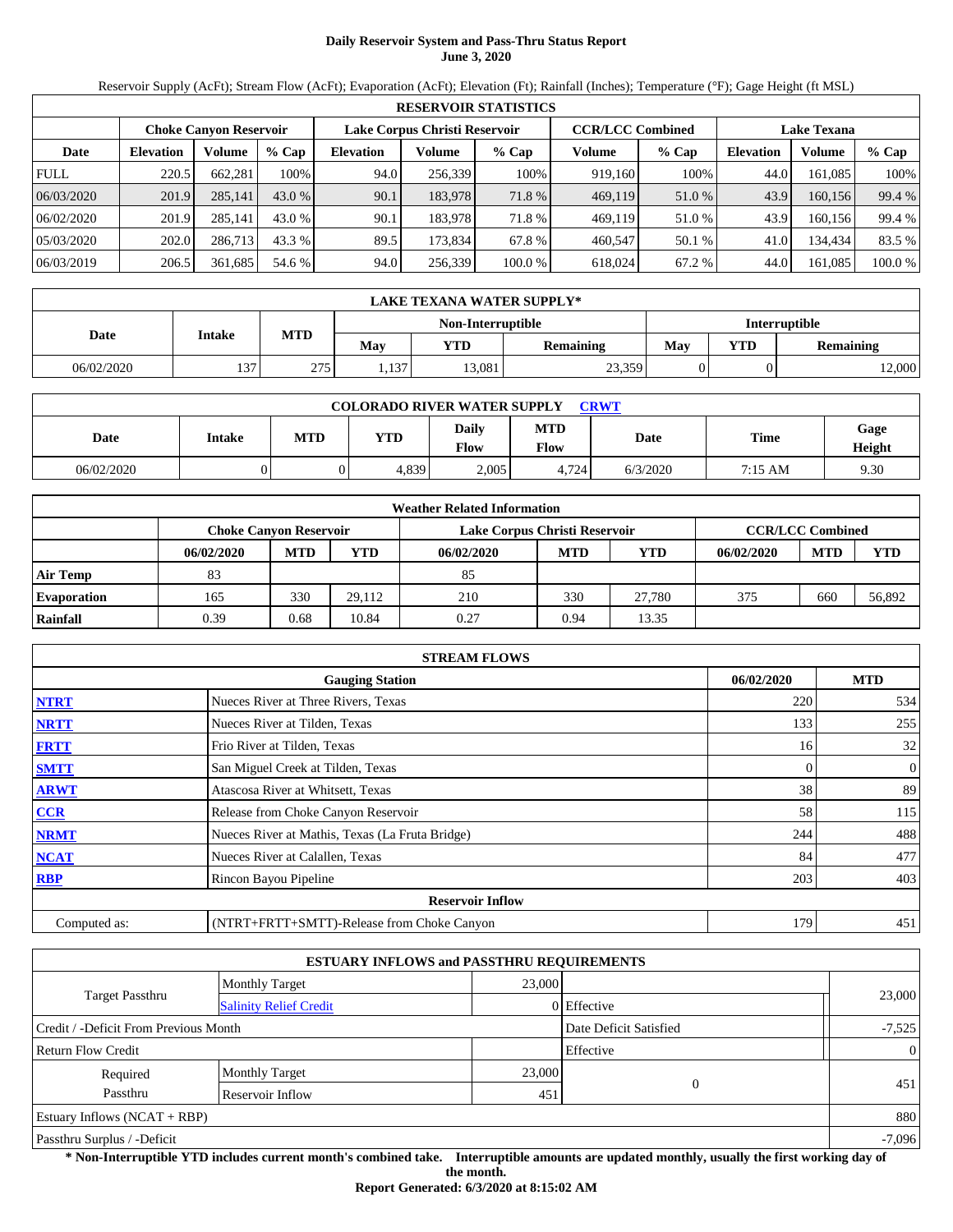# **Daily Reservoir System and Pass-Thru Status Report June 4, 2020**

Reservoir Supply (AcFt); Stream Flow (AcFt); Evaporation (AcFt); Elevation (Ft); Rainfall (Inches); Temperature (°F); Gage Height (ft MSL)

| <b>RESERVOIR STATISTICS</b> |                  |                               |         |                               |         |         |                         |        |                    |         |         |  |
|-----------------------------|------------------|-------------------------------|---------|-------------------------------|---------|---------|-------------------------|--------|--------------------|---------|---------|--|
|                             |                  | <b>Choke Canvon Reservoir</b> |         | Lake Corpus Christi Reservoir |         |         | <b>CCR/LCC Combined</b> |        | <b>Lake Texana</b> |         |         |  |
| Date                        | <b>Elevation</b> | Volume                        | $%$ Cap | <b>Elevation</b>              | Volume  | $%$ Cap | Volume                  | % Cap  | <b>Elevation</b>   | Volume  | $%$ Cap |  |
| <b>FULL</b>                 | 220.5            | 662.281                       | 100%    | 94.0                          | 256,339 | 100%    | 919,160                 | 100%   | 44.0               | 161.085 | 100%    |  |
| 06/04/2020                  | 201.9            | 285,141                       | 43.0 %  | 90.1                          | 183.978 | 71.8 %  | 469,119                 | 51.0 % | 44.0               | 161.085 | 100.0 % |  |
| 06/03/2020                  | 201.9            | 285.141                       | 43.0 %  | 90.1                          | 183.978 | 71.8 %  | 469.119                 | 51.0 % | 43.9               | 160.156 | 99.4 %  |  |
| 05/04/2020                  | 202.0            | 286.713                       | 43.3 %  | 89.5                          | 173.834 | 67.8 %  | 460,547                 | 50.1 % | 41.0               | 134,434 | 83.5 %  |  |
| 06/04/2019                  | 206.5            | 361,685                       | 54.6 %  | 94.0                          | 256,339 | 100.0%  | 618,024                 | 67.2 % | 44.0               | 161,085 | 100.0 % |  |

| LAKE TEXANA WATER SUPPLY* |               |            |      |                   |                  |                      |     |                  |  |  |
|---------------------------|---------------|------------|------|-------------------|------------------|----------------------|-----|------------------|--|--|
|                           |               |            |      | Non-Interruptible |                  | <b>Interruptible</b> |     |                  |  |  |
| Date                      | <b>Intake</b> | <b>MTD</b> | Mav  | YTD               | <b>Remaining</b> | Mav                  | YTD | <b>Remaining</b> |  |  |
| 06/03/2020                | 137           | 411        | .137 | 13,081            | 23,359           |                      |     | 12,000           |  |  |

| <b>COLORADO RIVER WATER SUPPLY</b><br><b>CRWT</b> |        |     |            |                      |             |          |         |                |  |  |
|---------------------------------------------------|--------|-----|------------|----------------------|-------------|----------|---------|----------------|--|--|
| Date                                              | Intake | MTD | <b>YTD</b> | <b>Daily</b><br>Flow | MTD<br>Flow | Date     | Time    | Gage<br>Height |  |  |
| 06/03/2020                                        |        |     | 4,839      | .445                 | 6,169       | 6/4/2020 | 7:15 AM | 9.01           |  |  |

| <b>Weather Related Information</b> |                               |            |            |                               |                         |        |            |            |            |  |  |
|------------------------------------|-------------------------------|------------|------------|-------------------------------|-------------------------|--------|------------|------------|------------|--|--|
|                                    | <b>Choke Canvon Reservoir</b> |            |            | Lake Corpus Christi Reservoir | <b>CCR/LCC Combined</b> |        |            |            |            |  |  |
|                                    | 06/03/2020                    | <b>MTD</b> | <b>YTD</b> | 06/03/2020                    | <b>MTD</b>              | YTD    | 06/03/2020 | <b>MTD</b> | <b>YTD</b> |  |  |
| <b>Air Temp</b>                    | 88                            |            |            | 87                            |                         |        |            |            |            |  |  |
| <b>Evaporation</b>                 | 201                           | 531        | 29.313     | 190                           | 520                     | 27,970 | 391        | ,051       | 57,283     |  |  |
| Rainfall                           | 0.02                          | 0.70       | 10.86      | 0.00                          | 0.94                    | 13.35  |            |            |            |  |  |

| <b>STREAM FLOWS</b> |                                                 |            |                |  |  |  |  |  |  |
|---------------------|-------------------------------------------------|------------|----------------|--|--|--|--|--|--|
|                     | 06/03/2020                                      | <b>MTD</b> |                |  |  |  |  |  |  |
| <b>NTRT</b>         | Nueces River at Three Rivers, Texas             | 254        | 788            |  |  |  |  |  |  |
| <b>NRTT</b>         | Nueces River at Tilden, Texas                   | 66         | 321            |  |  |  |  |  |  |
| <b>FRTT</b>         | Frio River at Tilden, Texas                     | 14         | 47             |  |  |  |  |  |  |
| <b>SMTT</b>         | San Miguel Creek at Tilden, Texas               | 0          | $\overline{0}$ |  |  |  |  |  |  |
| <b>ARWT</b>         | Atascosa River at Whitsett, Texas               | 30         | 119            |  |  |  |  |  |  |
| <b>CCR</b>          | Release from Choke Canyon Reservoir             | 58         | 173            |  |  |  |  |  |  |
| <b>NRMT</b>         | Nueces River at Mathis, Texas (La Fruta Bridge) | 242        | 730            |  |  |  |  |  |  |
| <b>NCAT</b>         | Nueces River at Calallen, Texas                 | 27         | 504            |  |  |  |  |  |  |
| <b>RBP</b>          | Rincon Bayou Pipeline                           | 201        | 604            |  |  |  |  |  |  |
|                     | <b>Reservoir Inflow</b>                         |            |                |  |  |  |  |  |  |
| Computed as:        | (NTRT+FRTT+SMTT)-Release from Choke Canyon      | 211        | 662            |  |  |  |  |  |  |

|                                       |                               | <b>ESTUARY INFLOWS and PASSTHRU REQUIREMENTS</b> |                        |                |
|---------------------------------------|-------------------------------|--------------------------------------------------|------------------------|----------------|
|                                       | <b>Monthly Target</b>         | 23,000                                           |                        |                |
| <b>Target Passthru</b>                | <b>Salinity Relief Credit</b> |                                                  | 0 Effective            | 23,000         |
| Credit / -Deficit From Previous Month |                               |                                                  | Date Deficit Satisfied | $-7,525$       |
| <b>Return Flow Credit</b>             |                               |                                                  | Effective              | $\overline{0}$ |
| Required                              | <b>Monthly Target</b>         | 23,000                                           |                        |                |
| Passthru                              | Reservoir Inflow              | 662                                              | $\theta$               | 662            |
| Estuary Inflows $(NCAT + RBP)$        |                               |                                                  |                        | 1,108          |
| Passthru Surplus / -Deficit           |                               |                                                  |                        | $-7,079$       |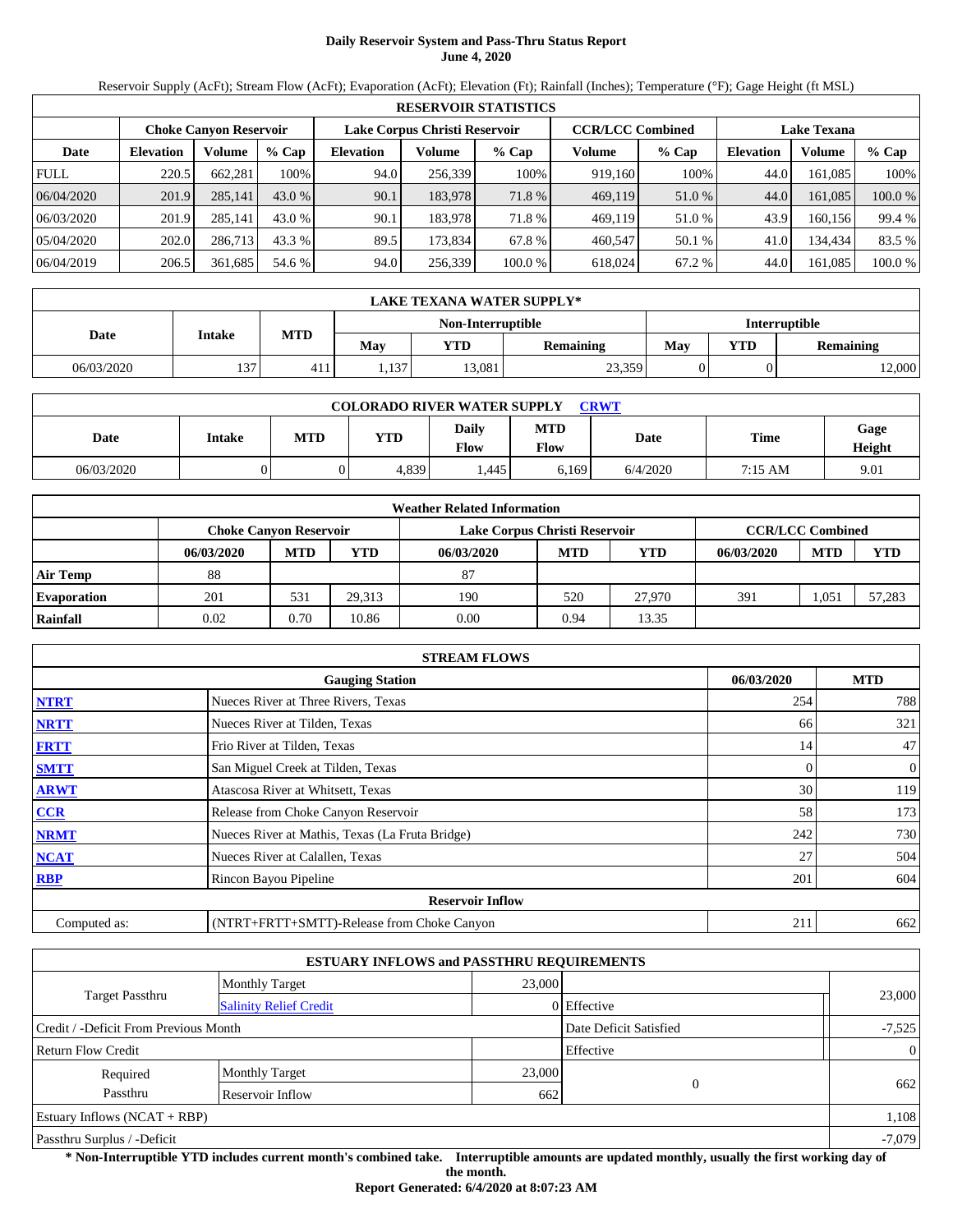# **Daily Reservoir System and Pass-Thru Status Report June 5, 2020**

Reservoir Supply (AcFt); Stream Flow (AcFt); Evaporation (AcFt); Elevation (Ft); Rainfall (Inches); Temperature (°F); Gage Height (ft MSL)

| <b>RESERVOIR STATISTICS</b> |                  |                               |         |                               |         |         |                         |        |                    |         |         |  |
|-----------------------------|------------------|-------------------------------|---------|-------------------------------|---------|---------|-------------------------|--------|--------------------|---------|---------|--|
|                             |                  | <b>Choke Canvon Reservoir</b> |         | Lake Corpus Christi Reservoir |         |         | <b>CCR/LCC Combined</b> |        | <b>Lake Texana</b> |         |         |  |
| Date                        | <b>Elevation</b> | Volume                        | $%$ Cap | <b>Elevation</b>              | Volume  | $%$ Cap | Volume                  | % Cap  | <b>Elevation</b>   | Volume  | $%$ Cap |  |
| <b>FULL</b>                 | 220.5            | 662.281                       | 100%    | 94.0                          | 256,339 | 100%    | 919,160                 | 100%   | 44.0               | 161.085 | 100%    |  |
| 06/05/2020                  | 201.9            | 285,141                       | 43.0 %  | 90.1                          | 183.978 | 71.8 %  | 469,119                 | 51.0 % | 43.9               | 160.156 | 99.4 %  |  |
| 06/04/2020                  | 201.9            | 285.141                       | 43.0 %  | 90.1                          | 183.978 | 71.8 %  | 469.119                 | 51.0 % | 44.0               | 161.085 | 100.0 % |  |
| 05/05/2020                  | 202.0            | 286.713                       | 43.3 %  | 89.5                          | 173.834 | 67.8 %  | 460,547                 | 50.1 % | 40.9               | 133,588 | 82.9 %  |  |
| 06/05/2019                  | 206.5            | 361,685                       | 54.6 %  | 94.0                          | 256,339 | 100.0%  | 618,024                 | 67.2 % | 44.2               | 161,085 | 100.0 % |  |

| LAKE TEXANA WATER SUPPLY* |               |            |       |                   |                  |                      |            |                  |  |  |
|---------------------------|---------------|------------|-------|-------------------|------------------|----------------------|------------|------------------|--|--|
|                           |               |            |       | Non-Interruptible |                  | <b>Interruptible</b> |            |                  |  |  |
| Date                      | <b>Intake</b> | <b>MTD</b> | Mav   | YTD               | <b>Remaining</b> | Mav                  | <b>YTD</b> | <b>Remaining</b> |  |  |
| 06/04/2020                | 136           | 547        | 1,137 | 13,081            | 23,359           |                      | 0          | 12,000           |  |  |

| <b>COLORADO RIVER WATER SUPPLY</b><br><b>CRWT</b> |        |     |            |                      |             |          |             |                |  |  |
|---------------------------------------------------|--------|-----|------------|----------------------|-------------|----------|-------------|----------------|--|--|
| Date                                              | Intake | MTD | <b>YTD</b> | <b>Daily</b><br>Flow | MTD<br>Flow | Date     | <b>Time</b> | Gage<br>Height |  |  |
| 06/04/2020                                        |        |     | 4,839      | ,201                 | 7.370       | 6/5/2020 | 7:15 AM     | 8.67           |  |  |

| <b>Weather Related Information</b> |                               |            |            |                               |                         |            |            |            |            |  |  |
|------------------------------------|-------------------------------|------------|------------|-------------------------------|-------------------------|------------|------------|------------|------------|--|--|
|                                    | <b>Choke Canvon Reservoir</b> |            |            | Lake Corpus Christi Reservoir | <b>CCR/LCC Combined</b> |            |            |            |            |  |  |
|                                    | 06/04/2020                    | <b>MTD</b> | <b>YTD</b> | 06/04/2020                    | <b>MTD</b>              | <b>YTD</b> | 06/04/2020 | <b>MTD</b> | <b>YTD</b> |  |  |
| Air Temp                           | 90                            |            |            | -89                           |                         |            |            |            |            |  |  |
| <b>Evaporation</b>                 | 274                           | 805        | 29.587     | 310                           | 830                     | 28,280     | 584        | .635       | 57,867     |  |  |
| Rainfall                           | 0.00                          | 0.70       | 10.86      | 0.00                          | 0.94                    | 13.35      |            |            |            |  |  |

| <b>STREAM FLOWS</b> |                                                 |            |                  |  |  |  |  |  |  |
|---------------------|-------------------------------------------------|------------|------------------|--|--|--|--|--|--|
|                     | 06/04/2020                                      | <b>MTD</b> |                  |  |  |  |  |  |  |
| <b>NTRT</b>         | Nueces River at Three Rivers, Texas             | 212        | 1,000            |  |  |  |  |  |  |
| <b>NRTT</b>         | Nueces River at Tilden, Texas                   | 30         | 351              |  |  |  |  |  |  |
| <b>FRTT</b>         | Frio River at Tilden, Texas                     | 15         | 61               |  |  |  |  |  |  |
| <b>SMTT</b>         | San Miguel Creek at Tilden, Texas               | 0          | $\boldsymbol{0}$ |  |  |  |  |  |  |
| <b>ARWT</b>         | Atascosa River at Whitsett, Texas               | 32         | 151              |  |  |  |  |  |  |
| <b>CCR</b>          | Release from Choke Canyon Reservoir             | 58         | 230              |  |  |  |  |  |  |
| <b>NRMT</b>         | Nueces River at Mathis, Texas (La Fruta Bridge) | 242        | 973              |  |  |  |  |  |  |
| <b>NCAT</b>         | Nueces River at Calallen, Texas                 |            | 505              |  |  |  |  |  |  |
| <b>RBP</b>          | Rincon Bayou Pipeline                           | 204        | 808              |  |  |  |  |  |  |
|                     | <b>Reservoir Inflow</b>                         |            |                  |  |  |  |  |  |  |
| Computed as:        | (NTRT+FRTT+SMTT)-Release from Choke Canyon      | 169        | 831              |  |  |  |  |  |  |

|                                       |                               | <b>ESTUARY INFLOWS and PASSTHRU REQUIREMENTS</b> |                        |                |
|---------------------------------------|-------------------------------|--------------------------------------------------|------------------------|----------------|
|                                       | <b>Monthly Target</b>         | 23,000                                           |                        |                |
| Target Passthru                       | <b>Salinity Relief Credit</b> |                                                  | $0$ Effective          | 23,000         |
| Credit / -Deficit From Previous Month |                               |                                                  | Date Deficit Satisfied | $-7,525$       |
| <b>Return Flow Credit</b>             |                               |                                                  | Effective              | $\overline{0}$ |
| Required                              | <b>Monthly Target</b>         | 23,000                                           |                        | 831            |
| Passthru                              | Reservoir Inflow              | 831                                              | $\Omega$               |                |
| Estuary Inflows $(NCAT + RBP)$        |                               |                                                  |                        | 1,313          |
| Passthru Surplus / -Deficit           |                               |                                                  |                        | $-7,044$       |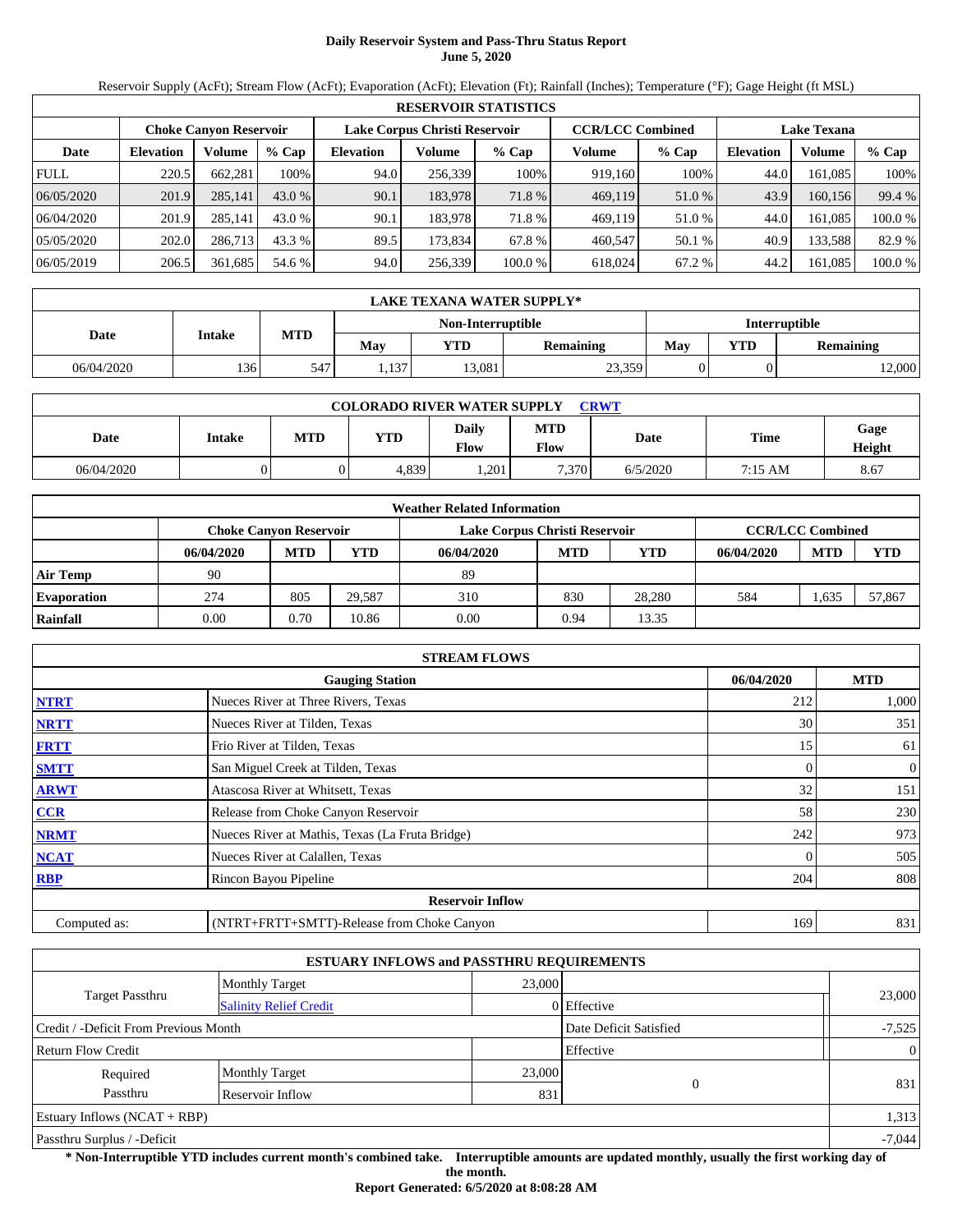# **Daily Reservoir System and Pass-Thru Status Report June 6, 2020**

Reservoir Supply (AcFt); Stream Flow (AcFt); Evaporation (AcFt); Elevation (Ft); Rainfall (Inches); Temperature (°F); Gage Height (ft MSL)

| <b>RESERVOIR STATISTICS</b> |                  |                               |         |                               |         |         |                         |        |                    |         |         |  |
|-----------------------------|------------------|-------------------------------|---------|-------------------------------|---------|---------|-------------------------|--------|--------------------|---------|---------|--|
|                             |                  | <b>Choke Canvon Reservoir</b> |         | Lake Corpus Christi Reservoir |         |         | <b>CCR/LCC Combined</b> |        | <b>Lake Texana</b> |         |         |  |
| Date                        | <b>Elevation</b> | Volume                        | $%$ Cap | <b>Elevation</b>              | Volume  | $%$ Cap | Volume                  | % Cap  | <b>Elevation</b>   | Volume  | $%$ Cap |  |
| <b>FULL</b>                 | 220.5            | 662.281                       | 100%    | 94.0                          | 256,339 | 100%    | 919,160                 | 100%   | 44.0               | 161.085 | 100%    |  |
| 06/06/2020                  | 201.9            | 285,141                       | 43.0 %  | 90.1                          | 183.978 | 71.8 %  | 469,119                 | 51.0 % | 43.9               | 160.156 | 99.4 %  |  |
| 06/05/2020                  | 201.9            | 285.141                       | 43.0 %  | 90.1                          | 183.978 | 71.8 %  | 469.119                 | 51.0 % | 43.9               | 160.156 | 99.4 %  |  |
| 05/06/2020                  | 202.0            | 286.713                       | 43.3 %  | 89.5                          | 173.834 | 67.8 %  | 460,547                 | 50.1 % | 40.8               | 132.746 | 82.4 %  |  |
| 06/06/2019                  | 206.4            | 359,922                       | 54.3 %  | 94.0                          | 256,339 | 100.0%  | 616,261                 | 67.0 % | 44.0               | 161,085 | 100.0 % |  |

| LAKE TEXANA WATER SUPPLY* |               |            |      |                   |                  |                      |     |                  |  |  |
|---------------------------|---------------|------------|------|-------------------|------------------|----------------------|-----|------------------|--|--|
|                           |               |            |      | Non-Interruptible |                  | <b>Interruptible</b> |     |                  |  |  |
| Date                      | <b>Intake</b> | <b>MTD</b> | Mav  | YTD               | <b>Remaining</b> | Mav                  | YTD | <b>Remaining</b> |  |  |
| 06/05/2020                | 136           | 683        | .137 | 13,081            | 23,359           |                      |     | 12,000           |  |  |

| <b>COLORADO RIVER WATER SUPPLY</b><br><b>CRWT</b> |        |            |       |                      |                    |             |         |                |  |  |
|---------------------------------------------------|--------|------------|-------|----------------------|--------------------|-------------|---------|----------------|--|--|
| Date                                              | Intake | <b>MTD</b> | YTD   | <b>Daily</b><br>Flow | MTD<br><b>Flow</b> | <b>Date</b> | Time    | Gage<br>Height |  |  |
| 06/05/2020                                        |        |            | 4,839 | 927                  | 8.297              | 6/6/2020    | 7:15 AM | 8.34           |  |  |

| <b>Weather Related Information</b> |                               |            |            |                               |                         |            |            |            |            |  |  |
|------------------------------------|-------------------------------|------------|------------|-------------------------------|-------------------------|------------|------------|------------|------------|--|--|
|                                    | <b>Choke Canvon Reservoir</b> |            |            | Lake Corpus Christi Reservoir | <b>CCR/LCC Combined</b> |            |            |            |            |  |  |
|                                    | 06/05/2020                    | <b>MTD</b> | <b>YTD</b> | 06/05/2020                    | <b>MTD</b>              | <b>YTD</b> | 06/05/2020 | <b>MTD</b> | <b>YTD</b> |  |  |
| Air Temp                           | 91                            |            |            | 89                            |                         |            |            |            |            |  |  |
| <b>Evaporation</b>                 | 274                           | .079       | 29.861     | 250                           | .080                    | 28.530     | 524        | 2.159      | 58,391     |  |  |
| Rainfall                           | 0.00                          | 0.70       | 10.86      | 0.00                          | 0.94                    | 13.35      |            |            |            |  |  |

| <b>STREAM FLOWS</b> |                                                 |            |                |  |  |  |  |  |  |
|---------------------|-------------------------------------------------|------------|----------------|--|--|--|--|--|--|
|                     | 06/05/2020                                      | <b>MTD</b> |                |  |  |  |  |  |  |
| <b>NTRT</b>         | Nueces River at Three Rivers, Texas             | 155        | 1,156          |  |  |  |  |  |  |
| <b>NRTT</b>         | Nueces River at Tilden, Texas                   | 126        | 477            |  |  |  |  |  |  |
| <b>FRTT</b>         | Frio River at Tilden, Texas                     | 18         | 79             |  |  |  |  |  |  |
| <b>SMTT</b>         | San Miguel Creek at Tilden, Texas               | 0          | $\overline{0}$ |  |  |  |  |  |  |
| <b>ARWT</b>         | Atascosa River at Whitsett, Texas               | 34         | 185            |  |  |  |  |  |  |
| CCR                 | Release from Choke Canyon Reservoir             | 58         | 288            |  |  |  |  |  |  |
| <b>NRMT</b>         | Nueces River at Mathis, Texas (La Fruta Bridge) | 246        | 1,219          |  |  |  |  |  |  |
| <b>NCAT</b>         | Nueces River at Calallen, Texas                 |            | 505            |  |  |  |  |  |  |
| <b>RBP</b>          | Rincon Bayou Pipeline                           | 201        | 1,009          |  |  |  |  |  |  |
|                     | <b>Reservoir Inflow</b>                         |            |                |  |  |  |  |  |  |
| Computed as:        | (NTRT+FRTT+SMTT)-Release from Choke Canyon      | 116        | 947            |  |  |  |  |  |  |

|                                       |                               | <b>ESTUARY INFLOWS and PASSTHRU REQUIREMENTS</b> |                        |                |
|---------------------------------------|-------------------------------|--------------------------------------------------|------------------------|----------------|
|                                       | <b>Monthly Target</b>         | 23,000                                           |                        |                |
| <b>Target Passthru</b>                | <b>Salinity Relief Credit</b> |                                                  | 0 Effective            | 23,000         |
| Credit / -Deficit From Previous Month |                               |                                                  | Date Deficit Satisfied | $-7,525$       |
| <b>Return Flow Credit</b>             |                               |                                                  | Effective              | $\overline{0}$ |
| Required                              | <b>Monthly Target</b>         | 23,000                                           |                        | 947            |
| Passthru                              | Reservoir Inflow              | 947                                              | $\theta$               |                |
| Estuary Inflows $(NCAT + RBP)$        |                               |                                                  |                        | 1,513          |
| Passthru Surplus / -Deficit           |                               |                                                  |                        | $-6,959$       |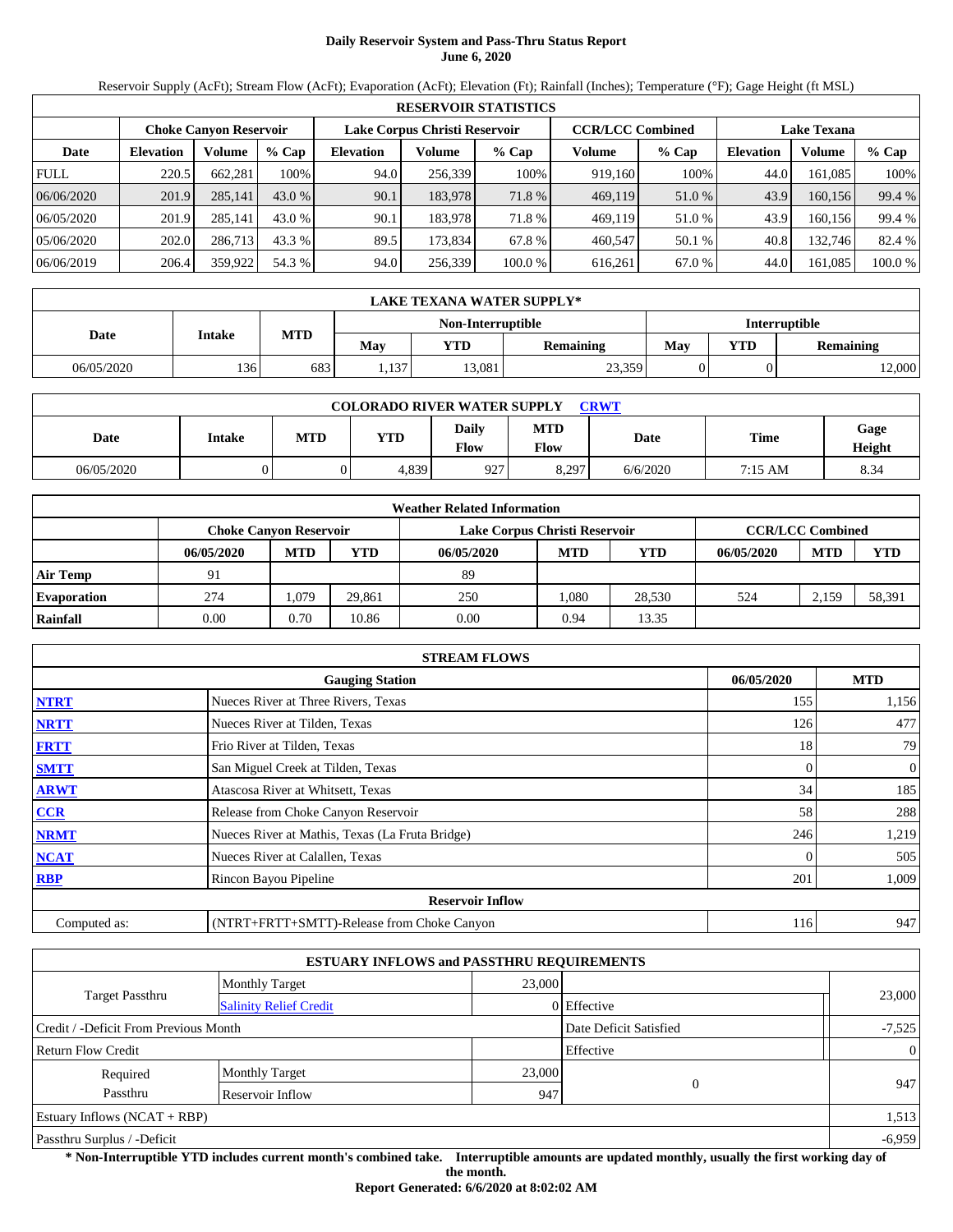# **Daily Reservoir System and Pass-Thru Status Report June 7, 2020**

Reservoir Supply (AcFt); Stream Flow (AcFt); Evaporation (AcFt); Elevation (Ft); Rainfall (Inches); Temperature (°F); Gage Height (ft MSL)

| <b>RESERVOIR STATISTICS</b> |                                                                |         |         |                  |         |         |         |                                               |                  |         |         |
|-----------------------------|----------------------------------------------------------------|---------|---------|------------------|---------|---------|---------|-----------------------------------------------|------------------|---------|---------|
|                             | Lake Corpus Christi Reservoir<br><b>Choke Canvon Reservoir</b> |         |         |                  |         |         |         | <b>CCR/LCC Combined</b><br><b>Lake Texana</b> |                  |         |         |
| Date                        | <b>Elevation</b>                                               | Volume  | $%$ Cap | <b>Elevation</b> | Volume  | $%$ Cap | Volume  | $%$ Cap                                       | <b>Elevation</b> | Volume  | % Cap   |
| <b>FULL</b>                 | 220.5                                                          | 662.281 | 100%    | 94.0             | 256,339 | 100%    | 919.160 | 100%                                          | 44.0             | 161.085 | 100%    |
| 06/07/2020                  | 201.8                                                          | 283,575 | 42.8 %  | 90.0             | 182,266 | 71.1 %  | 465,841 | 50.7 %                                        | 43.9             | 160,156 | 99.4 %  |
| 06/06/2020                  | 201.9                                                          | 285,141 | 43.0 %  | 90.1             | 183.978 | 71.8 %  | 469,119 | 51.0 %                                        | 43.9             | 160.156 | 99.4 %  |
| 05/07/2020                  | 202.0                                                          | 286,713 | 43.3 %  | 89.4             | 172,173 | 67.2 %  | 458,886 | 49.9 %                                        | 40.8             | 132,746 | 82.4 %  |
| 06/07/2019                  | 206.5                                                          | 361,685 | 54.6 %  | 94.0             | 256,339 | 100.0 % | 618,024 | 67.2 %                                        | 44.0             | 161.085 | 100.0 % |

|            | LAKE TEXANA WATER SUPPLY* |            |       |                   |                      |     |            |                  |  |  |
|------------|---------------------------|------------|-------|-------------------|----------------------|-----|------------|------------------|--|--|
|            |                           |            |       | Non-Interruptible | <b>Interruptible</b> |     |            |                  |  |  |
| Date       | Intake                    | <b>MTD</b> | May   | YTD               | <b>Remaining</b>     | Mav | <b>YTD</b> | <b>Remaining</b> |  |  |
| 06/06/2020 | 136                       | 819        | .,137 | 13,081            | 23,359               |     |            | 12,000           |  |  |

| <b>COLORADO RIVER WATER SUPPLY</b><br><b>CRWT</b> |        |            |       |                      |                    |             |         |                |  |  |
|---------------------------------------------------|--------|------------|-------|----------------------|--------------------|-------------|---------|----------------|--|--|
| Date                                              | Intake | <b>MTD</b> | YTD   | <b>Daily</b><br>Flow | MTD<br><b>Flow</b> | <b>Date</b> | Time    | Gage<br>Height |  |  |
| 06/06/2020                                        |        |            | 4,839 | 675                  | 8,972              | 6/7/2020    | 7:15 AM | 8.08           |  |  |

| <b>Weather Related Information</b> |            |                                                                |            |            |            |        |            |            |            |  |  |
|------------------------------------|------------|----------------------------------------------------------------|------------|------------|------------|--------|------------|------------|------------|--|--|
|                                    |            | Lake Corpus Christi Reservoir<br><b>Choke Canvon Reservoir</b> |            |            |            |        |            |            |            |  |  |
|                                    | 06/06/2020 | <b>MTD</b>                                                     | <b>YTD</b> | 06/06/2020 | <b>MTD</b> | YTD    | 06/06/2020 | <b>MTD</b> | <b>YTD</b> |  |  |
| <b>Air Temp</b>                    | 93         |                                                                |            | 90         |            |        |            |            |            |  |  |
| <b>Evaporation</b>                 | 301        | .380                                                           | 30.162     | 288        | .368       | 28.818 | 589        | 2.748      | 58,980     |  |  |
| Rainfall                           | 0.00       | 0.70                                                           | 10.86      | 0.00       | 0.94       | 13.35  |            |            |            |  |  |

|              | <b>STREAM FLOWS</b>                             |            |                |  |  |  |  |  |  |
|--------------|-------------------------------------------------|------------|----------------|--|--|--|--|--|--|
|              | 06/06/2020                                      | <b>MTD</b> |                |  |  |  |  |  |  |
| <b>NTRT</b>  | Nueces River at Three Rivers, Texas             | 143        | 1,299          |  |  |  |  |  |  |
| <b>NRTT</b>  | Nueces River at Tilden, Texas                   | 337        | 814            |  |  |  |  |  |  |
| <b>FRTT</b>  | Frio River at Tilden, Texas                     | 20         | 99             |  |  |  |  |  |  |
| <b>SMTT</b>  | San Miguel Creek at Tilden, Texas               | 0          | $\overline{0}$ |  |  |  |  |  |  |
| <b>ARWT</b>  | Atascosa River at Whitsett, Texas               | 32         | 217            |  |  |  |  |  |  |
| <b>CCR</b>   | Release from Choke Canyon Reservoir             | 58         | 345            |  |  |  |  |  |  |
| <b>NRMT</b>  | Nueces River at Mathis, Texas (La Fruta Bridge) | 266        | 1,485          |  |  |  |  |  |  |
| <b>NCAT</b>  | Nueces River at Calallen, Texas                 |            | 505            |  |  |  |  |  |  |
| <b>RBP</b>   | Rincon Bayou Pipeline                           | 148        | 1,156          |  |  |  |  |  |  |
|              | <b>Reservoir Inflow</b>                         |            |                |  |  |  |  |  |  |
| Computed as: | (NTRT+FRTT+SMTT)-Release from Choke Canyon      | 105        | 1,052          |  |  |  |  |  |  |

|                                       |                               | <b>ESTUARY INFLOWS and PASSTHRU REQUIREMENTS</b> |                        |                |
|---------------------------------------|-------------------------------|--------------------------------------------------|------------------------|----------------|
|                                       | <b>Monthly Target</b>         | 23,000                                           |                        |                |
| Target Passthru                       | <b>Salinity Relief Credit</b> |                                                  | 0 Effective            | 23,000         |
| Credit / -Deficit From Previous Month |                               |                                                  | Date Deficit Satisfied | $-7,525$       |
| <b>Return Flow Credit</b>             |                               |                                                  | Effective              | $\overline{0}$ |
| Required                              | <b>Monthly Target</b>         | 23,000                                           |                        |                |
| Passthru                              | Reservoir Inflow              | 1,052                                            | $\Omega$               | 1,052          |
| Estuary Inflows $(NCAT + RBP)$        |                               |                                                  |                        | 1,661          |
| Passthru Surplus / -Deficit           |                               |                                                  |                        | $-6,916$       |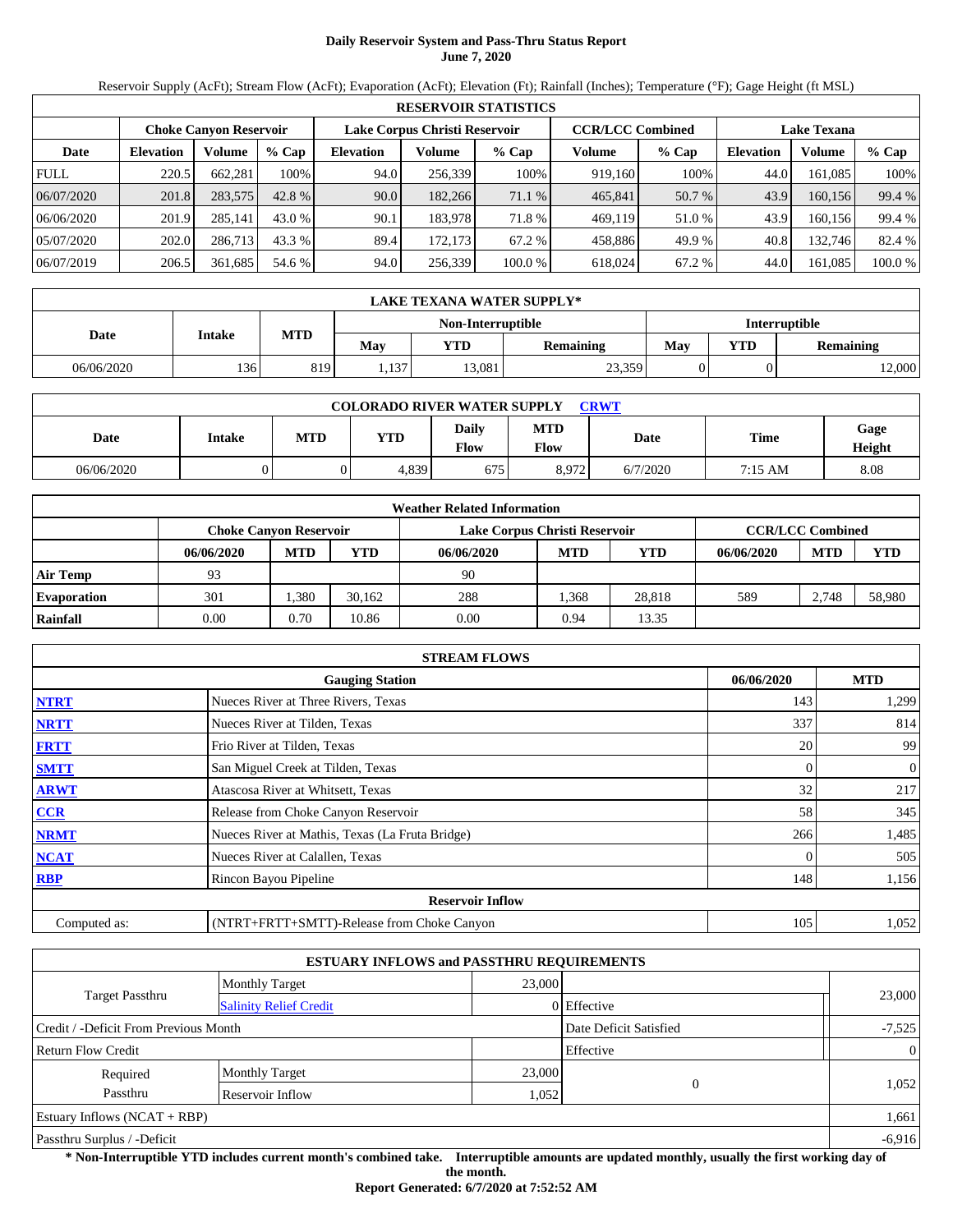# **Daily Reservoir System and Pass-Thru Status Report June 8, 2020**

Reservoir Supply (AcFt); Stream Flow (AcFt); Evaporation (AcFt); Elevation (Ft); Rainfall (Inches); Temperature (°F); Gage Height (ft MSL)

|             | <b>RESERVOIR STATISTICS</b> |                               |         |                               |          |                                               |         |         |                  |         |        |  |
|-------------|-----------------------------|-------------------------------|---------|-------------------------------|----------|-----------------------------------------------|---------|---------|------------------|---------|--------|--|
|             |                             | <b>Choke Canvon Reservoir</b> |         | Lake Corpus Christi Reservoir |          | <b>CCR/LCC Combined</b><br><b>Lake Texana</b> |         |         |                  |         |        |  |
| Date        | <b>Elevation</b>            | Volume                        | $%$ Cap | <b>Elevation</b>              | Volume   | $%$ Cap                                       | Volume  | $%$ Cap | <b>Elevation</b> | Volume  | % Cap  |  |
| <b>FULL</b> | 220.5                       | 662,281                       | 100%    | 94.0                          | 256,339  | 100%                                          | 919,160 | 100%    | 44.0             | 161,085 | 100%   |  |
| 06/08/2020  | 201.8                       | 283,575                       | 42.8 %  | 90.0                          | 182,266  | 71.1 %                                        | 465,841 | 50.7 %  | 43.9             | 160,156 | 99.4 % |  |
| 06/07/2020  | 201.8                       | 283,575                       | 42.8 %  | 90.0                          | 182,266  | 71.1 %                                        | 465.841 | 50.7 %  | 43.9             | 160.156 | 99.4 % |  |
| 05/08/2020  | 201.9                       | 285,141                       | 43.0 %  | 89.4                          | 172,1731 | 67.2 %                                        | 457,314 | 49.8%   | 40.1             | 126,918 | 78.8%  |  |
| 06/08/2019  | 206.5                       | 361,685                       | 54.6 %  | 94.0                          | 256,339  | 100.0 %                                       | 618,024 | 67.2 %  | 44.0             | 161,085 | 100.0% |  |

|            | LAKE TEXANA WATER SUPPLY* |            |       |                   |                      |     |            |                  |  |  |  |
|------------|---------------------------|------------|-------|-------------------|----------------------|-----|------------|------------------|--|--|--|
|            |                           |            |       | Non-Interruptible | <b>Interruptible</b> |     |            |                  |  |  |  |
| Date       | <b>Intake</b>             | <b>MTD</b> | Mav   | YTD               | <b>Remaining</b>     | Mav | <b>YTD</b> | <b>Remaining</b> |  |  |  |
| 06/07/2020 | 135                       | 954.       | 1,137 | 13,081            | 23,359               |     |            | 12,000           |  |  |  |

| <b>COLORADO RIVER WATER SUPPLY</b><br><b>CRWT</b> |        |            |       |                      |                    |             |         |                |  |  |
|---------------------------------------------------|--------|------------|-------|----------------------|--------------------|-------------|---------|----------------|--|--|
| Date                                              | Intake | <b>MTD</b> | YTD   | <b>Daily</b><br>Flow | MTD<br><b>Flow</b> | <b>Date</b> | Time    | Gage<br>Height |  |  |
| 06/07/2020                                        |        |            | 4,839 | 564                  | 9,536              | 6/8/2020    | 7:15 AM | 8.18           |  |  |

| <b>Weather Related Information</b> |                               |            |            |            |                                                          |        |            |            |            |  |  |
|------------------------------------|-------------------------------|------------|------------|------------|----------------------------------------------------------|--------|------------|------------|------------|--|--|
|                                    | <b>Choke Canvon Reservoir</b> |            |            |            | <b>CCR/LCC Combined</b><br>Lake Corpus Christi Reservoir |        |            |            |            |  |  |
|                                    | 06/07/2020                    | <b>MTD</b> | <b>YTD</b> | 06/07/2020 | <b>MTD</b>                                               | YTD    | 06/07/2020 | <b>MTD</b> | <b>YTD</b> |  |  |
| <b>Air Temp</b>                    | 95                            |            |            | 93         |                                                          |        |            |            |            |  |  |
| <b>Evaporation</b>                 | 355                           | .735       | 30.517     | 298        | .666                                                     | 29.116 | 653        | 3.401      | 59,633     |  |  |
| Rainfall                           | 0.00                          | 0.70       | 10.86      | 0.00       | 0.94                                                     | 13.35  |            |            |            |  |  |

|              | <b>STREAM FLOWS</b>                             |  |            |              |  |  |  |  |
|--------------|-------------------------------------------------|--|------------|--------------|--|--|--|--|
|              | 06/07/2020                                      |  | <b>MTD</b> |              |  |  |  |  |
| <b>NTRT</b>  | Nueces River at Three Rivers, Texas             |  | 328        | 1,626        |  |  |  |  |
| <b>NRTT</b>  | Nueces River at Tilden, Texas                   |  | 141        | 956          |  |  |  |  |
| <b>FRTT</b>  | Frio River at Tilden, Texas                     |  | 19         | 118          |  |  |  |  |
| <b>SMTT</b>  | San Miguel Creek at Tilden, Texas               |  |            | $\mathbf{0}$ |  |  |  |  |
| <b>ARWT</b>  | Atascosa River at Whitsett, Texas               |  | 21         | 238          |  |  |  |  |
| <b>CCR</b>   | Release from Choke Canyon Reservoir             |  | 58         | 403          |  |  |  |  |
| <b>NRMT</b>  | Nueces River at Mathis, Texas (La Fruta Bridge) |  | 357        | 1,842        |  |  |  |  |
| <b>NCAT</b>  | Nueces River at Calallen, Texas                 |  |            | 506          |  |  |  |  |
| <b>RBP</b>   | Rincon Bayou Pipeline                           |  |            | 1,156        |  |  |  |  |
|              | <b>Reservoir Inflow</b>                         |  |            |              |  |  |  |  |
| Computed as: | (NTRT+FRTT+SMTT)-Release from Choke Canyon      |  | 289        | 1,341        |  |  |  |  |

|                                       |                                 | <b>ESTUARY INFLOWS and PASSTHRU REQUIREMENTS</b> |                        |                |
|---------------------------------------|---------------------------------|--------------------------------------------------|------------------------|----------------|
|                                       | 23,000<br><b>Monthly Target</b> |                                                  |                        |                |
| <b>Target Passthru</b>                | <b>Salinity Relief Credit</b>   |                                                  | 0 Effective            | 23,000         |
| Credit / -Deficit From Previous Month |                                 |                                                  | Date Deficit Satisfied | $-7,525$       |
| <b>Return Flow Credit</b>             |                                 |                                                  | Effective              | $\overline{0}$ |
| Required                              | <b>Monthly Target</b>           | 23,000                                           |                        |                |
| Passthru                              | Reservoir Inflow                | 1,341                                            | $\Omega$               | 1,341          |
| Estuary Inflows $(NCAT + RBP)$        |                                 |                                                  |                        | 1,663          |
| Passthru Surplus / -Deficit           |                                 |                                                  |                        | $-7,203$       |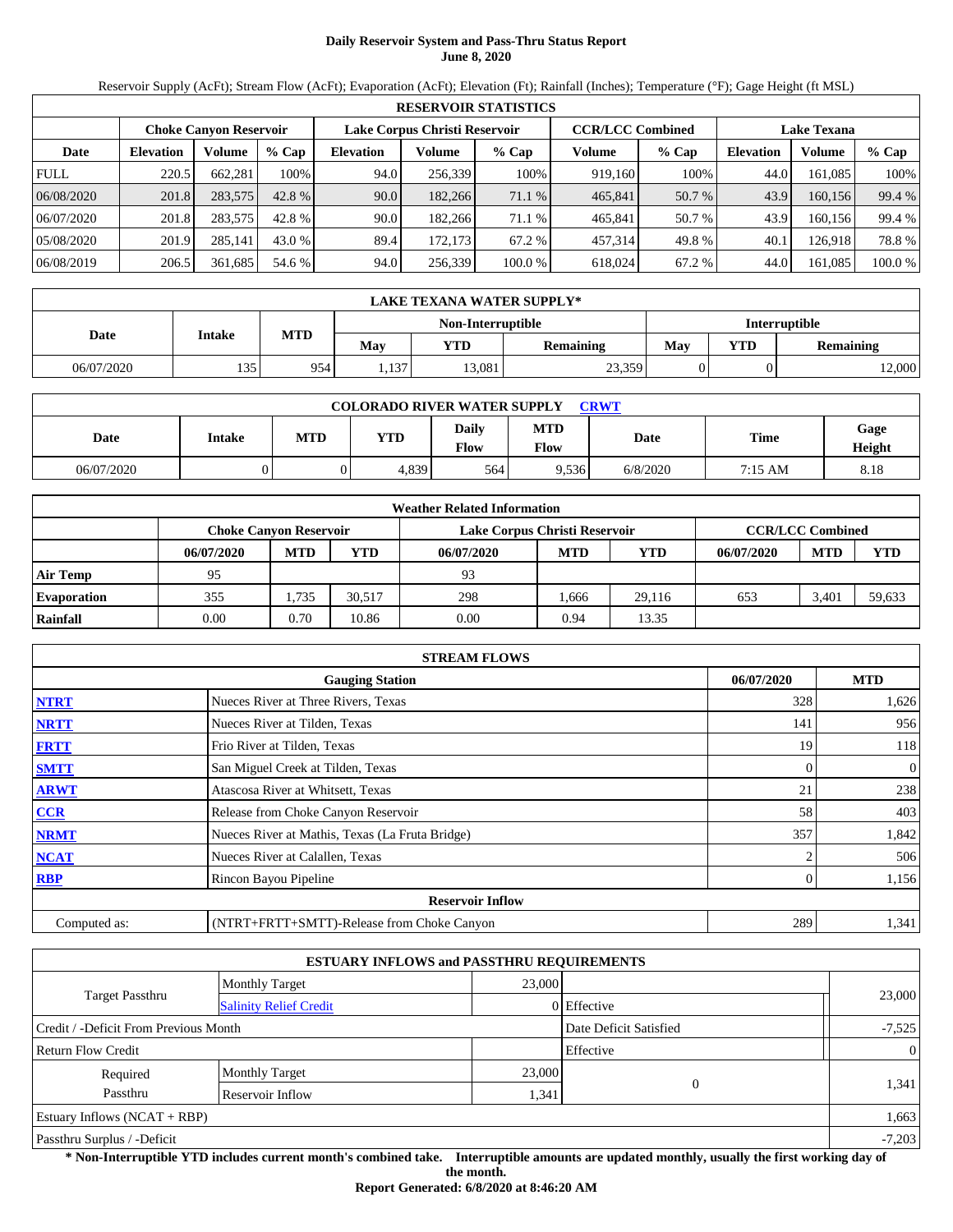# **Daily Reservoir System and Pass-Thru Status Report June 9, 2020**

Reservoir Supply (AcFt); Stream Flow (AcFt); Evaporation (AcFt); Elevation (Ft); Rainfall (Inches); Temperature (°F); Gage Height (ft MSL)

|             | <b>RESERVOIR STATISTICS</b> |                               |         |                               |         |         |                         |        |                    |         |         |  |  |
|-------------|-----------------------------|-------------------------------|---------|-------------------------------|---------|---------|-------------------------|--------|--------------------|---------|---------|--|--|
|             |                             | <b>Choke Canvon Reservoir</b> |         | Lake Corpus Christi Reservoir |         |         | <b>CCR/LCC Combined</b> |        | <b>Lake Texana</b> |         |         |  |  |
| Date        | <b>Elevation</b>            | Volume                        | $%$ Cap | <b>Elevation</b>              | Volume  | $%$ Cap | Volume                  | % Cap  | <b>Elevation</b>   | Volume  | $%$ Cap |  |  |
| <b>FULL</b> | 220.5                       | 662.281                       | 100%    | 94.0                          | 256.339 | 100%    | 919,160                 | 100%   | 44.0               | 161.085 | 100%    |  |  |
| 06/09/2020  | 201.8                       | 283,575                       | 42.8 %  | 89.9                          | 180.563 | 70.4 %  | 464,138                 | 50.5 % | 43.8               | 159.229 | 98.8%   |  |  |
| 06/08/2020  | 201.8                       | 283,575                       | 42.8 %  | 90.0                          | 182.266 | 71.1 %  | 465.841                 | 50.7 % | 43.9               | 160.156 | 99.4 %  |  |  |
| 05/09/2020  | 201.9                       | 285.141                       | 43.0 %  | 89.4                          | 172.173 | 67.2 %  | 457,314                 | 49.8%  | 40.2               | 127.743 | 79.3 %  |  |  |
| 06/09/2019  | 206.4                       | 359,922                       | 54.3 %  | 93.9                          | 254.368 | 99.2%   | 614,290                 | 66.8%  | 44.0               | 161,085 | 100.0 % |  |  |

|            | LAKE TEXANA WATER SUPPLY* |            |       |                   |                  |               |            |           |  |  |  |  |
|------------|---------------------------|------------|-------|-------------------|------------------|---------------|------------|-----------|--|--|--|--|
|            |                           |            |       | Non-Interruptible |                  | Interruptible |            |           |  |  |  |  |
| Date       | <b>Intake</b>             | <b>MTD</b> | Mav   | YTD               | <b>Remaining</b> | Mav           | <b>YTD</b> | Remaining |  |  |  |  |
| 06/08/2020 | 134                       | .088       | 1,137 | 13,081            | 23,359           |               |            | 12,000    |  |  |  |  |

| <b>COLORADO RIVER WATER SUPPLY</b><br><b>CRWT</b> |        |            |       |               |                    |          |             |                |  |  |  |
|---------------------------------------------------|--------|------------|-------|---------------|--------------------|----------|-------------|----------------|--|--|--|
| Date                                              | Intake | <b>MTD</b> | YTD   | Daily<br>Flow | <b>MTD</b><br>Flow | Date     | <b>Time</b> | Gage<br>Height |  |  |  |
| 06/08/2020                                        |        |            | 4,839 | 615           | 10.151             | 6/9/2020 | 7:15 AM     | 8.30           |  |  |  |

| <b>Weather Related Information</b> |                               |            |            |                               |                         |        |            |            |            |  |  |
|------------------------------------|-------------------------------|------------|------------|-------------------------------|-------------------------|--------|------------|------------|------------|--|--|
|                                    | <b>Choke Canvon Reservoir</b> |            |            | Lake Corpus Christi Reservoir | <b>CCR/LCC Combined</b> |        |            |            |            |  |  |
|                                    | 06/08/2020                    | <b>MTD</b> | <b>YTD</b> | 06/08/2020                    | <b>MTD</b>              | YTD    | 06/08/2020 | <b>MTD</b> | <b>YTD</b> |  |  |
| <b>Air Temp</b>                    | 98                            |            |            | 96                            |                         |        |            |            |            |  |  |
| <b>Evaporation</b>                 | 392                           | 2.127      | 30.909     | 426                           | 2.092                   | 29.542 | 818        | 4.219      | 60.451     |  |  |
| Rainfall                           | 0.00                          | 0.70       | 10.86      | 0.00                          | 0.94                    | 13.35  |            |            |            |  |  |

|                                      | <b>STREAM FLOWS</b>                             |     |              |  |  |  |  |  |  |
|--------------------------------------|-------------------------------------------------|-----|--------------|--|--|--|--|--|--|
| <b>Gauging Station</b><br>06/08/2020 |                                                 |     |              |  |  |  |  |  |  |
| <b>NTRT</b>                          | Nueces River at Three Rivers, Texas             | 226 | 1,852        |  |  |  |  |  |  |
| <b>NRTT</b>                          | Nueces River at Tilden, Texas                   | 51  | 1,007        |  |  |  |  |  |  |
| <b>FRTT</b>                          | Frio River at Tilden, Texas                     | 17  | 135          |  |  |  |  |  |  |
| <b>SMTT</b>                          | San Miguel Creek at Tilden, Texas               | 0   | $\mathbf{0}$ |  |  |  |  |  |  |
| <b>ARWT</b>                          | Atascosa River at Whitsett, Texas               | 14  | 253          |  |  |  |  |  |  |
| <b>CCR</b>                           | Release from Choke Canyon Reservoir             | 58  | 461          |  |  |  |  |  |  |
| <b>NRMT</b>                          | Nueces River at Mathis, Texas (La Fruta Bridge) | 377 | 2,219        |  |  |  |  |  |  |
| <b>NCAT</b>                          | Nueces River at Calallen, Texas                 | 52  | 558          |  |  |  |  |  |  |
| <b>RBP</b>                           | Rincon Bayou Pipeline                           | 131 | 1,287        |  |  |  |  |  |  |
|                                      | <b>Reservoir Inflow</b>                         |     |              |  |  |  |  |  |  |
| Computed as:                         | (NTRT+FRTT+SMTT)-Release from Choke Canyon      | 186 | 1,527        |  |  |  |  |  |  |

|                                       | <b>ESTUARY INFLOWS and PASSTHRU REQUIREMENTS</b> |        |                        |                |
|---------------------------------------|--------------------------------------------------|--------|------------------------|----------------|
|                                       | <b>Monthly Target</b>                            | 23,000 |                        |                |
| <b>Target Passthru</b>                | <b>Salinity Relief Credit</b>                    |        | 0 Effective            | 23,000         |
| Credit / -Deficit From Previous Month |                                                  |        | Date Deficit Satisfied | $-7,525$       |
| <b>Return Flow Credit</b>             |                                                  |        | Effective              | $\overline{0}$ |
| Required                              | <b>Monthly Target</b>                            | 23,000 |                        |                |
| Passthru                              | Reservoir Inflow                                 | 1,527  | 0                      | 1,527          |
| Estuary Inflows $(NCAT + RBP)$        |                                                  |        |                        | 1,845          |
| Passthru Surplus / -Deficit           |                                                  |        |                        | $-7,206$       |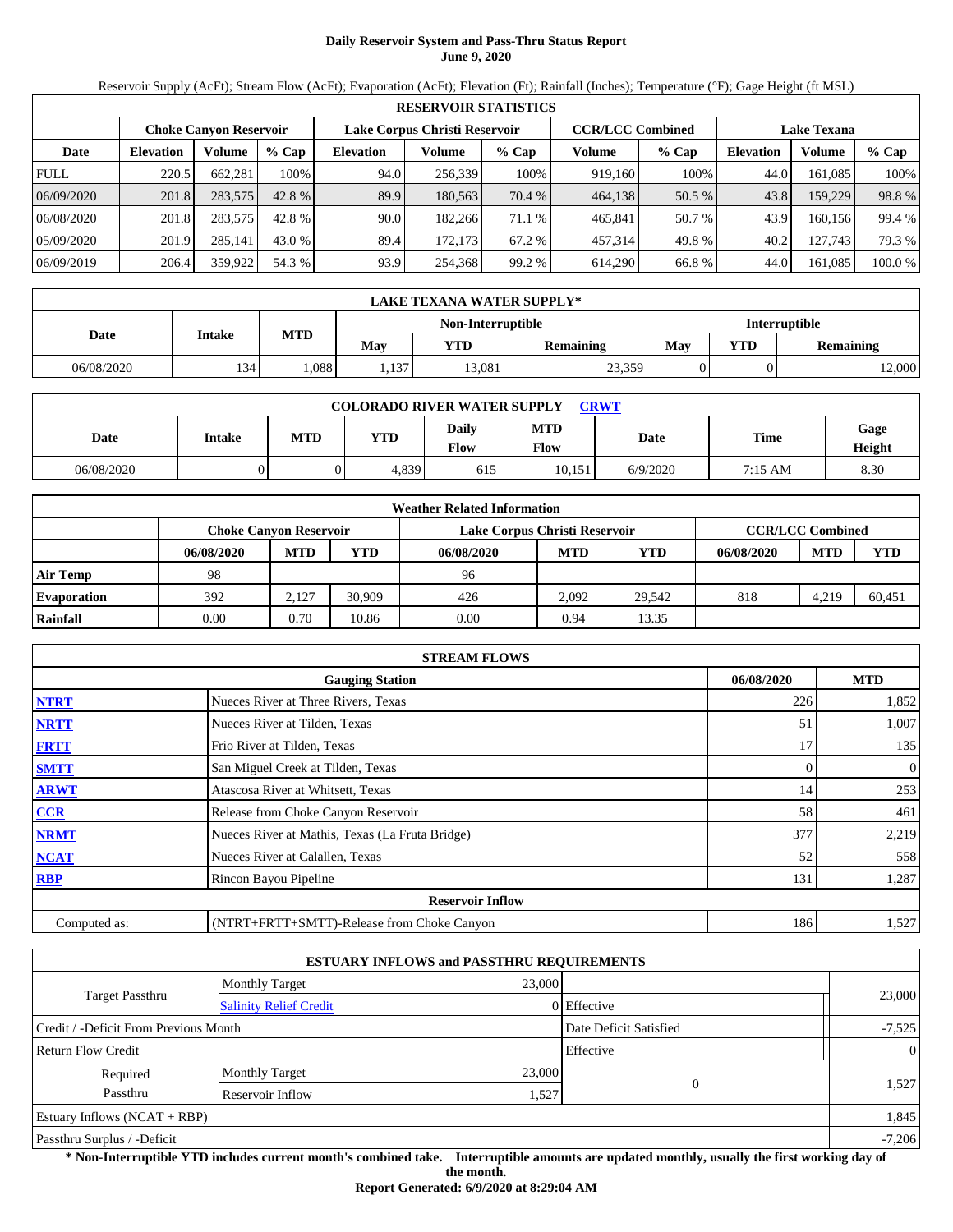# **Daily Reservoir System and Pass-Thru Status Report June 10, 2020**

Reservoir Supply (AcFt); Stream Flow (AcFt); Evaporation (AcFt); Elevation (Ft); Rainfall (Inches); Temperature (°F); Gage Height (ft MSL)

|             | <b>RESERVOIR STATISTICS</b>                             |         |         |                  |         |         |                         |         |                    |               |         |  |  |
|-------------|---------------------------------------------------------|---------|---------|------------------|---------|---------|-------------------------|---------|--------------------|---------------|---------|--|--|
|             | Lake Corpus Christi Reservoir<br>Choke Canvon Reservoir |         |         |                  |         |         | <b>CCR/LCC Combined</b> |         | <b>Lake Texana</b> |               |         |  |  |
| Date        | <b>Elevation</b>                                        | Volume  | $%$ Cap | <b>Elevation</b> | Volume  | $%$ Cap | Volume                  | $%$ Cap | <b>Elevation</b>   | <b>Volume</b> | % Cap   |  |  |
| <b>FULL</b> | 220.5                                                   | 662,281 | 100%    | 94.0             | 256,339 | 100%    | 919,160                 | 100%    | 44.0               | 161.085       | 100%    |  |  |
| 06/10/2020  | 201.7                                                   | 282,012 | 42.5%   | 90.0             | 182,266 | 71.1 %  | 464,278                 | 50.5 %  | 43.8               | 159,229       | 98.8%   |  |  |
| 06/09/2020  | 201.8                                                   | 283,575 | 42.8 %  | 89.9             | 180,563 | 70.4 %  | 464.138                 | 50.5 %  | 43.8               | 159.229       | 98.8%   |  |  |
| 05/10/2020  | 202.0                                                   | 286,713 | 43.3 %  | 89.4             | 172,173 | 67.2 %  | 458,886                 | 49.9 %  | 40.1               | 126.9181      | 78.8%   |  |  |
| 06/10/2019  | 206.4                                                   | 359,922 | 54.3 %  | 94.0             | 256,339 | 100.0 % | 616.261                 | 67.0 %  | 44.0               | 161,085       | 100.0 % |  |  |

|            | LAKE TEXANA WATER SUPPLY* |              |       |                   |                  |               |     |           |  |  |  |  |
|------------|---------------------------|--------------|-------|-------------------|------------------|---------------|-----|-----------|--|--|--|--|
|            |                           |              |       | Non-Interruptible |                  | Interruptible |     |           |  |  |  |  |
| Date       | Intake                    | <b>MTD</b>   | May   | YTD               | <b>Remaining</b> | May           | YTD | Remaining |  |  |  |  |
| 06/09/2020 | 134                       | 222<br>كككور | 1,137 | 13.081            | 23,359           |               |     | 2,000     |  |  |  |  |

| <b>COLORADO RIVER WATER SUPPLY</b><br><b>CRWT</b> |               |     |       |               |                           |           |         |                |  |  |  |
|---------------------------------------------------|---------------|-----|-------|---------------|---------------------------|-----------|---------|----------------|--|--|--|
| Date                                              | <b>Intake</b> | MTD | YTD   | Daily<br>Flow | <b>MTD</b><br><b>Flow</b> | Date      | Time    | Gage<br>Height |  |  |  |
| 06/09/2020                                        |               |     | 4.839 | 709           | 10.860                    | 6/10/2020 | 7:15 AM | 8.30           |  |  |  |

| <b>Weather Related Information</b> |                               |            |            |                               |                         |        |            |            |            |  |  |
|------------------------------------|-------------------------------|------------|------------|-------------------------------|-------------------------|--------|------------|------------|------------|--|--|
|                                    | <b>Choke Canvon Reservoir</b> |            |            | Lake Corpus Christi Reservoir | <b>CCR/LCC Combined</b> |        |            |            |            |  |  |
|                                    | 06/09/2020                    | <b>MTD</b> | <b>YTD</b> | 06/09/2020                    | <b>MTD</b>              | YTD    | 06/09/2020 | <b>MTD</b> | <b>YTD</b> |  |  |
| <b>Air Temp</b>                    | 95                            |            |            | 93                            |                         |        |            |            |            |  |  |
| <b>Evaporation</b>                 | 373                           | 2.500      | 31.282     | 249                           | 2.341                   | 29.791 | 622        | 4,841      | 61.073     |  |  |
| Rainfall                           | 0.00                          | 0.70       | 10.86      | 0.00                          | 0.94                    | 13.35  |            |            |            |  |  |

|              | <b>STREAM FLOWS</b>                             |            |       |  |  |  |  |  |  |
|--------------|-------------------------------------------------|------------|-------|--|--|--|--|--|--|
|              | 06/09/2020                                      | <b>MTD</b> |       |  |  |  |  |  |  |
| <b>NTRT</b>  | Nueces River at Three Rivers, Texas             | 150        | 2,002 |  |  |  |  |  |  |
| <b>NRTT</b>  | Nueces River at Tilden, Texas                   | 21         | 1,028 |  |  |  |  |  |  |
| <b>FRTT</b>  | Frio River at Tilden, Texas                     | 15         | 150   |  |  |  |  |  |  |
| <b>SMTT</b>  | San Miguel Creek at Tilden, Texas               |            | 0     |  |  |  |  |  |  |
| <b>ARWT</b>  | Atascosa River at Whitsett, Texas               | 14         | 267   |  |  |  |  |  |  |
| <b>CCR</b>   | Release from Choke Canyon Reservoir             | 58         | 518   |  |  |  |  |  |  |
| <b>NRMT</b>  | Nueces River at Mathis, Texas (La Fruta Bridge) | 377        | 2,596 |  |  |  |  |  |  |
| <b>NCAT</b>  | Nueces River at Calallen, Texas                 | 26         | 584   |  |  |  |  |  |  |
| <b>RBP</b>   | Rincon Bayou Pipeline                           | 203        | 1,490 |  |  |  |  |  |  |
|              | <b>Reservoir Inflow</b>                         |            |       |  |  |  |  |  |  |
| Computed as: | (NTRT+FRTT+SMTT)-Release from Choke Canyon      | 107        | 1,634 |  |  |  |  |  |  |

|                                       |                               | <b>ESTUARY INFLOWS and PASSTHRU REQUIREMENTS</b> |                        |                |
|---------------------------------------|-------------------------------|--------------------------------------------------|------------------------|----------------|
|                                       | <b>Monthly Target</b>         | 23,000                                           |                        |                |
| <b>Target Passthru</b>                | <b>Salinity Relief Credit</b> |                                                  | 0 Effective            | 23,000         |
| Credit / -Deficit From Previous Month |                               |                                                  | Date Deficit Satisfied | $-7,525$       |
| <b>Return Flow Credit</b>             |                               |                                                  | Effective              | $\overline{0}$ |
| Required                              | <b>Monthly Target</b>         | 23,000                                           |                        |                |
| Passthru                              | Reservoir Inflow              | 1,634                                            |                        | 1,634          |
| Estuary Inflows $(NCAT + RBP)$        |                               |                                                  |                        | 2,074          |
| Passthru Surplus / -Deficit           |                               |                                                  |                        | $-7,085$       |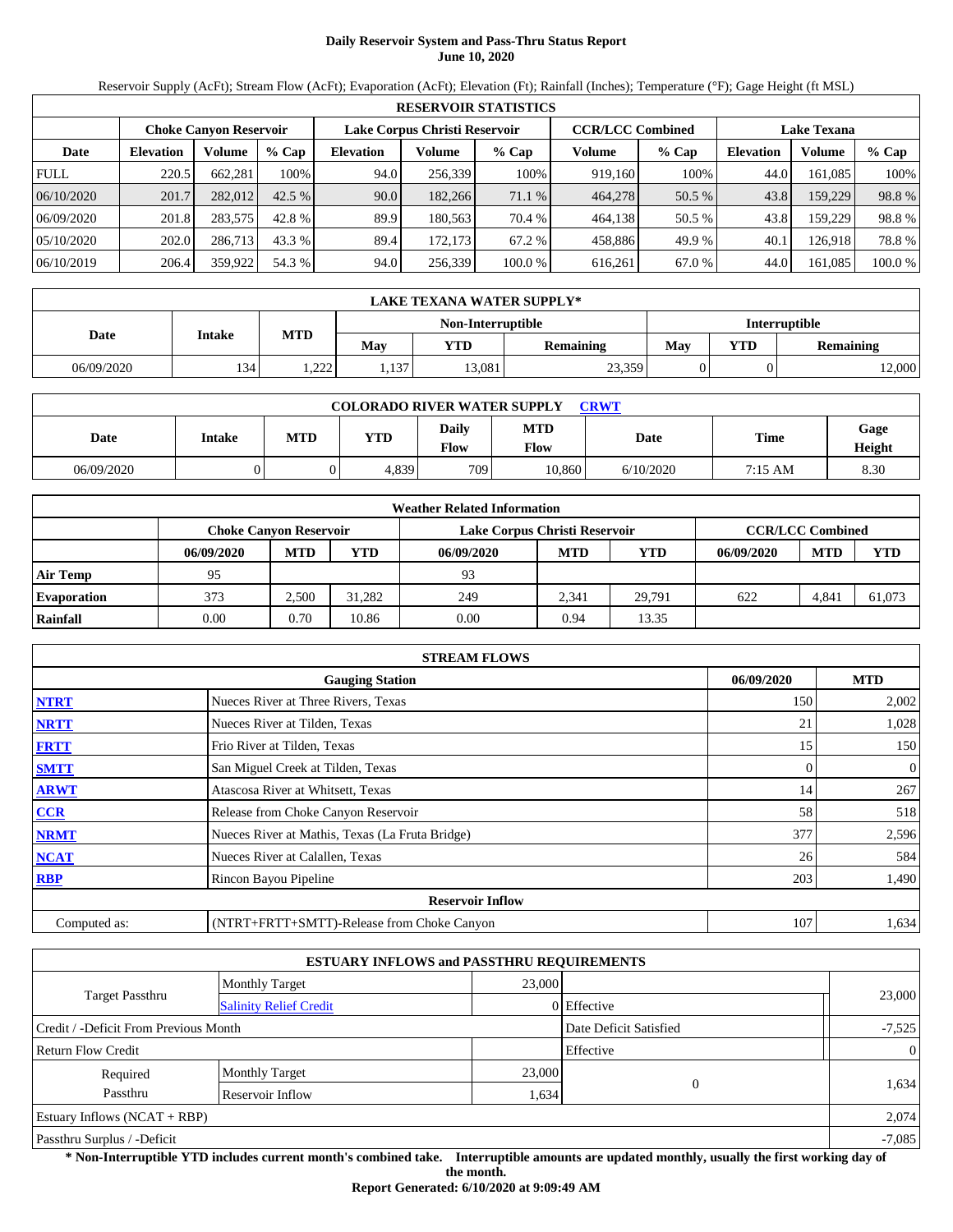# **Daily Reservoir System and Pass-Thru Status Report June 11, 2020**

Reservoir Supply (AcFt); Stream Flow (AcFt); Evaporation (AcFt); Elevation (Ft); Rainfall (Inches); Temperature (°F); Gage Height (ft MSL)

| <b>RESERVOIR STATISTICS</b> |                  |                               |         |                  |                               |         |         |                         |                    |         |         |  |
|-----------------------------|------------------|-------------------------------|---------|------------------|-------------------------------|---------|---------|-------------------------|--------------------|---------|---------|--|
|                             |                  | <b>Choke Canvon Reservoir</b> |         |                  | Lake Corpus Christi Reservoir |         |         | <b>CCR/LCC Combined</b> | <b>Lake Texana</b> |         |         |  |
| Date                        | <b>Elevation</b> | Volume                        | $%$ Cap | <b>Elevation</b> | Volume                        | $%$ Cap | Volume  | $%$ Cap                 | <b>Elevation</b>   | Volume  | % Cap   |  |
| <b>FULL</b>                 | 220.5            | 662.281                       | 100%    | 94.0             | 256,339                       | 100%    | 919.160 | 100%                    | 44.0               | 161.085 | 100%    |  |
| 06/11/2020                  | 201.8            | 283,575                       | 42.8 %  | 89.9             | 180.563                       | 70.4 %  | 464,138 | 50.5 %                  | 43.7               | 158,306 | 98.3 %  |  |
| 06/10/2020                  | 201.7            | 282,012                       | 42.5 %  | 90.0             | 182.266                       | 71.1 %  | 464,278 | 50.5 %                  | 43.8               | 159.229 | 98.8%   |  |
| 05/11/2020                  | 202.0            | 286,713                       | 43.3 %  | 89.4             | 172.173                       | 67.2 %  | 458,886 | 49.9 %                  | 40.1               | 126.918 | 78.8%   |  |
| 06/11/2019                  | 206.3            | 358,164                       | 54.0 %  | 93.9             | 254,368                       | 99.2 %  | 612,532 | 66.6 %                  | 44.0               | 161.085 | 100.0 % |  |

| <b>LAKE TEXANA WATER SUPPLY*</b> |               |            |      |                   |           |               |     |                  |  |  |
|----------------------------------|---------------|------------|------|-------------------|-----------|---------------|-----|------------------|--|--|
|                                  |               |            |      | Non-Interruptible |           | Interruptible |     |                  |  |  |
| Date                             | <b>Intake</b> | <b>MTD</b> | Mav  | YTD               | Remaining | May           | YTD | <b>Remaining</b> |  |  |
| 06/10/2020                       | 94            | .316       | .137 | 13.081            | 23,359    |               |     | 12,000           |  |  |

| <b>COLORADO RIVER WATER SUPPLY</b><br><b>CRWT</b> |        |     |       |               |                           |           |         |                |  |  |
|---------------------------------------------------|--------|-----|-------|---------------|---------------------------|-----------|---------|----------------|--|--|
| Date                                              | Intake | MTD | YTD   | Daily<br>Flow | <b>MTD</b><br><b>Flow</b> | Date      | Time    | Gage<br>Height |  |  |
| 06/10/2020                                        | 41     | 41  | 4.880 | 701           | 11.561                    | 6/11/2020 | 7:15 AM | 8.26           |  |  |

| <b>Weather Related Information</b> |            |                        |            |                               |                         |            |            |            |            |  |  |
|------------------------------------|------------|------------------------|------------|-------------------------------|-------------------------|------------|------------|------------|------------|--|--|
|                                    |            | Choke Canvon Reservoir |            | Lake Corpus Christi Reservoir | <b>CCR/LCC Combined</b> |            |            |            |            |  |  |
|                                    | 06/10/2020 | <b>MTD</b>             | <b>YTD</b> | 06/10/2020                    | <b>MTD</b>              | <b>YTD</b> | 06/10/2020 | <b>MTD</b> | <b>YTD</b> |  |  |
| <b>Air Temp</b>                    | 92         |                        |            | 89                            |                         |            |            |            |            |  |  |
| <b>Evaporation</b>                 | 428        | 2.928                  | 31.710     | 376                           | 2.717                   | 30.167     | 804        | 5.645      | 61,877     |  |  |
| Rainfall                           | 0.00       | 0.70                   | 10.86      | 0.00                          | 0.94                    | 13.35      |            |            |            |  |  |

|              | <b>STREAM FLOWS</b>                             |            |            |              |  |  |  |  |  |
|--------------|-------------------------------------------------|------------|------------|--------------|--|--|--|--|--|
|              |                                                 | 06/10/2020 | <b>MTD</b> |              |  |  |  |  |  |
| <b>NTRT</b>  | Nueces River at Three Rivers, Texas             |            | 62         | 2,064        |  |  |  |  |  |
| <b>NRTT</b>  | Nueces River at Tilden, Texas                   |            |            | 1,037        |  |  |  |  |  |
| <b>FRTT</b>  | Frio River at Tilden, Texas                     |            | 12         | 162          |  |  |  |  |  |
| <b>SMTT</b>  | San Miguel Creek at Tilden, Texas               |            |            | $\mathbf{0}$ |  |  |  |  |  |
| <b>ARWT</b>  | Atascosa River at Whitsett, Texas               |            | 31         | 298          |  |  |  |  |  |
| <b>CCR</b>   | Release from Choke Canyon Reservoir             |            | 58         | 576          |  |  |  |  |  |
| <b>NRMT</b>  | Nueces River at Mathis, Texas (La Fruta Bridge) |            | 415        | 3,011        |  |  |  |  |  |
| <b>NCAT</b>  | Nueces River at Calallen, Texas                 |            | 21         | 605          |  |  |  |  |  |
| <b>RBP</b>   | Rincon Bayou Pipeline                           |            | 202        | 1,691        |  |  |  |  |  |
|              | <b>Reservoir Inflow</b>                         |            |            |              |  |  |  |  |  |
| Computed as: | (NTRT+FRTT+SMTT)-Release from Choke Canyon      |            | 17         | 1,650        |  |  |  |  |  |

|                                       |                               | <b>ESTUARY INFLOWS and PASSTHRU REQUIREMENTS</b> |                        |                |
|---------------------------------------|-------------------------------|--------------------------------------------------|------------------------|----------------|
|                                       | <b>Monthly Target</b>         | 23,000                                           |                        |                |
| <b>Target Passthru</b>                | <b>Salinity Relief Credit</b> |                                                  | $0$ Effective          | 23,000         |
| Credit / -Deficit From Previous Month |                               |                                                  | Date Deficit Satisfied | $-7,525$       |
| <b>Return Flow Credit</b>             |                               |                                                  | Effective              | $\overline{0}$ |
| Required                              | <b>Monthly Target</b>         | 23,000                                           |                        |                |
| Passthru                              | Reservoir Inflow              | 1,650                                            | $\Omega$               | 1,650          |
| Estuary Inflows $(NCAT + RBP)$        |                               |                                                  |                        | 2,296          |
| Passthru Surplus / -Deficit           |                               |                                                  |                        | $-6,879$       |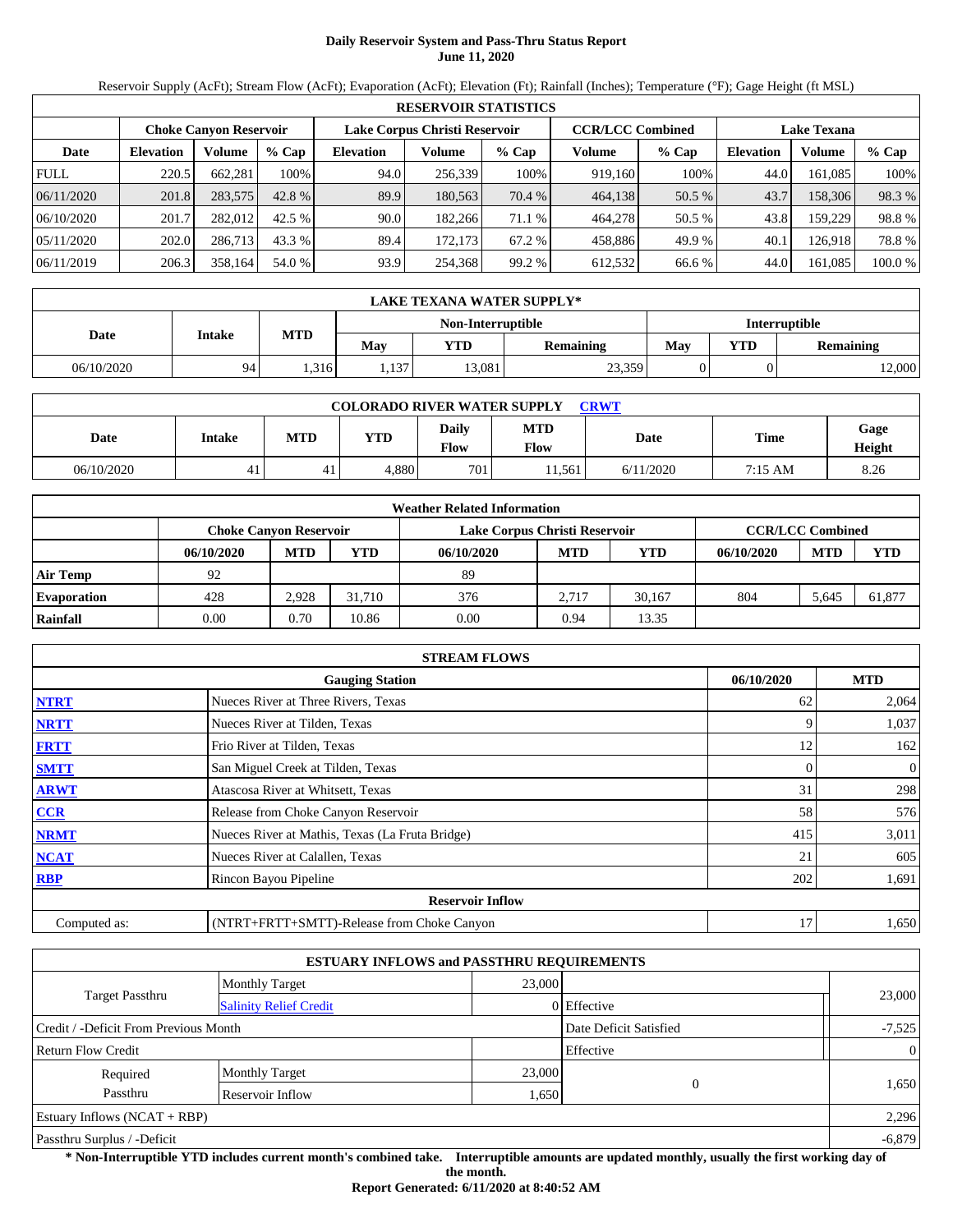# **Daily Reservoir System and Pass-Thru Status Report June 12, 2020**

Reservoir Supply (AcFt); Stream Flow (AcFt); Evaporation (AcFt); Elevation (Ft); Rainfall (Inches); Temperature (°F); Gage Height (ft MSL)

|             | <b>RESERVOIR STATISTICS</b> |                               |         |                               |         |         |                         |         |                    |         |         |  |  |
|-------------|-----------------------------|-------------------------------|---------|-------------------------------|---------|---------|-------------------------|---------|--------------------|---------|---------|--|--|
|             |                             | <b>Choke Canvon Reservoir</b> |         | Lake Corpus Christi Reservoir |         |         | <b>CCR/LCC Combined</b> |         | <b>Lake Texana</b> |         |         |  |  |
| Date        | <b>Elevation</b>            | Volume                        | $%$ Cap | <b>Elevation</b>              | Volume  | $%$ Cap | Volume                  | $%$ Cap | <b>Elevation</b>   | Volume  | % Cap   |  |  |
| <b>FULL</b> | 220.5                       | 662.281                       | 100%    | 94.0                          | 256,339 | 100%    | 919.160                 | 100%    | 44.0               | 161.085 | 100%    |  |  |
| 06/12/2020  | 201.7                       | 282,012                       | 42.5%   | 89.8                          | 178.868 | 69.8 %  | 460,880                 | 50.1 %  | 43.6               | 158,306 | 98.3 %  |  |  |
| 06/11/2020  | 201.8                       | 283,575                       | 42.8 %  | 89.9                          | 180.563 | 70.4 %  | 464.138                 | 50.5 %  | 43.7               | 158.306 | 98.3 %  |  |  |
| 05/12/2020  | 201.9                       | 285,141                       | 43.0 %  | 89.3                          | 170.521 | 66.5 %  | 455.662                 | 49.6 %  | 40.0               | 126.098 | 78.3 %  |  |  |
| 06/12/2019  | 206.4                       | 359,922                       | 54.3 %  | 93.9                          | 254,368 | 99.2 %  | 614,290                 | 66.8 %  | 44.0               | 161.085 | 100.0 % |  |  |

|            | <b>LAKE TEXANA WATER SUPPLY*</b> |            |      |                   |                  |               |     |           |  |  |  |
|------------|----------------------------------|------------|------|-------------------|------------------|---------------|-----|-----------|--|--|--|
|            |                                  | <b>MTD</b> |      | Non-Interruptible |                  | Interruptible |     |           |  |  |  |
| Date       | <b>Intake</b>                    |            | Mav  | YTD               | <b>Remaining</b> | May           | YTD | Remaining |  |  |  |
| 06/11/2020 | 67                               | .383       | .137 | 13,081            | 23,359           |               |     | 12,000    |  |  |  |

| <b>COLORADO RIVER WATER SUPPLY</b><br><b>CRWT</b> |        |            |            |                             |                           |           |         |                |  |  |
|---------------------------------------------------|--------|------------|------------|-----------------------------|---------------------------|-----------|---------|----------------|--|--|
| Date                                              | Intake | <b>MTD</b> | <b>YTD</b> | <b>Daily</b><br><b>Flow</b> | <b>MTD</b><br><b>Flow</b> | Date      | Time    | Gage<br>Height |  |  |
| 06/11/2020                                        | 68     | 108        | 4.948      | 582                         | 12.142                    | 6/12/2020 | 7:15 AM | 7.99           |  |  |

| <b>Weather Related Information</b> |                                                                                           |            |            |            |            |        |            |            |            |  |  |
|------------------------------------|-------------------------------------------------------------------------------------------|------------|------------|------------|------------|--------|------------|------------|------------|--|--|
|                                    | <b>CCR/LCC Combined</b><br>Lake Corpus Christi Reservoir<br><b>Choke Canvon Reservoir</b> |            |            |            |            |        |            |            |            |  |  |
|                                    | 06/11/2020                                                                                | <b>MTD</b> | <b>YTD</b> | 06/11/2020 | <b>MTD</b> | YTD    | 06/11/2020 | <b>MTD</b> | <b>YTD</b> |  |  |
| <b>Air Temp</b>                    | 94                                                                                        |            |            | 91         |            |        |            |            |            |  |  |
| <b>Evaporation</b>                 | 418                                                                                       | 3.346      | 32.128     | 236        | 2.953      | 30.403 | 654        | 6.299      | 62,531     |  |  |
| Rainfall                           | 0.00                                                                                      | 0.70       | 10.86      | 0.00       | 0.94       | 13.35  |            |            |            |  |  |

| <b>STREAM FLOWS</b> |                                                 |            |              |  |  |  |  |  |
|---------------------|-------------------------------------------------|------------|--------------|--|--|--|--|--|
|                     | 06/11/2020                                      | <b>MTD</b> |              |  |  |  |  |  |
| <b>NTRT</b>         | Nueces River at Three Rivers, Texas             | 116        | 2,180        |  |  |  |  |  |
| <b>NRTT</b>         | Nueces River at Tilden, Texas                   |            | 1,039        |  |  |  |  |  |
| <b>FRTT</b>         | Frio River at Tilden, Texas                     | 10         | 172          |  |  |  |  |  |
| <b>SMTT</b>         | San Miguel Creek at Tilden, Texas               | 0          | $\mathbf{0}$ |  |  |  |  |  |
| <b>ARWT</b>         | Atascosa River at Whitsett, Texas               | 20         | 318          |  |  |  |  |  |
| <b>CCR</b>          | Release from Choke Canyon Reservoir             | 58         | 633          |  |  |  |  |  |
| <b>NRMT</b>         | Nueces River at Mathis, Texas (La Fruta Bridge) | 377        | 3,388        |  |  |  |  |  |
| <b>NCAT</b>         | Nueces River at Calallen, Texas                 | 38         | 642          |  |  |  |  |  |
| <b>RBP</b>          | Rincon Bayou Pipeline                           | 201        | 1,893        |  |  |  |  |  |
|                     | <b>Reservoir Inflow</b>                         |            |              |  |  |  |  |  |
| Computed as:        | (NTRT+FRTT+SMTT)-Release from Choke Canyon      | 68         | 1,719        |  |  |  |  |  |

|                                       |                               | <b>ESTUARY INFLOWS and PASSTHRU REQUIREMENTS</b> |                        |                |
|---------------------------------------|-------------------------------|--------------------------------------------------|------------------------|----------------|
|                                       | <b>Monthly Target</b>         | 23,000                                           |                        |                |
| <b>Target Passthru</b>                | <b>Salinity Relief Credit</b> |                                                  | 0 Effective            | 23,000         |
| Credit / -Deficit From Previous Month |                               |                                                  | Date Deficit Satisfied | $-7,525$       |
| <b>Return Flow Credit</b>             |                               |                                                  | Effective              | $\overline{0}$ |
| Required                              | <b>Monthly Target</b>         | 23,000                                           |                        |                |
| Passthru                              | Reservoir Inflow              | 1,719                                            | $\Omega$               | 1,719          |
| Estuary Inflows $(NCAT + RBP)$        |                               |                                                  |                        | 2,535          |
| Passthru Surplus / -Deficit           |                               |                                                  |                        | $-6,709$       |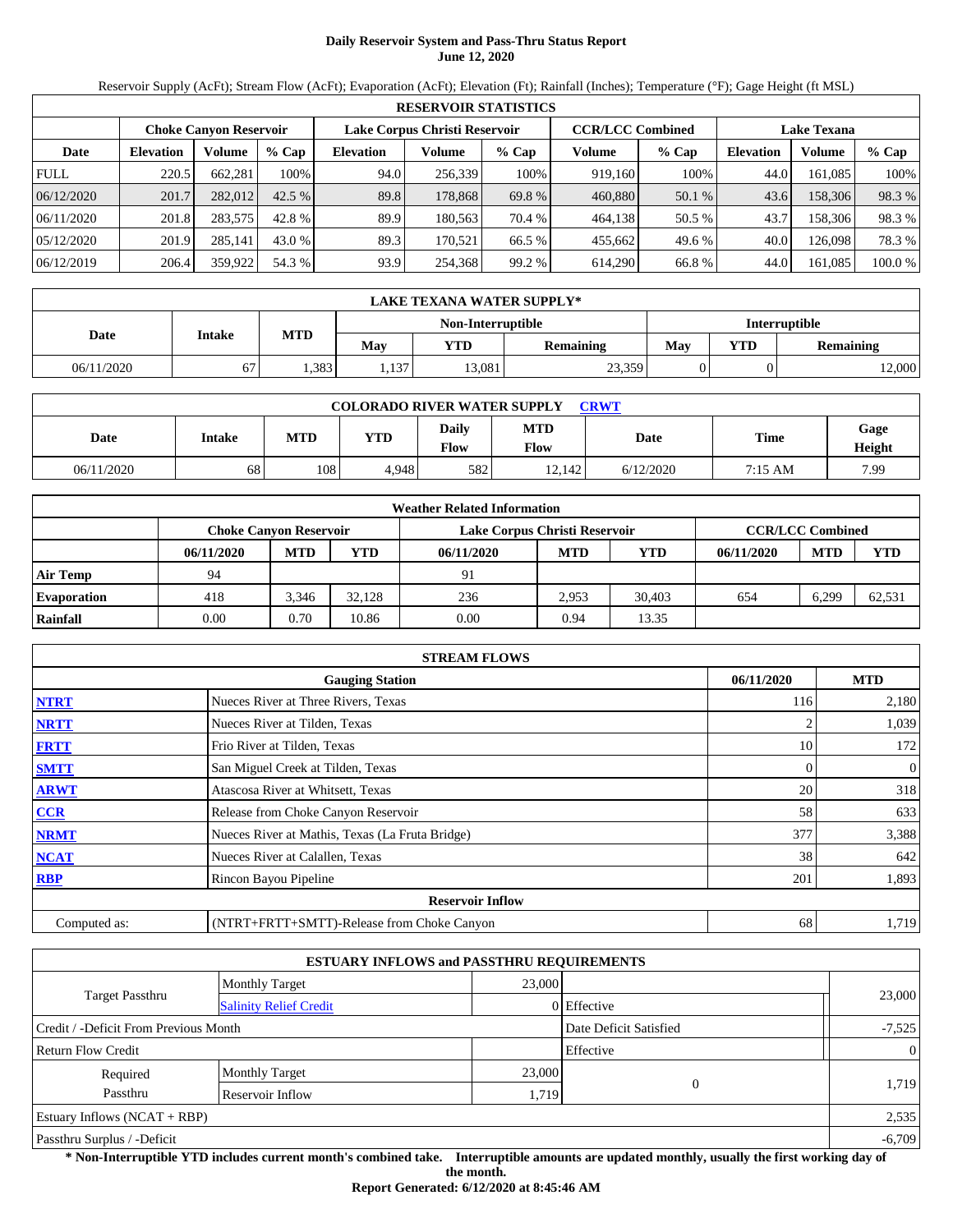# **Daily Reservoir System and Pass-Thru Status Report June 13, 2020**

Reservoir Supply (AcFt); Stream Flow (AcFt); Evaporation (AcFt); Elevation (Ft); Rainfall (Inches); Temperature (°F); Gage Height (ft MSL)

|             | <b>RESERVOIR STATISTICS</b> |                               |         |                               |         |         |                         |         |                    |         |         |  |  |
|-------------|-----------------------------|-------------------------------|---------|-------------------------------|---------|---------|-------------------------|---------|--------------------|---------|---------|--|--|
|             |                             | <b>Choke Canvon Reservoir</b> |         | Lake Corpus Christi Reservoir |         |         | <b>CCR/LCC Combined</b> |         | <b>Lake Texana</b> |         |         |  |  |
| Date        | <b>Elevation</b>            | Volume                        | $%$ Cap | <b>Elevation</b>              | Volume  | $%$ Cap | Volume                  | $%$ Cap | <b>Elevation</b>   | Volume  | % Cap   |  |  |
| <b>FULL</b> | 220.5                       | 662.281                       | 100%    | 94.0                          | 256,339 | 100%    | 919.160                 | 100%    | 44.0               | 161.085 | 100%    |  |  |
| 06/13/2020  | 201.7                       | 282,012                       | 42.5%   | 89.8                          | 178.868 | 69.8 %  | 460,880                 | 50.1 %  | 43.6               | 157,385 | 97.7 %  |  |  |
| 06/12/2020  | 201.7                       | 282,012                       | 42.5 %  | 89.8                          | 178.868 | 69.8 %  | 460,880                 | 50.1 %  | 43.7               | 158.306 | 98.3 %  |  |  |
| 05/13/2020  | 201.8                       | 283,575                       | 42.8 %  | 89.3                          | 170.521 | 66.5 %  | 454,096                 | 49.4 %  | 41.1               | 135.282 | 84.0 %  |  |  |
| 06/13/2019  | 206.3                       | 358,164                       | 54.0 %  | 93.9                          | 254,368 | 99.2 %  | 612.532                 | 66.6 %  | 44.0               | 161.085 | 100.0 % |  |  |

| <b>LAKE TEXANA WATER SUPPLY*</b> |               |            |      |                   |                  |               |     |                  |  |  |
|----------------------------------|---------------|------------|------|-------------------|------------------|---------------|-----|------------------|--|--|
|                                  |               |            |      | Non-Interruptible |                  | Interruptible |     |                  |  |  |
| Date                             | <b>Intake</b> | <b>MTD</b> | May  | YTD               | <b>Remaining</b> | May           | YTD | <b>Remaining</b> |  |  |
| 06/12/2020                       | 68            | .451       | .137 | 13,081            | 23,359           |               |     | 12,000           |  |  |

| <b>COLORADO RIVER WATER SUPPLY</b><br><b>CRWT</b> |        |            |            |                             |                           |           |         |                |  |  |
|---------------------------------------------------|--------|------------|------------|-----------------------------|---------------------------|-----------|---------|----------------|--|--|
| Date                                              | Intake | <b>MTD</b> | <b>YTD</b> | <b>Daily</b><br><b>Flow</b> | <b>MTD</b><br><b>Flow</b> | Date      | Time    | Gage<br>Height |  |  |
| 06/12/2020                                        | 67     | 176.       | 5.015      | 463                         | 12.605                    | 6/13/2020 | 7:15 AM | 7 77           |  |  |

| <b>Weather Related Information</b> |                               |            |            |                               |                         |        |            |            |            |  |  |
|------------------------------------|-------------------------------|------------|------------|-------------------------------|-------------------------|--------|------------|------------|------------|--|--|
|                                    | <b>Choke Canvon Reservoir</b> |            |            | Lake Corpus Christi Reservoir | <b>CCR/LCC Combined</b> |        |            |            |            |  |  |
|                                    | 06/12/2020                    | <b>MTD</b> | <b>YTD</b> | 06/12/2020                    | <b>MTD</b>              | YTD    | 06/12/2020 | <b>MTD</b> | <b>YTD</b> |  |  |
| <b>Air Temp</b>                    | 90                            |            |            | 89                            |                         |        |            |            |            |  |  |
| <b>Evaporation</b>                 | 373                           | 3.719      | 32.501     | 325                           | 3.278                   | 30.728 | 698        | 6.997      | 63,229     |  |  |
| Rainfall                           | 0.00                          | 0.70       | 10.86      | 0.00                          | 0.94                    | 13.35  |            |            |            |  |  |

| <b>STREAM FLOWS</b> |                                                 |            |              |  |  |  |  |  |
|---------------------|-------------------------------------------------|------------|--------------|--|--|--|--|--|
|                     | 06/12/2020                                      | <b>MTD</b> |              |  |  |  |  |  |
| <b>NTRT</b>         | Nueces River at Three Rivers, Texas             | 97         | 2,277        |  |  |  |  |  |
| <b>NRTT</b>         | Nueces River at Tilden, Texas                   |            | 1,039        |  |  |  |  |  |
| <b>FRTT</b>         | Frio River at Tilden, Texas                     | 9          | 180          |  |  |  |  |  |
| <b>SMTT</b>         | San Miguel Creek at Tilden, Texas               | 0          | $\mathbf{0}$ |  |  |  |  |  |
| <b>ARWT</b>         | Atascosa River at Whitsett, Texas               | 10         | 328          |  |  |  |  |  |
| <b>CCR</b>          | Release from Choke Canyon Reservoir             | 58         | 691          |  |  |  |  |  |
| <b>NRMT</b>         | Nueces River at Mathis, Texas (La Fruta Bridge) | 379        | 3,768        |  |  |  |  |  |
| <b>NCAT</b>         | Nueces River at Calallen, Texas                 | 28         | 670          |  |  |  |  |  |
| <b>RBP</b>          | Rincon Bayou Pipeline                           | 200        | 2,092        |  |  |  |  |  |
|                     | <b>Reservoir Inflow</b>                         |            |              |  |  |  |  |  |
| Computed as:        | (NTRT+FRTT+SMTT)-Release from Choke Canyon      | 48         | 1,766        |  |  |  |  |  |

|                                       |                               | <b>ESTUARY INFLOWS and PASSTHRU REQUIREMENTS</b> |             |                |
|---------------------------------------|-------------------------------|--------------------------------------------------|-------------|----------------|
|                                       | <b>Monthly Target</b>         | 23,000                                           |             |                |
| Target Passthru                       | <b>Salinity Relief Credit</b> |                                                  | 0 Effective | 23,000         |
| Credit / -Deficit From Previous Month |                               | Date Deficit Satisfied                           | $-7,525$    |                |
| <b>Return Flow Credit</b>             |                               |                                                  | Effective   | $\overline{0}$ |
| Required                              | <b>Monthly Target</b>         | 23,000                                           |             |                |
| Passthru                              | Reservoir Inflow              | 1,766                                            | $\Omega$    | 1,766          |
| Estuary Inflows $(NCAT + RBP)$        |                               |                                                  |             | 2,762          |
| Passthru Surplus / -Deficit           |                               |                                                  |             | $-6,529$       |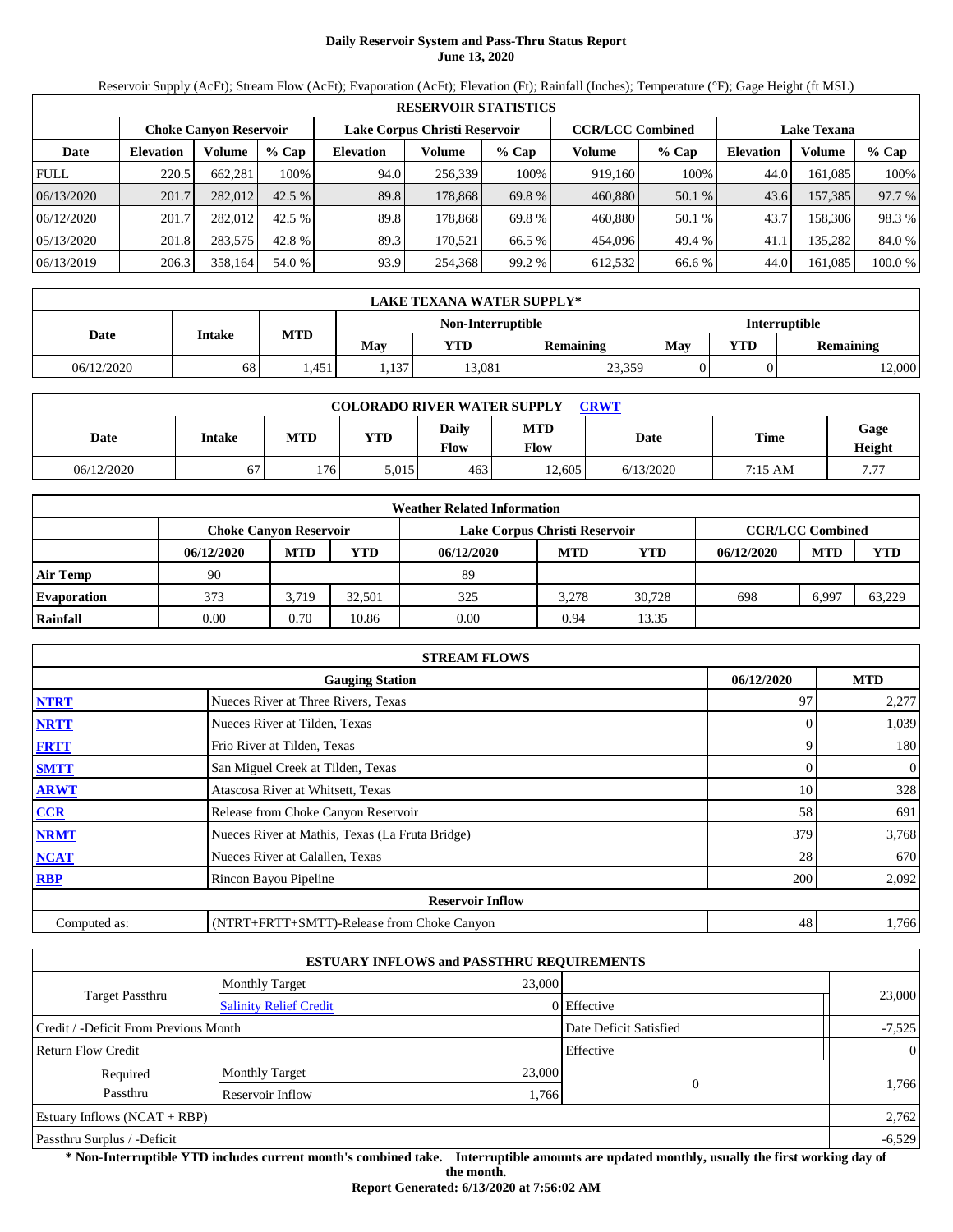# **Daily Reservoir System and Pass-Thru Status Report June 14, 2020**

Reservoir Supply (AcFt); Stream Flow (AcFt); Evaporation (AcFt); Elevation (Ft); Rainfall (Inches); Temperature (°F); Gage Height (ft MSL)

| <b>RESERVOIR STATISTICS</b> |                  |                               |         |                               |         |         |                         |        |                    |         |         |  |
|-----------------------------|------------------|-------------------------------|---------|-------------------------------|---------|---------|-------------------------|--------|--------------------|---------|---------|--|
|                             |                  | <b>Choke Canvon Reservoir</b> |         | Lake Corpus Christi Reservoir |         |         | <b>CCR/LCC Combined</b> |        | <b>Lake Texana</b> |         |         |  |
| Date                        | <b>Elevation</b> | Volume                        | $%$ Cap | <b>Elevation</b>              | Volume  | $%$ Cap | Volume                  | % Cap  | <b>Elevation</b>   | Volume  | $%$ Cap |  |
| <b>FULL</b>                 | 220.5            | 662.281                       | 100%    | 94.0                          | 256.339 | 100%    | 919,160                 | 100%   | 44.0               | 161.085 | 100%    |  |
| 06/14/2020                  | 201.6            | 280,455                       | 42.3%   | 89.8                          | 178,868 | 69.8 %  | 459,323                 | 50.0 % | 43.6               | 157,385 | 97.7 %  |  |
| 06/13/2020                  | 201.7            | 282,012                       | 42.5 %  | 89.8                          | 178.868 | 69.8 %  | 460,880                 | 50.1 % | 43.6               | 157,385 | 97.7 %  |  |
| 05/14/2020                  | 201.7            | 282.012                       | 42.5 %  | 89.4                          | 172.173 | 67.2 %  | 454,185                 | 49.4 % | 43.3               | 154,639 | 96.0 %  |  |
| 06/14/2019                  | 206.4            | 359,922                       | 54.3 %  | 93.9                          | 254.368 | 99.2%   | 614,290                 | 66.8%  | 44.0               | 161,085 | 100.0 % |  |

| LAKE TEXANA WATER SUPPLY* |               |            |       |                   |                  |               |            |           |  |  |
|---------------------------|---------------|------------|-------|-------------------|------------------|---------------|------------|-----------|--|--|
|                           |               |            |       | Non-Interruptible |                  | Interruptible |            |           |  |  |
| Date                      | <b>Intake</b> | <b>MTD</b> | Mav   | YTD               | <b>Remaining</b> | Mav           | <b>YTD</b> | Remaining |  |  |
| 06/13/2020                | 67            | .518       | 1,137 | 13,081            | 23,359           |               |            | 12,000    |  |  |

| <b>COLORADO RIVER WATER SUPPLY</b><br><b>CRWT</b> |        |     |       |                      |                           |           |             |                |  |  |  |
|---------------------------------------------------|--------|-----|-------|----------------------|---------------------------|-----------|-------------|----------------|--|--|--|
| Date                                              | Intake | MTD | YTD   | <b>Daily</b><br>Flow | <b>MTD</b><br><b>Flow</b> | Date      | <b>Time</b> | Gage<br>Height |  |  |  |
| 06/13/2020                                        | 67     | 243 | 5.083 | 349                  | 12.954                    | 6/14/2020 | 7:15 AM     | 7.83           |  |  |  |

| <b>Weather Related Information</b> |                        |            |            |                               |                         |            |            |            |            |  |  |
|------------------------------------|------------------------|------------|------------|-------------------------------|-------------------------|------------|------------|------------|------------|--|--|
|                                    | Choke Canvon Reservoir |            |            | Lake Corpus Christi Reservoir | <b>CCR/LCC Combined</b> |            |            |            |            |  |  |
|                                    | 06/13/2020             | <b>MTD</b> | <b>YTD</b> | 06/13/2020                    | <b>MTD</b>              | <b>YTD</b> | 06/13/2020 | <b>MTD</b> | <b>YTD</b> |  |  |
| <b>Air Temp</b>                    | 91                     |            |            | 89                            |                         |            |            |            |            |  |  |
| <b>Evaporation</b>                 | 407                    | 4.126      | 32.908     | 335                           | 3.613                   | 31,063     | 742        | 7.739      | 63,971     |  |  |
| Rainfall                           | 0.00                   | 0.70       | 10.86      | 0.00                          | 0.94                    | 13.35      |            |            |            |  |  |

| <b>STREAM FLOWS</b> |                                                 |            |                |  |  |  |  |  |  |
|---------------------|-------------------------------------------------|------------|----------------|--|--|--|--|--|--|
|                     | 06/13/2020                                      | <b>MTD</b> |                |  |  |  |  |  |  |
| <b>NTRT</b>         | Nueces River at Three Rivers, Texas             | 83         | 2,360          |  |  |  |  |  |  |
| <b>NRTT</b>         | Nueces River at Tilden, Texas                   |            | 1,039          |  |  |  |  |  |  |
| <b>FRTT</b>         | Frio River at Tilden, Texas                     | 8          | 188            |  |  |  |  |  |  |
| <b>SMTT</b>         | San Miguel Creek at Tilden, Texas               | $\Omega$   | $\overline{0}$ |  |  |  |  |  |  |
| <b>ARWT</b>         | Atascosa River at Whitsett, Texas               |            | 335            |  |  |  |  |  |  |
| <b>CCR</b>          | Release from Choke Canyon Reservoir             | 58         | 748            |  |  |  |  |  |  |
| <b>NRMT</b>         | Nueces River at Mathis, Texas (La Fruta Bridge) | 379        | 4,147          |  |  |  |  |  |  |
| <b>NCAT</b>         | Nueces River at Calallen, Texas                 | 23         | 693            |  |  |  |  |  |  |
| <b>RBP</b>          | Rincon Bayou Pipeline                           | 197        | 2,289          |  |  |  |  |  |  |
|                     | <b>Reservoir Inflow</b>                         |            |                |  |  |  |  |  |  |
| Computed as:        | (NTRT+FRTT+SMTT)-Release from Choke Canyon      | 33         | 1,799          |  |  |  |  |  |  |

|                                       |                               | <b>ESTUARY INFLOWS and PASSTHRU REQUIREMENTS</b> |             |                |
|---------------------------------------|-------------------------------|--------------------------------------------------|-------------|----------------|
|                                       | <b>Monthly Target</b>         | 23,000                                           |             |                |
| <b>Target Passthru</b>                | <b>Salinity Relief Credit</b> |                                                  | 0 Effective | 23,000         |
| Credit / -Deficit From Previous Month |                               | Date Deficit Satisfied                           | $-7,525$    |                |
| <b>Return Flow Credit</b>             |                               |                                                  | Effective   | $\overline{0}$ |
| Required                              | <b>Monthly Target</b>         | 23,000                                           |             |                |
| Passthru                              | Reservoir Inflow              | 1,799                                            | $\Omega$    | 1,799          |
| Estuary Inflows $(NCAT + RBP)$        |                               |                                                  |             | 2,983          |
| Passthru Surplus / -Deficit           |                               |                                                  |             | $-6,342$       |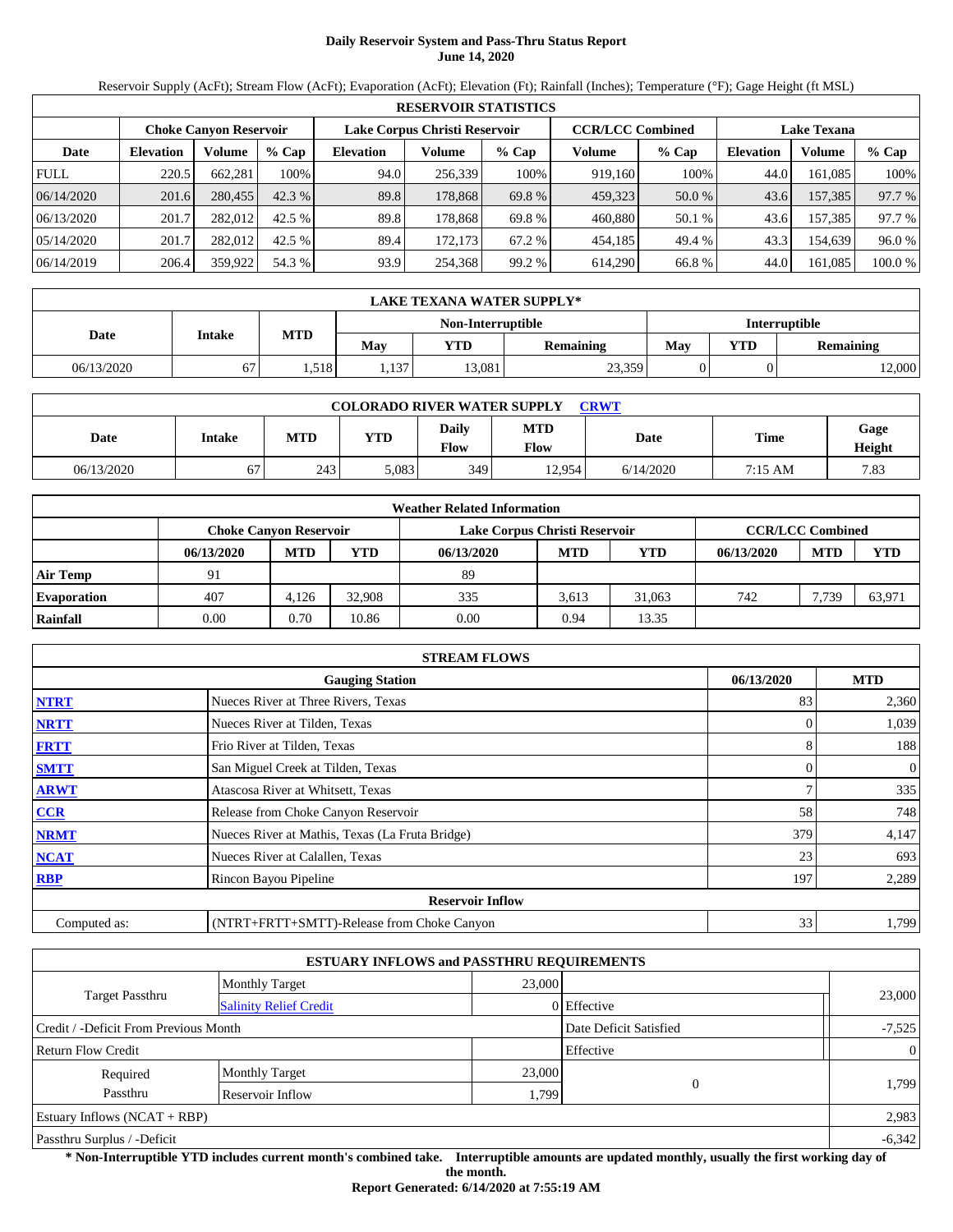# **Daily Reservoir System and Pass-Thru Status Report June 15, 2020**

Reservoir Supply (AcFt); Stream Flow (AcFt); Evaporation (AcFt); Elevation (Ft); Rainfall (Inches); Temperature (°F); Gage Height (ft MSL)

|             | <b>RESERVOIR STATISTICS</b> |                               |         |                               |         |         |                         |         |                    |         |        |  |  |
|-------------|-----------------------------|-------------------------------|---------|-------------------------------|---------|---------|-------------------------|---------|--------------------|---------|--------|--|--|
|             |                             | <b>Choke Canvon Reservoir</b> |         | Lake Corpus Christi Reservoir |         |         | <b>CCR/LCC Combined</b> |         | <b>Lake Texana</b> |         |        |  |  |
| Date        | <b>Elevation</b>            | <b>Volume</b>                 | $%$ Cap | <b>Elevation</b>              | Volume  | $%$ Cap | Volume                  | $%$ Cap | <b>Elevation</b>   | Volume  | % Cap  |  |  |
| <b>FULL</b> | 220.5                       | 662,281                       | 100%    | 94.0                          | 256,339 | 100%    | 919,160                 | 100%    | 44.0               | 161.085 | 100%   |  |  |
| 06/15/2020  | 201.6                       | 280,455                       | 42.3 %  | 89.7                          | 177.182 | 69.1 %  | 457,637                 | 49.8%   | 43.5               | 156.467 | 97.1 % |  |  |
| 06/14/2020  | 201.6                       | 280,455                       | 42.3 %  | 89.8                          | 178.868 | 69.8 %  | 459,323                 | 50.0 %  | 43.6               | 157,385 | 97.7 % |  |  |
| 05/15/2020  | 201.9                       | 285,141                       | 43.0 %  | 89.3                          | 170.521 | 66.5 %  | 455,662                 | 49.6 %  | 43.6               | 157,385 | 97.7 % |  |  |
| 06/15/2019  | 206.2                       | 356,411                       | 53.8%   | 93.8                          | 252,402 | 98.5 %  | 608,813                 | 66.2 %  | 43.9               | 160,156 | 99.4 % |  |  |

|            | LAKE TEXANA WATER SUPPLY* |            |      |                   |                  |               |            |           |  |  |  |  |
|------------|---------------------------|------------|------|-------------------|------------------|---------------|------------|-----------|--|--|--|--|
|            |                           |            |      | Non-Interruptible |                  | Interruptible |            |           |  |  |  |  |
| Date       | <b>Intake</b>             | <b>MTD</b> | May  | YTD               | <b>Remaining</b> | May           | <b>YTD</b> | Remaining |  |  |  |  |
| 06/14/2020 | 67                        | .585       | .137 | 13,081            | 23,359           |               |            | 12,000    |  |  |  |  |

| <b>COLORADO RIVER WATER SUPPLY</b><br>CRWT |        |            |            |                      |                    |           |             |                |  |  |  |
|--------------------------------------------|--------|------------|------------|----------------------|--------------------|-----------|-------------|----------------|--|--|--|
| Date                                       | Intake | <b>MTD</b> | <b>YTD</b> | Daily<br><b>Flow</b> | <b>MTD</b><br>Flow | Date      | <b>Time</b> | Gage<br>Height |  |  |  |
| 06/14/2020                                 | 67     | 311        | 5,150      | 385                  | 13.339             | 6/15/2020 | 7:15 AM     | 7.83           |  |  |  |

| <b>Weather Related Information</b> |                               |            |            |                               |                         |        |            |            |            |  |  |
|------------------------------------|-------------------------------|------------|------------|-------------------------------|-------------------------|--------|------------|------------|------------|--|--|
|                                    | <b>Choke Canvon Reservoir</b> |            |            | Lake Corpus Christi Reservoir | <b>CCR/LCC Combined</b> |        |            |            |            |  |  |
|                                    | 06/14/2020                    | <b>MTD</b> | <b>YTD</b> | 06/14/2020                    | <b>MTD</b>              | YTD    | 06/14/2020 | <b>MTD</b> | <b>YTD</b> |  |  |
| <b>Air Temp</b>                    | 91                            |            |            | 88                            |                         |        |            |            |            |  |  |
| <b>Evaporation</b>                 | 326                           | 4.452      | 33.234     | 265                           | 3.878                   | 31.328 | 591        | 8.330      | 64,562     |  |  |
| Rainfall                           | 0.00                          | 0.70       | 10.86      | 0.00                          | 0.94                    | 13.35  |            |            |            |  |  |

|              | <b>STREAM FLOWS</b>                             |            |              |  |  |  |  |  |  |
|--------------|-------------------------------------------------|------------|--------------|--|--|--|--|--|--|
|              | <b>Gauging Station</b>                          | 06/14/2020 | <b>MTD</b>   |  |  |  |  |  |  |
| <b>NTRT</b>  | Nueces River at Three Rivers, Texas             | 74         | 2,434        |  |  |  |  |  |  |
| <b>NRTT</b>  | Nueces River at Tilden, Texas                   |            | 1,040        |  |  |  |  |  |  |
| <b>FRTT</b>  | Frio River at Tilden, Texas                     |            | 194          |  |  |  |  |  |  |
| <b>SMTT</b>  | San Miguel Creek at Tilden, Texas               |            | $\mathbf{0}$ |  |  |  |  |  |  |
| <b>ARWT</b>  | Atascosa River at Whitsett, Texas               |            | 340          |  |  |  |  |  |  |
| CCR          | Release from Choke Canyon Reservoir             | 58         | 806          |  |  |  |  |  |  |
| <b>NRMT</b>  | Nueces River at Mathis, Texas (La Fruta Bridge) | 377        | 4,524        |  |  |  |  |  |  |
| <b>NCAT</b>  | Nueces River at Calallen, Texas                 | 16         | 709          |  |  |  |  |  |  |
| <b>RBP</b>   | Rincon Bayou Pipeline                           | 201        | 2,490        |  |  |  |  |  |  |
|              | <b>Reservoir Inflow</b>                         |            |              |  |  |  |  |  |  |
| Computed as: | (NTRT+FRTT+SMTT)-Release from Choke Canyon      | 24         | 1,823        |  |  |  |  |  |  |

|                                       |                               | <b>ESTUARY INFLOWS and PASSTHRU REQUIREMENTS</b> |                        |                |
|---------------------------------------|-------------------------------|--------------------------------------------------|------------------------|----------------|
|                                       | <b>Monthly Target</b>         | 23,000                                           |                        |                |
| <b>Target Passthru</b>                | <b>Salinity Relief Credit</b> |                                                  | 0 Effective            | 23,000         |
| Credit / -Deficit From Previous Month |                               |                                                  | Date Deficit Satisfied | $-7,525$       |
| <b>Return Flow Credit</b>             |                               |                                                  | Effective              | $\overline{0}$ |
| Required                              | <b>Monthly Target</b>         | 23,000                                           |                        |                |
| Passthru                              | Reservoir Inflow              | 1,823                                            | $\Omega$               | 1,823          |
| Estuary Inflows $(NCAT + RBP)$        |                               |                                                  |                        | 3,199          |
| Passthru Surplus / -Deficit           |                               |                                                  |                        | $-6,148$       |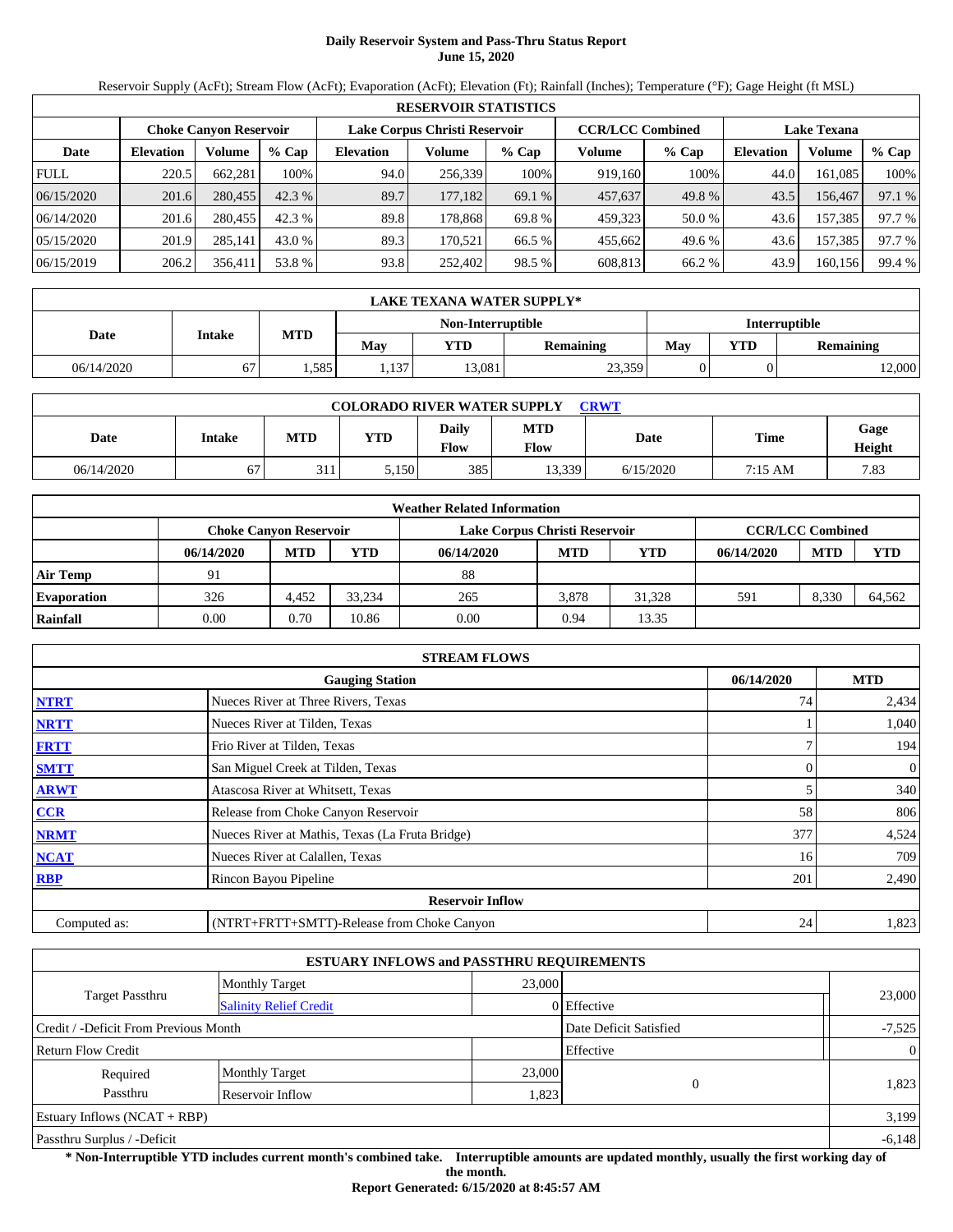# **Daily Reservoir System and Pass-Thru Status Report June 16, 2020**

Reservoir Supply (AcFt); Stream Flow (AcFt); Evaporation (AcFt); Elevation (Ft); Rainfall (Inches); Temperature (°F); Gage Height (ft MSL)

|             | <b>RESERVOIR STATISTICS</b> |                               |         |                               |         |         |                         |         |                    |         |        |  |  |
|-------------|-----------------------------|-------------------------------|---------|-------------------------------|---------|---------|-------------------------|---------|--------------------|---------|--------|--|--|
|             |                             | <b>Choke Canyon Reservoir</b> |         | Lake Corpus Christi Reservoir |         |         | <b>CCR/LCC Combined</b> |         | <b>Lake Texana</b> |         |        |  |  |
| Date        | <b>Elevation</b>            | Volume                        | $%$ Cap | <b>Elevation</b>              | Volume  | $%$ Cap | Volume                  | $%$ Cap | <b>Elevation</b>   | Volume  | % Cap  |  |  |
| <b>FULL</b> | 220.5                       | 662,281                       | 100%    | 94.0                          | 256,339 | 100%    | 919,160                 | 100%    | 44.0               | 161,085 | 100%   |  |  |
| 06/16/2020  | 201.6                       | 280,455                       | 42.3 %  | 89.7                          | 177.182 | 69.1 %  | 457,637                 | 49.8%   | 43.5               | 156.467 | 97.1 % |  |  |
| 06/15/2020  | 201.6                       | 280,455                       | 42.3 %  | 89.7                          | 177.182 | 69.1 %  | 457,637                 | 49.8%   | 43.5               | 156.467 | 97.1 % |  |  |
| 05/16/2020  | 202.1                       | 288.289                       | 43.5 %  | 89.4                          | 172.173 | 67.2 %  | 460.462                 | 50.1 %  | 43.9               | 160.156 | 99.4 % |  |  |
| 06/16/2019  | 206.2                       | 356,411                       | 53.8 %  | 93.8                          | 252,402 | 98.5 %  | 608,813                 | 66.2 %  | 43.9               | 160,156 | 99.4 % |  |  |

|            | LAKE TEXANA WATER SUPPLY* |            |      |                   |                  |               |     |           |  |  |  |  |
|------------|---------------------------|------------|------|-------------------|------------------|---------------|-----|-----------|--|--|--|--|
|            |                           |            |      | Non-Interruptible |                  | Interruptible |     |           |  |  |  |  |
| Date       | <b>Intake</b>             | <b>MTD</b> | May  | YTD               | <b>Remaining</b> | May           | YTD | Remaining |  |  |  |  |
| 06/15/2020 | 66                        | .651       | .137 | 13,081            | 23,359           |               |     | 12,000    |  |  |  |  |

| <b>COLORADO RIVER WATER SUPPLY</b><br>CRWT |        |            |            |                      |                           |           |             |                |  |  |  |
|--------------------------------------------|--------|------------|------------|----------------------|---------------------------|-----------|-------------|----------------|--|--|--|
| Date                                       | Intake | <b>MTD</b> | <b>YTD</b> | Daily<br><b>Flow</b> | <b>MTD</b><br><b>Flow</b> | Date      | <b>Time</b> | Gage<br>Height |  |  |  |
| 06/15/2020                                 | 67     | 378        | 5,217      | 607                  | 13.947                    | 6/16/2020 | 7:15 AM     | 7.82           |  |  |  |

| <b>Weather Related Information</b> |                               |            |            |                               |                         |        |            |            |            |  |  |
|------------------------------------|-------------------------------|------------|------------|-------------------------------|-------------------------|--------|------------|------------|------------|--|--|
|                                    | <b>Choke Canvon Reservoir</b> |            |            | Lake Corpus Christi Reservoir | <b>CCR/LCC Combined</b> |        |            |            |            |  |  |
|                                    | 06/15/2020                    | <b>MTD</b> | <b>YTD</b> | 06/15/2020                    | <b>MTD</b>              | YTD    | 06/15/2020 | <b>MTD</b> | <b>YTD</b> |  |  |
| <b>Air Temp</b>                    | 89                            |            |            | 88                            |                         |        |            |            |            |  |  |
| <b>Evaporation</b>                 | 235                           | 4.687      | 33.469     | 167                           | 4.045                   | 31.495 | 402        | 8.732      | 64.964     |  |  |
| Rainfall                           | 0.00                          | 0.70       | 10.86      | 0.00                          | 0.94                    | 13.35  |            |            |            |  |  |

|                                      | <b>STREAM FLOWS</b>                             |     |              |  |  |  |  |  |  |
|--------------------------------------|-------------------------------------------------|-----|--------------|--|--|--|--|--|--|
| 06/15/2020<br><b>Gauging Station</b> |                                                 |     |              |  |  |  |  |  |  |
| <b>NTRT</b>                          | Nueces River at Three Rivers, Texas             | 70  | 2,504        |  |  |  |  |  |  |
| <b>NRTT</b>                          | Nueces River at Tilden, Texas                   |     | 1,052        |  |  |  |  |  |  |
| <b>FRTT</b>                          | Frio River at Tilden, Texas                     | h   | 201          |  |  |  |  |  |  |
| <b>SMTT</b>                          | San Miguel Creek at Tilden, Texas               |     | $\mathbf{0}$ |  |  |  |  |  |  |
| <b>ARWT</b>                          | Atascosa River at Whitsett, Texas               |     | 342          |  |  |  |  |  |  |
| CCR                                  | Release from Choke Canyon Reservoir             | 58  | 863          |  |  |  |  |  |  |
| <b>NRMT</b>                          | Nueces River at Mathis, Texas (La Fruta Bridge) | 377 | 4,901        |  |  |  |  |  |  |
| <b>NCAT</b>                          | Nueces River at Calallen, Texas                 | 17  | 727          |  |  |  |  |  |  |
| <b>RBP</b>                           | Rincon Bayou Pipeline                           | 128 | 2,618        |  |  |  |  |  |  |
|                                      | <b>Reservoir Inflow</b>                         |     |              |  |  |  |  |  |  |
| Computed as:                         | (NTRT+FRTT+SMTT)-Release from Choke Canyon      | 18  | 1,841        |  |  |  |  |  |  |

|                                       |                               | <b>ESTUARY INFLOWS and PASSTHRU REQUIREMENTS</b> |                        |                |
|---------------------------------------|-------------------------------|--------------------------------------------------|------------------------|----------------|
|                                       | <b>Monthly Target</b>         | 23,000                                           |                        |                |
| <b>Target Passthru</b>                | <b>Salinity Relief Credit</b> |                                                  | 0 Effective            | 23,000         |
| Credit / -Deficit From Previous Month |                               |                                                  | Date Deficit Satisfied | $-7,525$       |
| <b>Return Flow Credit</b>             |                               |                                                  | Effective              | $\overline{0}$ |
| Required                              | <b>Monthly Target</b>         | 23,000                                           |                        |                |
| Passthru                              | Reservoir Inflow              | 1,841                                            | $\Omega$               | 1,841          |
| Estuary Inflows $(NCAT + RBP)$        |                               |                                                  |                        | 3,344          |
| Passthru Surplus / -Deficit           |                               |                                                  |                        | $-6,022$       |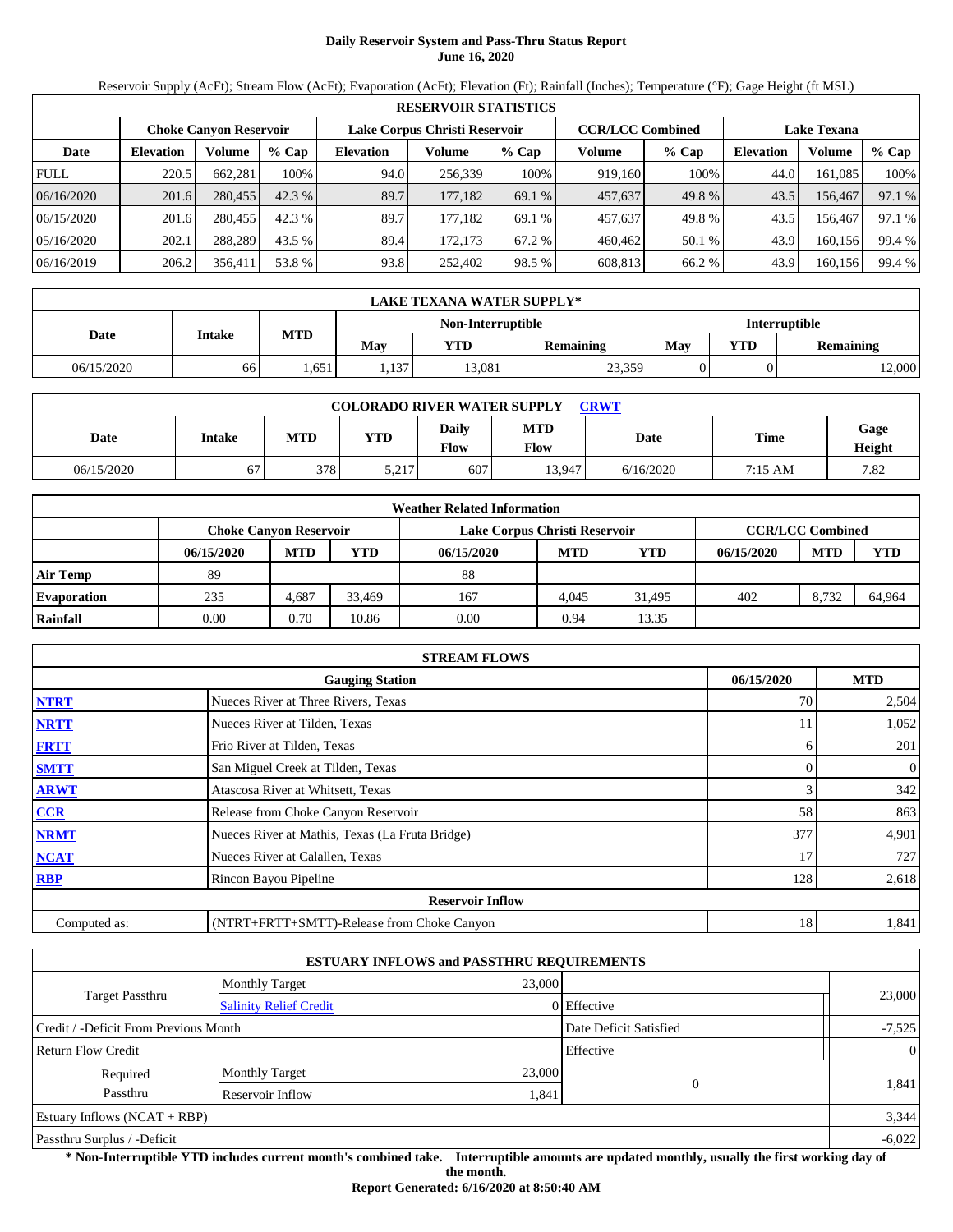# **Daily Reservoir System and Pass-Thru Status Report June 17, 2020**

Reservoir Supply (AcFt); Stream Flow (AcFt); Evaporation (AcFt); Elevation (Ft); Rainfall (Inches); Temperature (°F); Gage Height (ft MSL)

|             | <b>RESERVOIR STATISTICS</b> |                               |         |                               |          |         |                         |         |                    |               |         |  |  |
|-------------|-----------------------------|-------------------------------|---------|-------------------------------|----------|---------|-------------------------|---------|--------------------|---------------|---------|--|--|
|             |                             | <b>Choke Canvon Reservoir</b> |         | Lake Corpus Christi Reservoir |          |         | <b>CCR/LCC Combined</b> |         | <b>Lake Texana</b> |               |         |  |  |
| Date        | <b>Elevation</b>            | Volume                        | $%$ Cap | <b>Elevation</b>              | Volume   | $%$ Cap | Volume                  | $%$ Cap | <b>Elevation</b>   | <b>Volume</b> | % Cap   |  |  |
| <b>FULL</b> | 220.5                       | 662.281                       | 100%    | 94.0                          | 256,339  | 100%    | 919.160                 | 100%    | 44.0               | 161.085       | 100%    |  |  |
| 06/17/2020  | 201.6                       | 280,455                       | 42.3%   | 89.6                          | 175,504  | 68.5 %  | 455,959                 | 49.6 %  | 43.4               | 155,551       | 96.6 %  |  |  |
| 06/16/2020  | 201.6                       | 280,455                       | 42.3 %  | 89.7                          | 177.1821 | 69.1 %  | 457,637                 | 49.8 %  | 43.5               | 156.467       | 97.1 %  |  |  |
| 05/17/2020  | 202.0                       | 286.713                       | 43.3 %  | 89.5                          | 173.834  | 67.8 %  | 460,547                 | 50.1 %  | 43.9               | 160.156       | 99.4 %  |  |  |
| 06/17/2019  | 206.2                       | 356,411                       | 53.8 %  | 93.8                          | 252.402  | 98.5 %  | 608,813                 | 66.2 %  | 44.0               | 161,085       | 100.0 % |  |  |

| LAKE TEXANA WATER SUPPLY* |        |       |       |                   |                  |               |     |           |  |  |  |
|---------------------------|--------|-------|-------|-------------------|------------------|---------------|-----|-----------|--|--|--|
|                           |        |       |       | Non-Interruptible |                  | Interruptible |     |           |  |  |  |
| Date                      | Intake | MTD   | May   | YTD               | <b>Remaining</b> | May           | YTD | Remaining |  |  |  |
| 06/16/2020                | 66     | 1,717 | . 137 | 13.081            | 23,359           |               |     | 12,000    |  |  |  |

| <b>COLORADO RIVER WATER SUPPLY</b><br><b>CRWT</b> |               |     |       |               |                    |           |         |                |  |  |  |
|---------------------------------------------------|---------------|-----|-------|---------------|--------------------|-----------|---------|----------------|--|--|--|
| Date                                              | <b>Intake</b> | MTD | YTD   | Daily<br>Flow | <b>MTD</b><br>Flow | Date      | Time    | Gage<br>Height |  |  |  |
| 06/16/2020                                        | 68            | 446 | 5,285 | 596           | 14.542             | 6/17/2020 | 7:15 AM | 777            |  |  |  |

| <b>Weather Related Information</b> |                               |            |            |                               |                         |        |            |            |            |  |  |
|------------------------------------|-------------------------------|------------|------------|-------------------------------|-------------------------|--------|------------|------------|------------|--|--|
|                                    | <b>Choke Canvon Reservoir</b> |            |            | Lake Corpus Christi Reservoir | <b>CCR/LCC Combined</b> |        |            |            |            |  |  |
|                                    | 06/16/2020                    | <b>MTD</b> | <b>YTD</b> | 06/16/2020                    | <b>MTD</b>              | YTD    | 06/16/2020 | <b>MTD</b> | <b>YTD</b> |  |  |
| <b>Air Temp</b>                    | 90                            |            |            | 89                            |                         |        |            |            |            |  |  |
| <b>Evaporation</b>                 | 244                           | 4.931      | 33.713     | 146                           | 4.191                   | 31.641 | 390        | 9.122      | 65.354     |  |  |
| Rainfall                           | 0.00                          | 0.70       | 10.86      | 0.00                          | 0.94                    | 13.35  |            |            |            |  |  |

| <b>STREAM FLOWS</b> |                                                 |            |                |  |  |  |  |  |  |
|---------------------|-------------------------------------------------|------------|----------------|--|--|--|--|--|--|
|                     | 06/16/2020                                      | <b>MTD</b> |                |  |  |  |  |  |  |
| <b>NTRT</b>         | Nueces River at Three Rivers, Texas             | 67         | 2,571          |  |  |  |  |  |  |
| <b>NRTT</b>         | Nueces River at Tilden, Texas                   | 13         | 1,065          |  |  |  |  |  |  |
| <b>FRTT</b>         | Frio River at Tilden, Texas                     |            | 208            |  |  |  |  |  |  |
| <b>SMTT</b>         | San Miguel Creek at Tilden, Texas               |            | 7 <sup>1</sup> |  |  |  |  |  |  |
| <b>ARWT</b>         | Atascosa River at Whitsett, Texas               |            | 344            |  |  |  |  |  |  |
| <b>CCR</b>          | Release from Choke Canyon Reservoir             | 58         | 921            |  |  |  |  |  |  |
| <b>NRMT</b>         | Nueces River at Mathis, Texas (La Fruta Bridge) | 377        | 5,278          |  |  |  |  |  |  |
| <b>NCAT</b>         | Nueces River at Calallen, Texas                 | 50         | 777            |  |  |  |  |  |  |
| <b>RBP</b>          | Rincon Bayou Pipeline                           | 198        | 2,815          |  |  |  |  |  |  |
|                     | <b>Reservoir Inflow</b>                         |            |                |  |  |  |  |  |  |
| Computed as:        | (NTRT+FRTT+SMTT)-Release from Choke Canyon      | 24         | 1,865          |  |  |  |  |  |  |

|                                       |                               | <b>ESTUARY INFLOWS and PASSTHRU REQUIREMENTS</b> |                        |                |
|---------------------------------------|-------------------------------|--------------------------------------------------|------------------------|----------------|
|                                       | <b>Monthly Target</b>         | 23,000                                           |                        |                |
| <b>Target Passthru</b>                | <b>Salinity Relief Credit</b> |                                                  | 0 Effective            | 23,000         |
| Credit / -Deficit From Previous Month |                               |                                                  | Date Deficit Satisfied | $-7,525$       |
| <b>Return Flow Credit</b>             |                               |                                                  | Effective              | $\overline{0}$ |
| Required                              | <b>Monthly Target</b>         | 23,000                                           |                        |                |
| Passthru                              | Reservoir Inflow              |                                                  | $\Omega$<br>1,865      | 1,865          |
| Estuary Inflows $(NCAT + RBP)$        |                               |                                                  |                        | 3,592          |
| Passthru Surplus / -Deficit           |                               |                                                  |                        | $-5,798$       |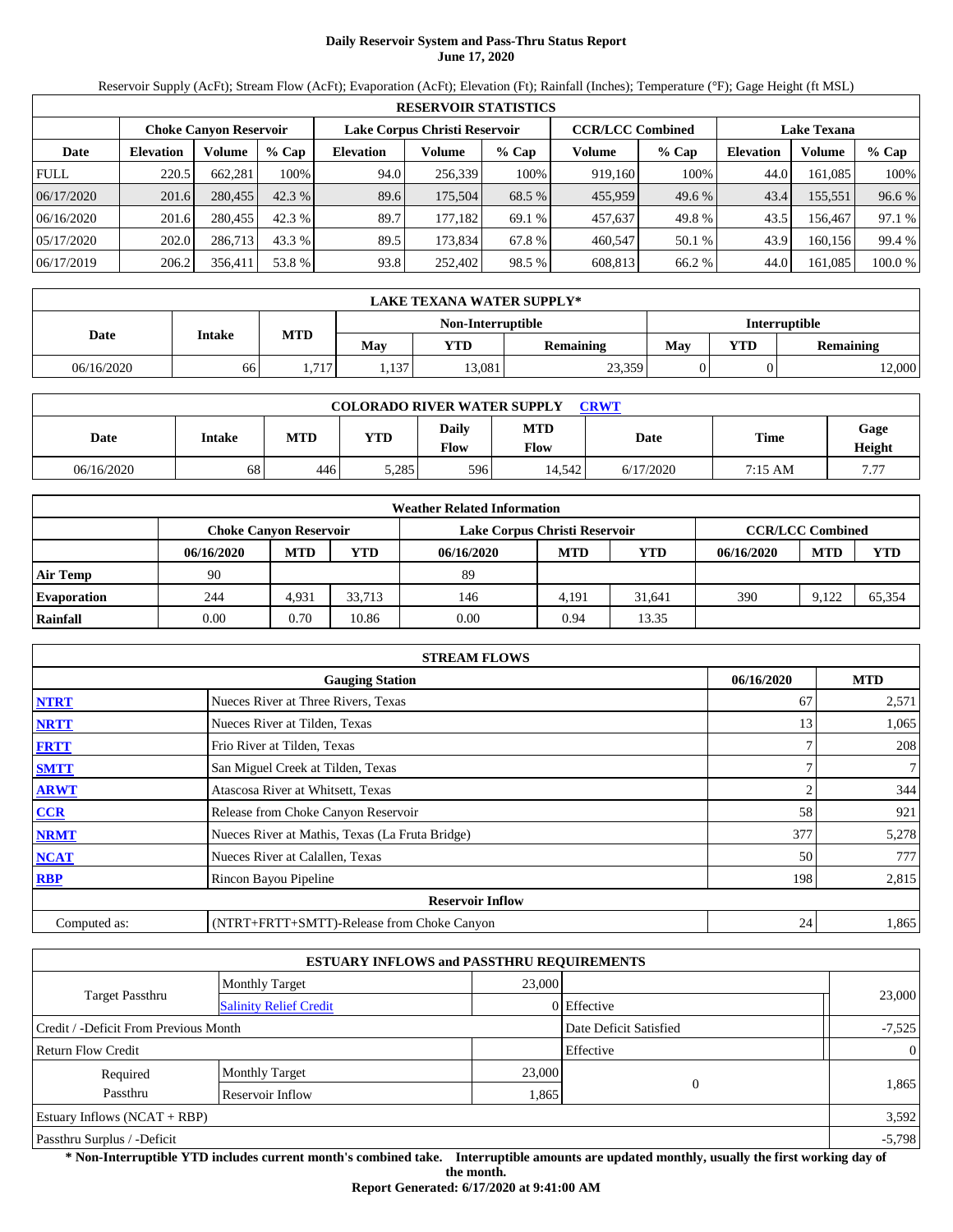# **Daily Reservoir System and Pass-Thru Status Report June 18, 2020**

Reservoir Supply (AcFt); Stream Flow (AcFt); Evaporation (AcFt); Elevation (Ft); Rainfall (Inches); Temperature (°F); Gage Height (ft MSL)

|             | <b>RESERVOIR STATISTICS</b> |                               |         |                               |         |         |                         |         |                    |               |        |  |  |
|-------------|-----------------------------|-------------------------------|---------|-------------------------------|---------|---------|-------------------------|---------|--------------------|---------------|--------|--|--|
|             |                             | <b>Choke Canvon Reservoir</b> |         | Lake Corpus Christi Reservoir |         |         | <b>CCR/LCC Combined</b> |         | <b>Lake Texana</b> |               |        |  |  |
| Date        | <b>Elevation</b>            | Volume                        | $%$ Cap | <b>Elevation</b>              | Volume  | $%$ Cap | Volume                  | $%$ Cap | <b>Elevation</b>   | <b>Volume</b> | % Cap  |  |  |
| <b>FULL</b> | 220.5                       | 662.281                       | 100%    | 94.0                          | 256.339 | 100%    | 919,160                 | 100%    | 44.0               | 161.085       | 100%   |  |  |
| 06/18/2020  | 201.6                       | 280,455                       | 42.3%   | 89.5                          | 175,504 | 68.5 %  | 455,959                 | 49.6 %  | 43.4               | 155,551       | 96.6 % |  |  |
| 06/17/2020  | 201.6                       | 280,455                       | 42.3 %  | 89.6                          | 175.504 | 68.5 %  | 455,959                 | 49.6 %  | 43.4               | 155.551       | 96.6 % |  |  |
| 05/18/2020  | 202.0                       | 286,713                       | 43.3 %  | 89.5                          | 173,834 | 67.8 %  | 460,547                 | 50.1 %  | 44.0               | 161.085       | 100.0% |  |  |
| 06/18/2019  | 206.3                       | 358,164                       | 54.0 %  | 93.8                          | 252,402 | 98.5 %  | 610.566                 | 66.4 %  | 43.9               | 160,156       | 99.4 % |  |  |

|            | LAKE TEXANA WATER SUPPLY* |            |       |                   |           |               |     |                  |  |  |  |  |
|------------|---------------------------|------------|-------|-------------------|-----------|---------------|-----|------------------|--|--|--|--|
|            |                           |            |       | Non-Interruptible |           | Interruptible |     |                  |  |  |  |  |
| Date       | <b>Intake</b>             | <b>MTD</b> | Mav   | YTD               | Remaining | May           | YTD | <b>Remaining</b> |  |  |  |  |
| 06/17/2020 | 67                        | .784       | .,137 | 3,081             | 23,359    |               |     | 12,000           |  |  |  |  |

| <b>COLORADO RIVER WATER SUPPLY</b><br><b>CRWT</b> |        |     |       |               |                    |           |             |                |  |  |  |
|---------------------------------------------------|--------|-----|-------|---------------|--------------------|-----------|-------------|----------------|--|--|--|
| Date                                              | Intake | MTD | YTD   | Daily<br>Flow | <b>MTD</b><br>Flow | Date      | <b>Time</b> | Gage<br>Height |  |  |  |
| 06/17/2020                                        | 66     | 512 | 5.351 | 613           | 15.155             | 6/18/2020 | 7:15 AM     | 7.76           |  |  |  |

| <b>Weather Related Information</b> |            |                        |            |                               |                         |            |            |            |            |  |  |
|------------------------------------|------------|------------------------|------------|-------------------------------|-------------------------|------------|------------|------------|------------|--|--|
|                                    |            | Choke Canvon Reservoir |            | Lake Corpus Christi Reservoir | <b>CCR/LCC Combined</b> |            |            |            |            |  |  |
|                                    | 06/17/2020 | <b>MTD</b>             | <b>YTD</b> | 06/17/2020                    | <b>MTD</b>              | <b>YTD</b> | 06/17/2020 | <b>MTD</b> | <b>YTD</b> |  |  |
| <b>Air Temp</b>                    | 92         |                        |            | 89                            |                         |            |            |            |            |  |  |
| <b>Evaporation</b>                 | 281        | 5.212                  | 33.994     | 214                           | 4.405                   | 31,855     | 495        | 9.617      | 65,849     |  |  |
| Rainfall                           | 0.00       | 0.70                   | 10.86      | 0.00                          | 0.94                    | 13.35      |            |            |            |  |  |

| <b>STREAM FLOWS</b> |                                                 |            |       |  |  |  |  |  |
|---------------------|-------------------------------------------------|------------|-------|--|--|--|--|--|
|                     | 06/17/2020                                      | <b>MTD</b> |       |  |  |  |  |  |
| <b>NTRT</b>         | Nueces River at Three Rivers, Texas             | 63         | 2,634 |  |  |  |  |  |
| <b>NRTT</b>         | Nueces River at Tilden, Texas                   | 37         | 1,102 |  |  |  |  |  |
| <b>FRTT</b>         | Frio River at Tilden, Texas                     |            | 214   |  |  |  |  |  |
| <b>SMTT</b>         | San Miguel Creek at Tilden, Texas               |            | 9     |  |  |  |  |  |
| <b>ARWT</b>         | Atascosa River at Whitsett, Texas               |            | 345   |  |  |  |  |  |
| <b>CCR</b>          | Release from Choke Canyon Reservoir             | 58         | 979   |  |  |  |  |  |
| <b>NRMT</b>         | Nueces River at Mathis, Texas (La Fruta Bridge) | 373        | 5,651 |  |  |  |  |  |
| <b>NCAT</b>         | Nueces River at Calallen, Texas                 | 60         | 837   |  |  |  |  |  |
| <b>RBP</b>          | Rincon Bayou Pipeline                           | 197        | 3,012 |  |  |  |  |  |
|                     | <b>Reservoir Inflow</b>                         |            |       |  |  |  |  |  |
| Computed as:        | (NTRT+FRTT+SMTT)-Release from Choke Canyon      | 13         | 1,878 |  |  |  |  |  |

|                                       |                               | <b>ESTUARY INFLOWS and PASSTHRU REQUIREMENTS</b> |                        |                |
|---------------------------------------|-------------------------------|--------------------------------------------------|------------------------|----------------|
|                                       | <b>Monthly Target</b>         | 23,000                                           |                        |                |
| <b>Target Passthru</b>                | <b>Salinity Relief Credit</b> |                                                  | 0 Effective            | 23,000         |
| Credit / -Deficit From Previous Month |                               |                                                  | Date Deficit Satisfied | $-7,525$       |
| <b>Return Flow Credit</b>             |                               |                                                  | Effective              | $\overline{0}$ |
| Required                              | <b>Monthly Target</b>         | 23,000                                           |                        |                |
| Passthru                              | Reservoir Inflow              | 1,878                                            |                        | 1,878          |
| Estuary Inflows $(NCAT + RBP)$        |                               |                                                  |                        | 3,849          |
| Passthru Surplus / -Deficit           |                               |                                                  |                        | $-5,554$       |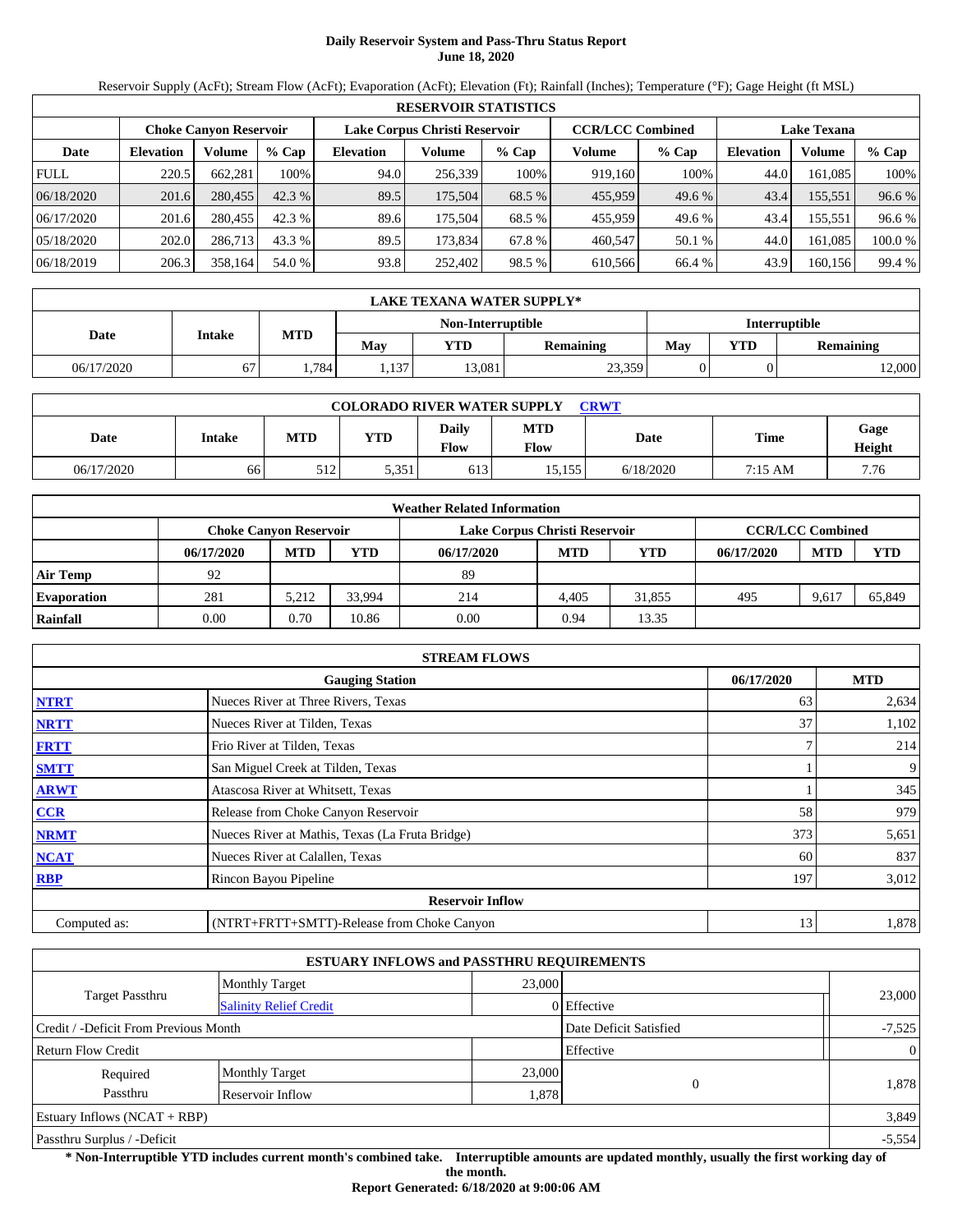# **Daily Reservoir System and Pass-Thru Status Report June 19, 2020**

Reservoir Supply (AcFt); Stream Flow (AcFt); Evaporation (AcFt); Elevation (Ft); Rainfall (Inches); Temperature (°F); Gage Height (ft MSL)

|             | <b>RESERVOIR STATISTICS</b> |                               |         |                               |         |         |                         |        |                    |         |         |  |  |
|-------------|-----------------------------|-------------------------------|---------|-------------------------------|---------|---------|-------------------------|--------|--------------------|---------|---------|--|--|
|             |                             | <b>Choke Canvon Reservoir</b> |         | Lake Corpus Christi Reservoir |         |         | <b>CCR/LCC Combined</b> |        | <b>Lake Texana</b> |         |         |  |  |
| Date        | <b>Elevation</b>            | Volume                        | $%$ Cap | <b>Elevation</b>              | Volume  | $%$ Cap | Volume                  | % Cap  | <b>Elevation</b>   | Volume  | % Cap   |  |  |
| <b>FULL</b> | 220.5                       | 662.281                       | 100%    | 94.0                          | 256,339 | 100%    | 919.160                 | 100%   | 44.0               | 161.085 | 100%    |  |  |
| 06/19/2020  | 201.5                       | 278,904                       | 42.1%   | 89.5                          | 173,834 | 67.8 %  | 452,738                 | 49.3 % | 43.4               | 155,551 | 96.6 %  |  |  |
| 06/18/2020  | 201.6                       | 280,455                       | 42.3 %  | 89.5                          | 175.504 | 68.5 %  | 455,959                 | 49.6 % | 43.4               | 155,551 | 96.6 %  |  |  |
| 05/19/2020  | 202.0                       | 286.713                       | 43.3 %  | 89.5                          | 173.834 | 67.8 %  | 460,547                 | 50.1 % | 44.0               | 161.085 | 100.0 % |  |  |
| 06/19/2019  | 206.2                       | 356.411                       | 53.8 %  | 93.8                          | 252.402 | 98.5 %  | 608.813                 | 66.2 % | 43.8               | 159,229 | 98.8%   |  |  |

| <b>LAKE TEXANA WATER SUPPLY*</b> |               |            |       |                   |           |               |     |                  |  |  |
|----------------------------------|---------------|------------|-------|-------------------|-----------|---------------|-----|------------------|--|--|
|                                  |               |            |       | Non-Interruptible |           | Interruptible |     |                  |  |  |
| Date                             | <b>Intake</b> | <b>MTD</b> | Mav   | YTD               | Remaining | May           | YTD | <b>Remaining</b> |  |  |
| 06/18/2020                       | 65            | .850       | .,137 | 13.081            | 23,359    |               |     | 12,000           |  |  |

| <b>COLORADO RIVER WATER SUPPLY</b><br><b>CRWT</b> |        |     |            |                      |                    |           |         |                |  |  |  |
|---------------------------------------------------|--------|-----|------------|----------------------|--------------------|-----------|---------|----------------|--|--|--|
| Date                                              | Intake | MTD | <b>YTD</b> | Daily<br><b>Flow</b> | <b>MTD</b><br>Flow | Date      | Time    | Gage<br>Height |  |  |  |
| 06/18/2020                                        | 68     | 580 | 5.419      | 619                  | 15,775             | 6/19/2020 | 7:15 AM | 7.75           |  |  |  |

| <b>Weather Related Information</b> |                               |            |        |                               |                         |            |            |            |            |  |  |
|------------------------------------|-------------------------------|------------|--------|-------------------------------|-------------------------|------------|------------|------------|------------|--|--|
|                                    | <b>Choke Canvon Reservoir</b> |            |        | Lake Corpus Christi Reservoir | <b>CCR/LCC Combined</b> |            |            |            |            |  |  |
|                                    | 06/18/2020                    | <b>MTD</b> | YTD    | 06/18/2020                    | <b>MTD</b>              | <b>YTD</b> | 06/18/2020 | <b>MTD</b> | <b>YTD</b> |  |  |
| <b>Air Temp</b>                    | 93                            |            |        | 90                            |                         |            |            |            |            |  |  |
| <b>Evaporation</b>                 | 352                           | 5.564      | 34.346 | 359                           | 4.764                   | 32.214     | 711        | 10.328     | 66,560     |  |  |
| Rainfall                           | 0.00                          | 0.70       | 10.86  | 0.00                          | 0.94                    | 13.35      |            |            |            |  |  |

| <b>STREAM FLOWS</b>                                |                                                 |     |       |  |  |  |  |  |
|----------------------------------------------------|-------------------------------------------------|-----|-------|--|--|--|--|--|
| 06/18/2020<br><b>MTD</b><br><b>Gauging Station</b> |                                                 |     |       |  |  |  |  |  |
| <b>NTRT</b>                                        | Nueces River at Three Rivers, Texas             | 76  | 2,710 |  |  |  |  |  |
| <b>NRTT</b>                                        | Nueces River at Tilden, Texas                   | 19  | 1,121 |  |  |  |  |  |
| <b>FRTT</b>                                        | Frio River at Tilden, Texas                     | h.  | 220   |  |  |  |  |  |
| <b>SMTT</b>                                        | San Miguel Creek at Tilden, Texas               |     | 9     |  |  |  |  |  |
| <b>ARWT</b>                                        | Atascosa River at Whitsett, Texas               |     | 346   |  |  |  |  |  |
| CCR                                                | Release from Choke Canyon Reservoir             | 58  | 1,036 |  |  |  |  |  |
| <b>NRMT</b>                                        | Nueces River at Mathis, Texas (La Fruta Bridge) | 369 | 6,021 |  |  |  |  |  |
| <b>NCAT</b>                                        | Nueces River at Calallen, Texas                 | 49  | 886   |  |  |  |  |  |
| <b>RBP</b>                                         | Rincon Bayou Pipeline                           | 196 | 3,208 |  |  |  |  |  |
|                                                    | <b>Reservoir Inflow</b>                         |     |       |  |  |  |  |  |
| Computed as:                                       | (NTRT+FRTT+SMTT)-Release from Choke Canyon      | 24  | 1,902 |  |  |  |  |  |

|                                       |                               | <b>ESTUARY INFLOWS and PASSTHRU REQUIREMENTS</b> |             |                |
|---------------------------------------|-------------------------------|--------------------------------------------------|-------------|----------------|
|                                       | <b>Monthly Target</b>         | 23,000                                           |             |                |
| <b>Target Passthru</b>                | <b>Salinity Relief Credit</b> |                                                  | 0 Effective | 23,000         |
| Credit / -Deficit From Previous Month |                               | Date Deficit Satisfied                           | $-7,525$    |                |
| <b>Return Flow Credit</b>             |                               |                                                  | Effective   | $\overline{0}$ |
| Required                              | <b>Monthly Target</b>         | 23,000                                           |             |                |
| Passthru                              | Reservoir Inflow              | 1,902                                            | $\Omega$    | 1,902          |
| Estuary Inflows $(NCAT + RBP)$        |                               |                                                  |             | 4,094          |
| Passthru Surplus / -Deficit           |                               |                                                  |             | $-5,333$       |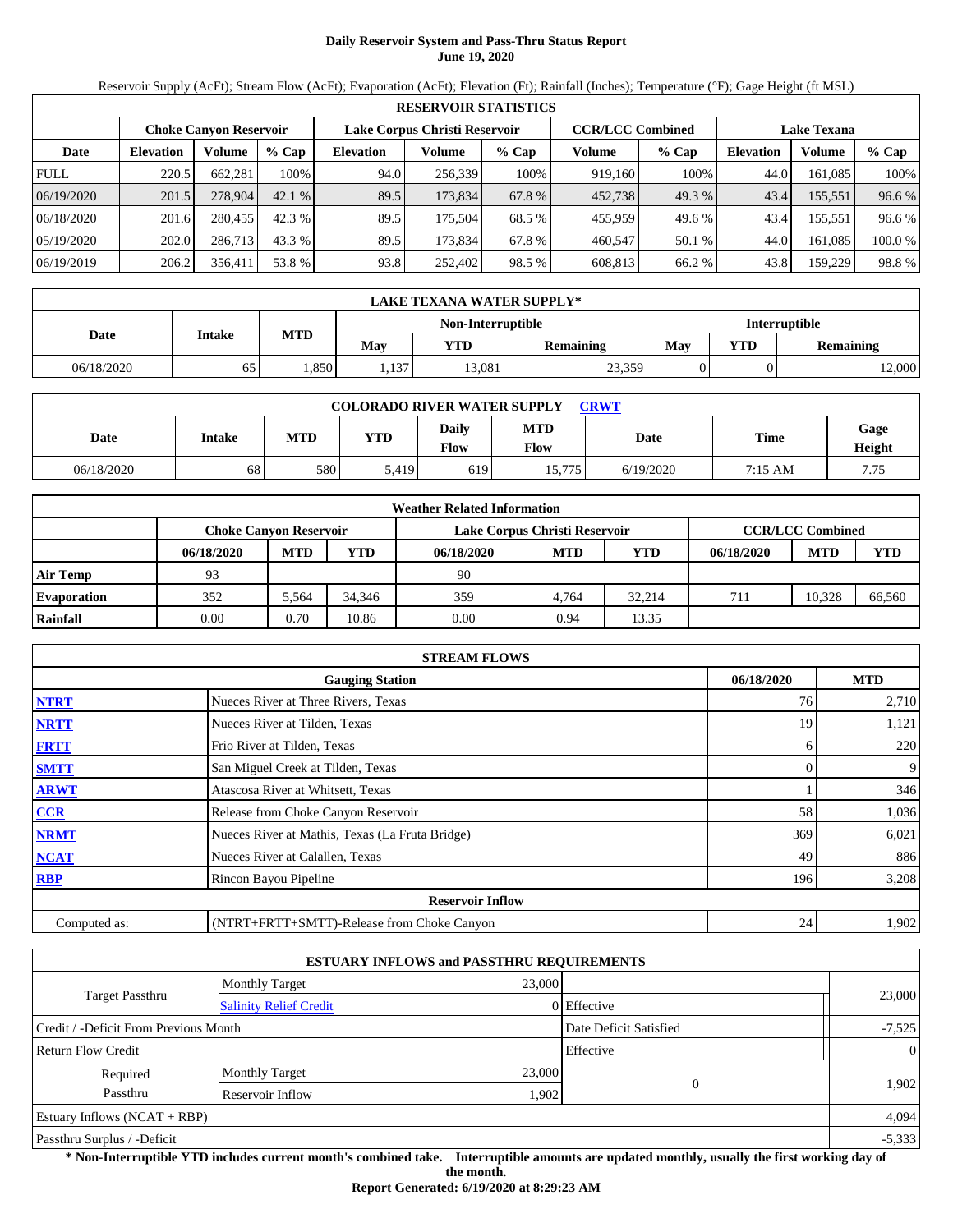# **Daily Reservoir System and Pass-Thru Status Report June 20, 2020**

Reservoir Supply (AcFt); Stream Flow (AcFt); Evaporation (AcFt); Elevation (Ft); Rainfall (Inches); Temperature (°F); Gage Height (ft MSL)

|             | <b>RESERVOIR STATISTICS</b> |                               |         |                               |         |         |                         |         |                    |         |         |  |  |
|-------------|-----------------------------|-------------------------------|---------|-------------------------------|---------|---------|-------------------------|---------|--------------------|---------|---------|--|--|
|             |                             | <b>Choke Canvon Reservoir</b> |         | Lake Corpus Christi Reservoir |         |         | <b>CCR/LCC Combined</b> |         | <b>Lake Texana</b> |         |         |  |  |
| Date        | <b>Elevation</b>            | Volume                        | $%$ Cap | <b>Elevation</b>              | Volume  | $%$ Cap | Volume                  | $%$ Cap | <b>Elevation</b>   | Volume  | % Cap   |  |  |
| <b>FULL</b> | 220.5                       | 662.281                       | 100%    | 94.0                          | 256,339 | 100%    | 919.160                 | 100%    | 44.0               | 161.085 | 100%    |  |  |
| 06/20/2020  | 201.6                       | 280,455                       | 42.3%   | 89.5                          | 173,834 | 67.8 %  | 454,289                 | 49.4 %  | 43.4               | 155,551 | 96.6 %  |  |  |
| 06/19/2020  | 201.5                       | 278,904                       | 42.1 %  | 89.5                          | 173.834 | 67.8 %  | 452,738                 | 49.3 %  | 43.4               | 155,551 | 96.6 %  |  |  |
| 05/20/2020  | 201.9                       | 285,141                       | 43.0 %  | 89.4                          | 172.173 | 67.2 %  | 457,314                 | 49.8 %  | 44.0               | 161.085 | 100.0 % |  |  |
| 06/20/2019  | 206.1                       | 354,663                       | 53.5 %  | 93.8                          | 252.402 | 98.5 %  | 607,065                 | 66.0 %  | 43.9               | 160,156 | 99.4 %  |  |  |

| <b>LAKE TEXANA WATER SUPPLY*</b> |               |            |      |                   |           |               |     |                  |  |  |
|----------------------------------|---------------|------------|------|-------------------|-----------|---------------|-----|------------------|--|--|
|                                  |               |            |      | Non-Interruptible |           | Interruptible |     |                  |  |  |
| Date                             | <b>Intake</b> | <b>MTD</b> | Mav  | YTD               | Remaining | May           | YTD | <b>Remaining</b> |  |  |
| 06/19/2020                       | 65            | 1,915      | .137 | 13.081            | 23,359    |               |     | 12,000           |  |  |

| <b>COLORADO RIVER WATER SUPPLY</b><br>CRWT |        |            |            |                             |                           |           |         |                |  |  |  |
|--------------------------------------------|--------|------------|------------|-----------------------------|---------------------------|-----------|---------|----------------|--|--|--|
| Date                                       | Intake | <b>MTD</b> | <b>YTD</b> | <b>Daily</b><br><b>Flow</b> | <b>MTD</b><br><b>Flow</b> | Date      | Time    | Gage<br>Height |  |  |  |
| 06/19/2020                                 | 68     | 648        | 487ء د     | 586                         | 16.360                    | 6/20/2020 | 7:15 AM | 8.00           |  |  |  |

| <b>Weather Related Information</b> |                               |            |        |                               |            |                         |            |            |            |  |  |
|------------------------------------|-------------------------------|------------|--------|-------------------------------|------------|-------------------------|------------|------------|------------|--|--|
|                                    | <b>Choke Canvon Reservoir</b> |            |        | Lake Corpus Christi Reservoir |            | <b>CCR/LCC Combined</b> |            |            |            |  |  |
|                                    | 06/19/2020                    | <b>MTD</b> | YTD    | 06/19/2020                    | <b>MTD</b> | YTD                     | 06/19/2020 | <b>MTD</b> | <b>YTD</b> |  |  |
| <b>Air Temp</b>                    | 91                            |            |        | 88                            |            |                         |            |            |            |  |  |
| <b>Evaporation</b>                 | 317                           | 5.881      | 34.663 | 378                           | 5.142      | 32.592                  | 695        | 11.023     | 67,255     |  |  |
| Rainfall                           | 0.16                          | 0.86       | 1.02   | 0.39                          | . 33       | 13.74                   |            |            |            |  |  |

| <b>STREAM FLOWS</b> |                                                 |            |       |  |  |  |  |  |  |
|---------------------|-------------------------------------------------|------------|-------|--|--|--|--|--|--|
|                     | 06/19/2020                                      | <b>MTD</b> |       |  |  |  |  |  |  |
| <b>NTRT</b>         | Nueces River at Three Rivers, Texas             | 96         | 2,806 |  |  |  |  |  |  |
| <b>NRTT</b>         | Nueces River at Tilden, Texas                   | h.         | 1,127 |  |  |  |  |  |  |
| <b>FRTT</b>         | Frio River at Tilden, Texas                     |            | 226   |  |  |  |  |  |  |
| <b>SMTT</b>         | San Miguel Creek at Tilden, Texas               |            | 10    |  |  |  |  |  |  |
| <b>ARWT</b>         | Atascosa River at Whitsett, Texas               | 4          | 350   |  |  |  |  |  |  |
| <b>CCR</b>          | Release from Choke Canyon Reservoir             | 58         | 1,094 |  |  |  |  |  |  |
| <b>NRMT</b>         | Nueces River at Mathis, Texas (La Fruta Bridge) | 369        | 6,390 |  |  |  |  |  |  |
| <b>NCAT</b>         | Nueces River at Calallen, Texas                 | 46         | 932   |  |  |  |  |  |  |
| <b>RBP</b>          | Rincon Bayou Pipeline                           | 198        | 3,406 |  |  |  |  |  |  |
|                     | <b>Reservoir Inflow</b>                         |            |       |  |  |  |  |  |  |
| Computed as:        | (NTRT+FRTT+SMTT)-Release from Choke Canyon      | 46         | 1,948 |  |  |  |  |  |  |

| <b>ESTUARY INFLOWS and PASSTHRU REQUIREMENTS</b> |                               |                        |               |                |  |  |  |  |
|--------------------------------------------------|-------------------------------|------------------------|---------------|----------------|--|--|--|--|
|                                                  | <b>Monthly Target</b>         | 23,000                 |               |                |  |  |  |  |
| Target Passthru                                  | <b>Salinity Relief Credit</b> |                        | $0$ Effective | 23,000         |  |  |  |  |
| Credit / -Deficit From Previous Month            |                               | Date Deficit Satisfied | $-7,525$      |                |  |  |  |  |
| <b>Return Flow Credit</b>                        |                               |                        | Effective     | $\overline{0}$ |  |  |  |  |
| Required                                         | <b>Monthly Target</b>         | 23,000                 |               |                |  |  |  |  |
| Passthru                                         | Reservoir Inflow              | 1,948                  | $\Omega$      | 1.948          |  |  |  |  |
| Estuary Inflows $(NCAT + RBP)$                   |                               |                        |               | 4,339          |  |  |  |  |
| Passthru Surplus / -Deficit                      |                               |                        |               | $-5,135$       |  |  |  |  |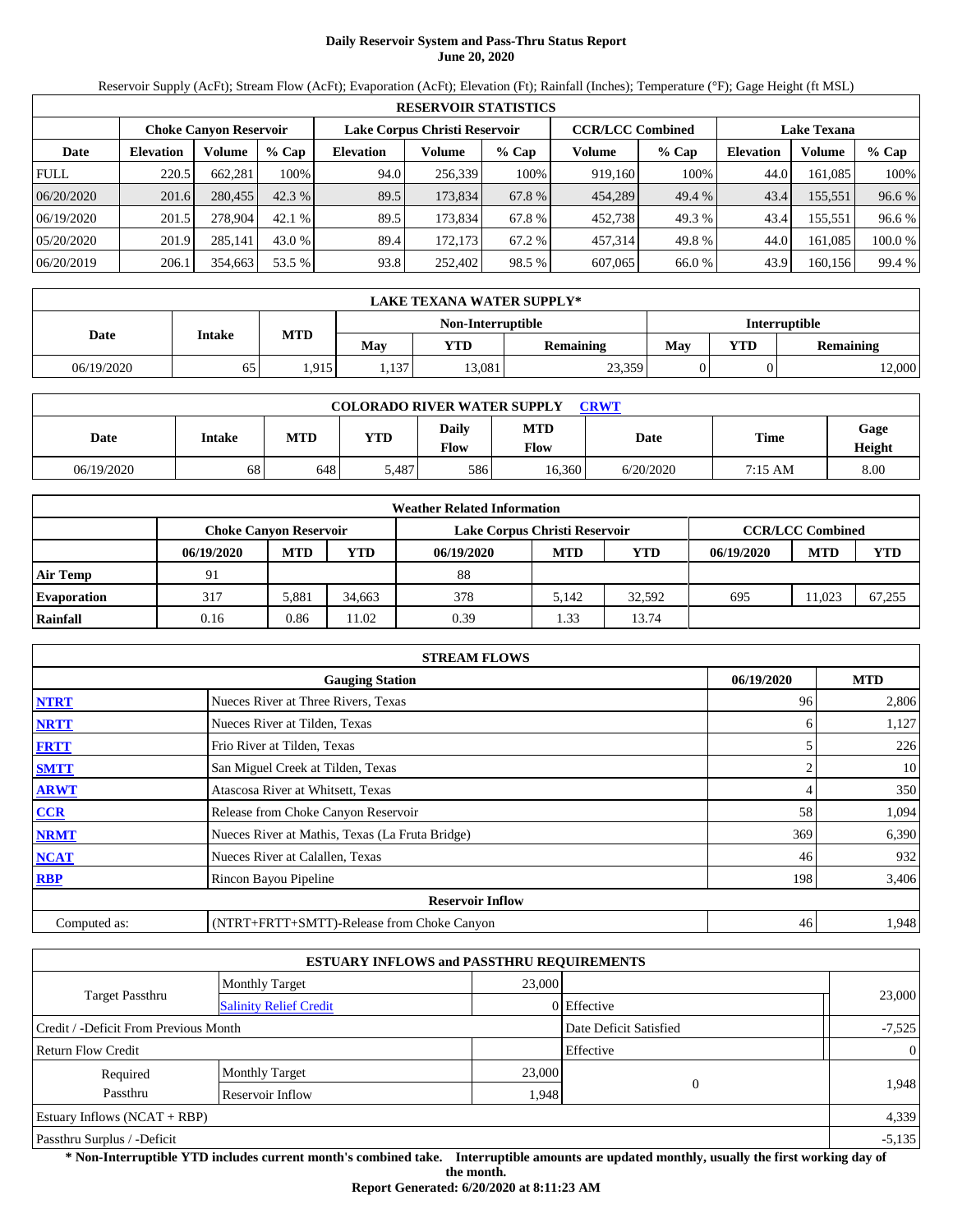# **Daily Reservoir System and Pass-Thru Status Report June 21, 2020**

Reservoir Supply (AcFt); Stream Flow (AcFt); Evaporation (AcFt); Elevation (Ft); Rainfall (Inches); Temperature (°F); Gage Height (ft MSL)

|             | <b>RESERVOIR STATISTICS</b> |                               |         |                               |         |         |                         |         |                    |         |        |  |  |
|-------------|-----------------------------|-------------------------------|---------|-------------------------------|---------|---------|-------------------------|---------|--------------------|---------|--------|--|--|
|             |                             | <b>Choke Canvon Reservoir</b> |         | Lake Corpus Christi Reservoir |         |         | <b>CCR/LCC Combined</b> |         | <b>Lake Texana</b> |         |        |  |  |
| Date        | <b>Elevation</b>            | Volume                        | $%$ Cap | <b>Elevation</b>              | Volume  | $%$ Cap | Volume                  | $%$ Cap | <b>Elevation</b>   | Volume  | % Cap  |  |  |
| <b>FULL</b> | 220.5                       | 662,281                       | 100%    | 94.0                          | 256,339 | 100%    | 919,160                 | 100%    | 44.0               | 161.085 | 100%   |  |  |
| 06/21/2020  | 201.5                       | 278,904                       | 42.1%   | 89.5                          | 173,834 | 67.8 %  | 452,738                 | 49.3 %  | 43.3               | 154,639 | 96.0 % |  |  |
| 06/20/2020  | 201.6                       | 280,455                       | 42.3%   | 89.5                          | 173.834 | 67.8 %  | 454,289                 | 49.4 %  | 43.4               | 155,551 | 96.6 % |  |  |
| 05/21/2020  | 201.9                       | 285,141                       | 43.0 %  | 89.5                          | 173,834 | 67.8 %  | 458,975                 | 49.9 %  | 43.9               | 160.156 | 99.4 % |  |  |
| 06/21/2019  | 206.1                       | 354,663                       | 53.5 %  | 93.8                          | 252,402 | 98.5 %  | 607,065                 | 66.0 %  | 43.8               | 159,229 | 98.8%  |  |  |

| <b>LAKE TEXANA WATER SUPPLY*</b> |               |            |     |                   |                  |               |     |                  |  |  |  |
|----------------------------------|---------------|------------|-----|-------------------|------------------|---------------|-----|------------------|--|--|--|
|                                  |               |            |     | Non-Interruptible |                  | Interruptible |     |                  |  |  |  |
| Date                             | <b>Intake</b> | <b>MTD</b> | Mav | YTD               | <b>Remaining</b> | May           | YTD | <b>Remaining</b> |  |  |  |
| 06/20/2020                       | 65            | .979       | 137 | 13,081            | 23,359           |               |     | 2,000            |  |  |  |

| <b>COLORADO RIVER WATER SUPPLY</b><br><b>CRWT</b> |        |                  |            |                      |                    |           |         |                |  |  |  |
|---------------------------------------------------|--------|------------------|------------|----------------------|--------------------|-----------|---------|----------------|--|--|--|
| Date                                              | Intake | MTD              | <b>YTD</b> | Daily<br><b>Flow</b> | <b>MTD</b><br>Flow | Date      | Time    | Gage<br>Height |  |  |  |
| 06/20/2020                                        | 68     | 716 <sub>1</sub> | 5.555      | 816                  | 17.176             | 6/21/2020 | 7:15 AM | 8.34           |  |  |  |

| <b>Weather Related Information</b> |            |                        |        |                               |                         |        |            |            |            |  |  |
|------------------------------------|------------|------------------------|--------|-------------------------------|-------------------------|--------|------------|------------|------------|--|--|
|                                    |            | Choke Canvon Reservoir |        | Lake Corpus Christi Reservoir | <b>CCR/LCC Combined</b> |        |            |            |            |  |  |
|                                    | 06/20/2020 | <b>MTD</b>             | YTD    | 06/20/2020                    | <b>MTD</b>              | YTD    | 06/20/2020 | <b>MTD</b> | <b>YTD</b> |  |  |
| <b>Air Temp</b>                    | 94         |                        |        | 91                            |                         |        |            |            |            |  |  |
| <b>Evaporation</b>                 | 379        | 6.260                  | 35,042 | 301                           | 5.443                   | 32,893 | 680        | 11.703     | 67.935     |  |  |
| Rainfall                           | 0.00       | 0.86                   | 1.02   | 0.00                          | .33                     | 13.74  |            |            |            |  |  |

|              | <b>STREAM FLOWS</b>                             |            |       |  |  |  |  |  |  |
|--------------|-------------------------------------------------|------------|-------|--|--|--|--|--|--|
|              | 06/20/2020                                      | <b>MTD</b> |       |  |  |  |  |  |  |
| <b>NTRT</b>  | Nueces River at Three Rivers, Texas             | 87         | 2,893 |  |  |  |  |  |  |
| <b>NRTT</b>  | Nueces River at Tilden, Texas                   |            | 1,127 |  |  |  |  |  |  |
| <b>FRTT</b>  | Frio River at Tilden, Texas                     |            | 230   |  |  |  |  |  |  |
| <b>SMTT</b>  | San Miguel Creek at Tilden, Texas               | 0          | 10    |  |  |  |  |  |  |
| <b>ARWT</b>  | Atascosa River at Whitsett, Texas               |            | 355   |  |  |  |  |  |  |
| <b>CCR</b>   | Release from Choke Canyon Reservoir             | 58         | 1,151 |  |  |  |  |  |  |
| <b>NRMT</b>  | Nueces River at Mathis, Texas (La Fruta Bridge) | 367        | 6,757 |  |  |  |  |  |  |
| <b>NCAT</b>  | Nueces River at Calallen, Texas                 | 88         | 1,020 |  |  |  |  |  |  |
| <b>RBP</b>   | Rincon Bayou Pipeline                           | 199        | 3,605 |  |  |  |  |  |  |
|              | <b>Reservoir Inflow</b>                         |            |       |  |  |  |  |  |  |
| Computed as: | (NTRT+FRTT+SMTT)-Release from Choke Canyon      | 34         | 1,982 |  |  |  |  |  |  |

|                                       |                               | <b>ESTUARY INFLOWS and PASSTHRU REQUIREMENTS</b> |                        |                |
|---------------------------------------|-------------------------------|--------------------------------------------------|------------------------|----------------|
|                                       | <b>Monthly Target</b>         | 23,000                                           |                        |                |
| <b>Target Passthru</b>                | <b>Salinity Relief Credit</b> |                                                  | 0 Effective            | 23,000         |
| Credit / -Deficit From Previous Month |                               |                                                  | Date Deficit Satisfied | $-7,525$       |
| <b>Return Flow Credit</b>             |                               |                                                  | Effective              | $\overline{0}$ |
| Required                              | <b>Monthly Target</b>         | 23,000                                           |                        |                |
| Passthru                              | Reservoir Inflow              |                                                  | $\Omega$<br>1,982      | 1,982          |
| Estuary Inflows $(NCAT + RBP)$        |                               |                                                  |                        | 4,625          |
| Passthru Surplus / -Deficit           |                               |                                                  |                        | $-4,882$       |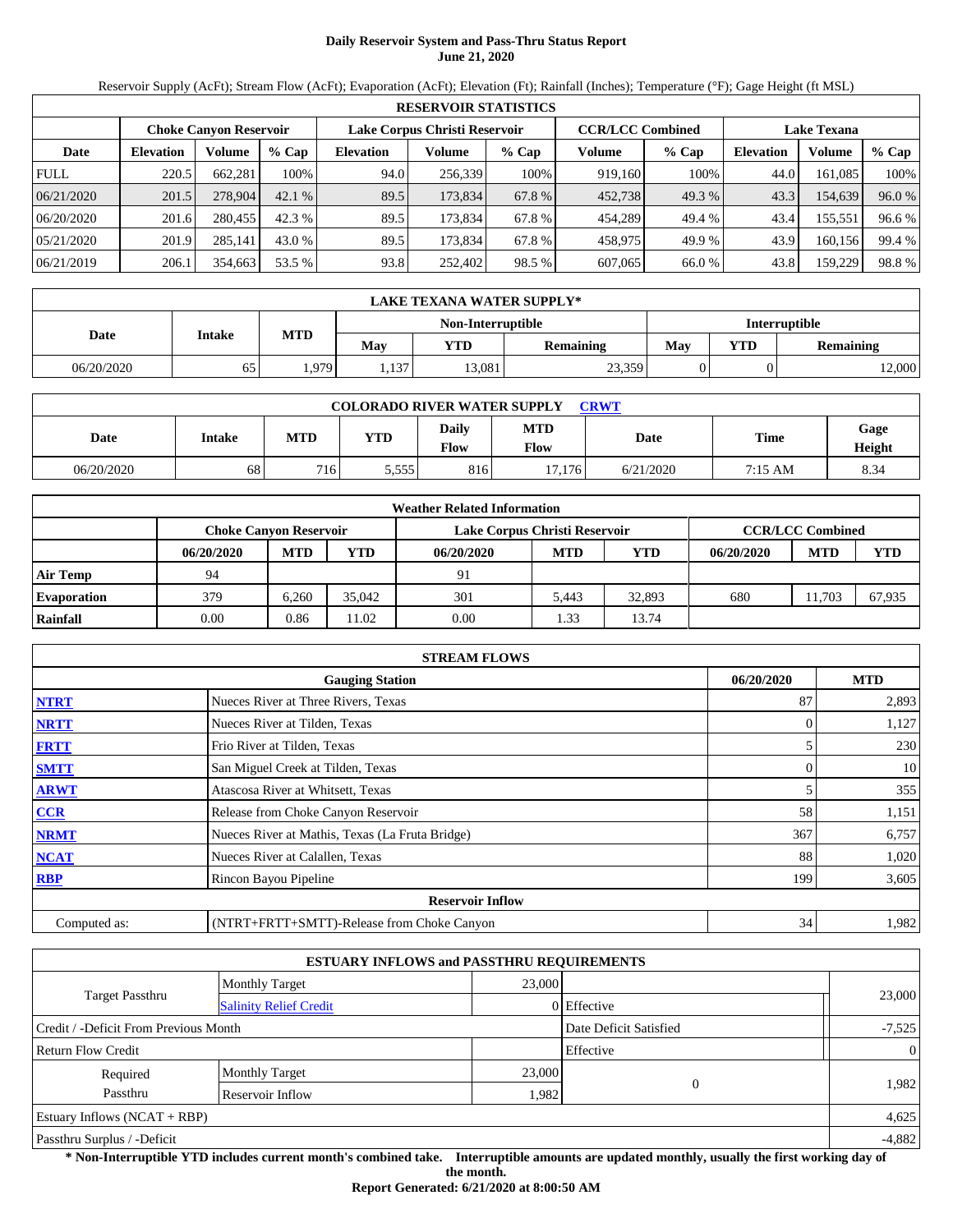# **Daily Reservoir System and Pass-Thru Status Report June 22, 2020**

Reservoir Supply (AcFt); Stream Flow (AcFt); Evaporation (AcFt); Elevation (Ft); Rainfall (Inches); Temperature (°F); Gage Height (ft MSL)

|             | <b>RESERVOIR STATISTICS</b> |                        |         |                               |         |         |                         |         |                    |         |        |  |  |
|-------------|-----------------------------|------------------------|---------|-------------------------------|---------|---------|-------------------------|---------|--------------------|---------|--------|--|--|
|             |                             | Choke Canvon Reservoir |         | Lake Corpus Christi Reservoir |         |         | <b>CCR/LCC Combined</b> |         | <b>Lake Texana</b> |         |        |  |  |
| Date        | <b>Elevation</b>            | Volume                 | $%$ Cap | <b>Elevation</b>              | Volume  | $%$ Cap | Volume                  | $%$ Cap | Elevation          | Volume  | % Cap  |  |  |
| <b>FULL</b> | 220.5                       | 662,281                | 100%    | 94.0                          | 256,339 | 100%    | 919.160                 | 100%    | 44.0               | 161,085 | 100%   |  |  |
| 06/22/2020  | 201.4                       | 277,357                | 41.8 %  | 89.4                          | 172,173 | 67.2 %  | 449,530                 | 48.9%   | 43.3               | 154,639 | 96.0 % |  |  |
| 06/21/2020  | 201.5                       | 278,904                | 42.1%   | 89.5                          | 173.834 | 67.8 %  | 452.738                 | 49.3 %  | 43.3               | 154.639 | 96.0 % |  |  |
| 05/22/2020  | 201.9                       | 285,141                | 43.0 %  | 89.5                          | 173,834 | 67.8 %  | 458,975                 | 49.9 %  | 43.9               | 160,156 | 99.4 % |  |  |
| 06/22/2019  | 206.1                       | 354,663                | 53.5 %  | 93.8                          | 252,402 | 98.5 %  | 607,065                 | 66.0%   | 43.8               | 159,229 | 98.8%  |  |  |

| LAKE TEXANA WATER SUPPLY* |               |            |      |                   |                  |               |            |                  |  |  |  |
|---------------------------|---------------|------------|------|-------------------|------------------|---------------|------------|------------------|--|--|--|
|                           |               |            |      | Non-Interruptible |                  | Interruptible |            |                  |  |  |  |
| Date                      | <b>Intake</b> | <b>MTD</b> | May  | YTD               | <b>Remaining</b> | May           | <b>YTD</b> | <b>Remaining</b> |  |  |  |
| 06/21/2020                | 65            | 2,044      | .137 | 13,081            | 23,359           |               |            | 12,000           |  |  |  |

| <b>COLORADO RIVER WATER SUPPLY</b><br>CRWT |        |            |            |                      |                    |           |         |                |  |  |  |
|--------------------------------------------|--------|------------|------------|----------------------|--------------------|-----------|---------|----------------|--|--|--|
| Date                                       | Intake | <b>MTD</b> | <b>YTD</b> | Daily<br><b>Flow</b> | <b>MTD</b><br>Flow | Date      | Time    | Gage<br>Height |  |  |  |
| 06/21/2020                                 | 68     | 783        | 5,623      | .189                 | 18,365             | 6/22/2020 | 7:15 AM | 8.85           |  |  |  |

| <b>Weather Related Information</b> |                               |            |        |                               |                         |            |            |            |            |  |  |
|------------------------------------|-------------------------------|------------|--------|-------------------------------|-------------------------|------------|------------|------------|------------|--|--|
|                                    | <b>Choke Canvon Reservoir</b> |            |        | Lake Corpus Christi Reservoir | <b>CCR/LCC Combined</b> |            |            |            |            |  |  |
|                                    | 06/21/2020                    | <b>MTD</b> | YTD    | 06/21/2020                    | <b>MTD</b>              | <b>YTD</b> | 06/21/2020 | <b>MTD</b> | <b>YTD</b> |  |  |
| <b>Air Temp</b>                    | 95                            |            |        | 92                            |                         |            |            |            |            |  |  |
| <b>Evaporation</b>                 | 351                           | 6.611      | 35.393 | 338                           | 5.781                   | 33.231     | 689        | 12.392     | 68.624     |  |  |
| Rainfall                           | 0.00                          | 0.86       | 1.02   | 0.00                          | .33                     | 13.74      |            |            |            |  |  |

| <b>STREAM FLOWS</b> |                                                 |            |       |  |  |  |  |  |
|---------------------|-------------------------------------------------|------------|-------|--|--|--|--|--|
|                     | 06/21/2020                                      | <b>MTD</b> |       |  |  |  |  |  |
| <b>NTRT</b>         | Nueces River at Three Rivers, Texas             | 77         | 2,970 |  |  |  |  |  |
| <b>NRTT</b>         | Nueces River at Tilden, Texas                   |            | 1,127 |  |  |  |  |  |
| <b>FRTT</b>         | Frio River at Tilden, Texas                     |            | 234   |  |  |  |  |  |
| <b>SMTT</b>         | San Miguel Creek at Tilden, Texas               |            | 10    |  |  |  |  |  |
| <b>ARWT</b>         | Atascosa River at Whitsett, Texas               |            | 361   |  |  |  |  |  |
| <b>CCR</b>          | Release from Choke Canyon Reservoir             | 58         | 1,209 |  |  |  |  |  |
| <b>NRMT</b>         | Nueces River at Mathis, Texas (La Fruta Bridge) | 367        | 7,124 |  |  |  |  |  |
| <b>NCAT</b>         | Nueces River at Calallen, Texas                 | 88         | 1,108 |  |  |  |  |  |
| <b>RBP</b>          | Rincon Bayou Pipeline                           | 199        | 3,804 |  |  |  |  |  |
|                     | <b>Reservoir Inflow</b>                         |            |       |  |  |  |  |  |
| Computed as:        | (NTRT+FRTT+SMTT)-Release from Choke Canyon      | 23         | 2,005 |  |  |  |  |  |

|                                       |                                 | <b>ESTUARY INFLOWS and PASSTHRU REQUIREMENTS</b> |                        |                |
|---------------------------------------|---------------------------------|--------------------------------------------------|------------------------|----------------|
|                                       | 23,000<br><b>Monthly Target</b> |                                                  |                        |                |
| <b>Target Passthru</b>                | <b>Salinity Relief Credit</b>   |                                                  | 0 Effective            | 23,000         |
| Credit / -Deficit From Previous Month |                                 |                                                  | Date Deficit Satisfied | $-7,525$       |
| <b>Return Flow Credit</b>             |                                 |                                                  | Effective              | $\overline{0}$ |
| Required                              | <b>Monthly Target</b>           | 23,000                                           |                        |                |
| Passthru                              | Reservoir Inflow                |                                                  | 2,005                  | 2,005          |
| Estuary Inflows $(NCAT + RBP)$        |                                 |                                                  |                        | 4,911          |
| Passthru Surplus / -Deficit           |                                 |                                                  |                        | $-4,619$       |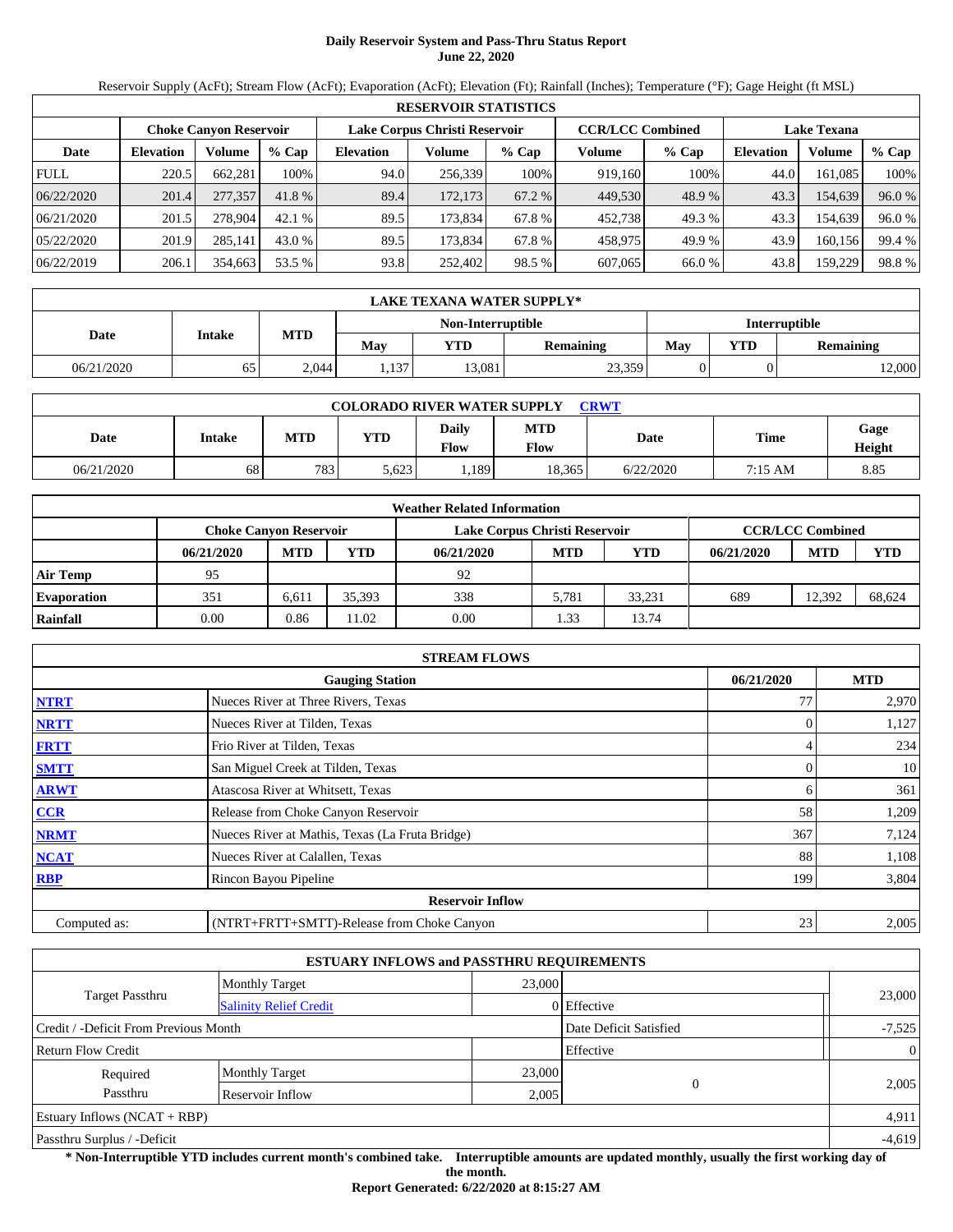# **Daily Reservoir System and Pass-Thru Status Report June 23, 2020**

Reservoir Supply (AcFt); Stream Flow (AcFt); Evaporation (AcFt); Elevation (Ft); Rainfall (Inches); Temperature (°F); Gage Height (ft MSL)

|             | <b>RESERVOIR STATISTICS</b>   |         |         |                               |         |         |                         |         |                    |         |        |  |  |
|-------------|-------------------------------|---------|---------|-------------------------------|---------|---------|-------------------------|---------|--------------------|---------|--------|--|--|
|             | <b>Choke Canyon Reservoir</b> |         |         | Lake Corpus Christi Reservoir |         |         | <b>CCR/LCC Combined</b> |         | <b>Lake Texana</b> |         |        |  |  |
| Date        | <b>Elevation</b>              | Volume  | $%$ Cap | <b>Elevation</b>              | Volume  | $%$ Cap | Volume                  | $%$ Cap | <b>Elevation</b>   | Volume  | % Cap  |  |  |
| <b>FULL</b> | 220.5                         | 662,281 | 100%    | 94.0                          | 256,339 | 100%    | 919,160                 | 100%    | 44.0               | 161.085 | 100%   |  |  |
| 06/23/2020  | 201.4                         | 277,357 | 41.8 %  | 89.4                          | 172,173 | 67.2 %  | 449,530                 | 48.9%   | 43.2               | 153,730 | 95.4 % |  |  |
| 06/22/2020  | 201.4                         | 277,357 | 41.8 %  | 89.4                          | 172.173 | 67.2 %  | 449,530                 | 48.9%   | 43.3               | 154,639 | 96.0%  |  |  |
| 05/23/2020  | 201.9                         | 285,141 | 43.0 %  | 89.4                          | 172,173 | 67.2 %  | 457,314                 | 49.8%   | 43.9               | 160,156 | 99.4 % |  |  |
| 06/23/2019  | 206.1                         | 354,663 | 53.5 %  | 93.8                          | 252,402 | 98.5 %  | 607,065                 | 66.0 %  | 43.8               | 159,229 | 98.8%  |  |  |

|            | LAKE TEXANA WATER SUPPLY* |            |       |                   |           |               |            |                  |  |  |  |
|------------|---------------------------|------------|-------|-------------------|-----------|---------------|------------|------------------|--|--|--|
|            |                           |            |       | Non-Interruptible |           | Interruptible |            |                  |  |  |  |
| Date       | <b>Intake</b>             | <b>MTD</b> | May   | YTD               | Remaining | May           | <b>YTD</b> | <b>Remaining</b> |  |  |  |
| 06/22/2020 | 65                        | 2,109      | .,137 | 13,081            | 23,359    |               |            | 12,000           |  |  |  |

| <b>COLORADO RIVER WATER SUPPLY</b><br><b>CRWT</b> |        |            |            |                             |                    |           |         |                |  |  |  |
|---------------------------------------------------|--------|------------|------------|-----------------------------|--------------------|-----------|---------|----------------|--|--|--|
| Date                                              | Intake | <b>MTD</b> | <b>YTD</b> | <b>Daily</b><br><b>Flow</b> | <b>MTD</b><br>Flow | Date      | Time    | Gage<br>Height |  |  |  |
| 06/22/2020                                        | 68     | 851        | 5,690      | . 524                       | 19.890             | 6/23/2020 | 7:15 AM | 9.01           |  |  |  |

| <b>Weather Related Information</b> |                               |            |        |                               |                         |            |            |            |            |  |  |
|------------------------------------|-------------------------------|------------|--------|-------------------------------|-------------------------|------------|------------|------------|------------|--|--|
|                                    | <b>Choke Canvon Reservoir</b> |            |        | Lake Corpus Christi Reservoir | <b>CCR/LCC Combined</b> |            |            |            |            |  |  |
|                                    | 06/22/2020                    | <b>MTD</b> | YTD    | 06/22/2020                    | <b>MTD</b>              | <b>YTD</b> | 06/22/2020 | <b>MTD</b> | <b>YTD</b> |  |  |
| <b>Air Temp</b>                    | 97                            |            |        | 94                            |                         |            |            |            |            |  |  |
| <b>Evaporation</b>                 | 342                           | 6.953      | 35.735 | 347                           | 6.128                   | 33.578     | 689        | 13.081     | 69,313     |  |  |
| Rainfall                           | 0.00                          | 0.86       | 1.02   | 0.00                          | .33                     | 13.74      |            |            |            |  |  |

| <b>STREAM FLOWS</b> |                                                 |            |            |  |  |  |  |  |
|---------------------|-------------------------------------------------|------------|------------|--|--|--|--|--|
|                     | <b>Gauging Station</b>                          | 06/22/2020 | <b>MTD</b> |  |  |  |  |  |
| <b>NTRT</b>         | Nueces River at Three Rivers, Texas             |            | 3,041      |  |  |  |  |  |
| <b>NRTT</b>         | Nueces River at Tilden, Texas                   |            | 1,127      |  |  |  |  |  |
| <b>FRTT</b>         | Frio River at Tilden, Texas                     |            | 237        |  |  |  |  |  |
| <b>SMTT</b>         | San Miguel Creek at Tilden, Texas               |            | 10         |  |  |  |  |  |
| <b>ARWT</b>         | Atascosa River at Whitsett, Texas               |            | 365        |  |  |  |  |  |
| CCR                 | Release from Choke Canyon Reservoir             | 58         | 1,266      |  |  |  |  |  |
| <b>NRMT</b>         | Nueces River at Mathis, Texas (La Fruta Bridge) | 367        | 7,491      |  |  |  |  |  |
| <b>NCAT</b>         | Nueces River at Calallen, Texas                 | 87         | 1,195      |  |  |  |  |  |
| <b>RBP</b>          | Rincon Bayou Pipeline                           | 202        | 4,006      |  |  |  |  |  |
|                     | <b>Reservoir Inflow</b>                         |            |            |  |  |  |  |  |
| Computed as:        | (NTRT+FRTT+SMTT)-Release from Choke Canyon      | 16         | 2,021      |  |  |  |  |  |

| <b>ESTUARY INFLOWS and PASSTHRU REQUIREMENTS</b> |                               |                        |               |                |  |  |  |  |
|--------------------------------------------------|-------------------------------|------------------------|---------------|----------------|--|--|--|--|
|                                                  | <b>Monthly Target</b>         | 23,000                 |               |                |  |  |  |  |
| <b>Target Passthru</b>                           | <b>Salinity Relief Credit</b> |                        | $0$ Effective | 23,000         |  |  |  |  |
| Credit / -Deficit From Previous Month            |                               | Date Deficit Satisfied | $-7,525$      |                |  |  |  |  |
| <b>Return Flow Credit</b>                        |                               |                        | Effective     | $\overline{0}$ |  |  |  |  |
| Required                                         | <b>Monthly Target</b>         | 23,000                 |               |                |  |  |  |  |
| Passthru                                         | Reservoir Inflow              | 2,021                  | $\Omega$      | 2,021          |  |  |  |  |
| Estuary Inflows $(NCAT + RBP)$                   |                               |                        |               | 5,201          |  |  |  |  |
| Passthru Surplus / -Deficit                      |                               |                        |               | $-4,346$       |  |  |  |  |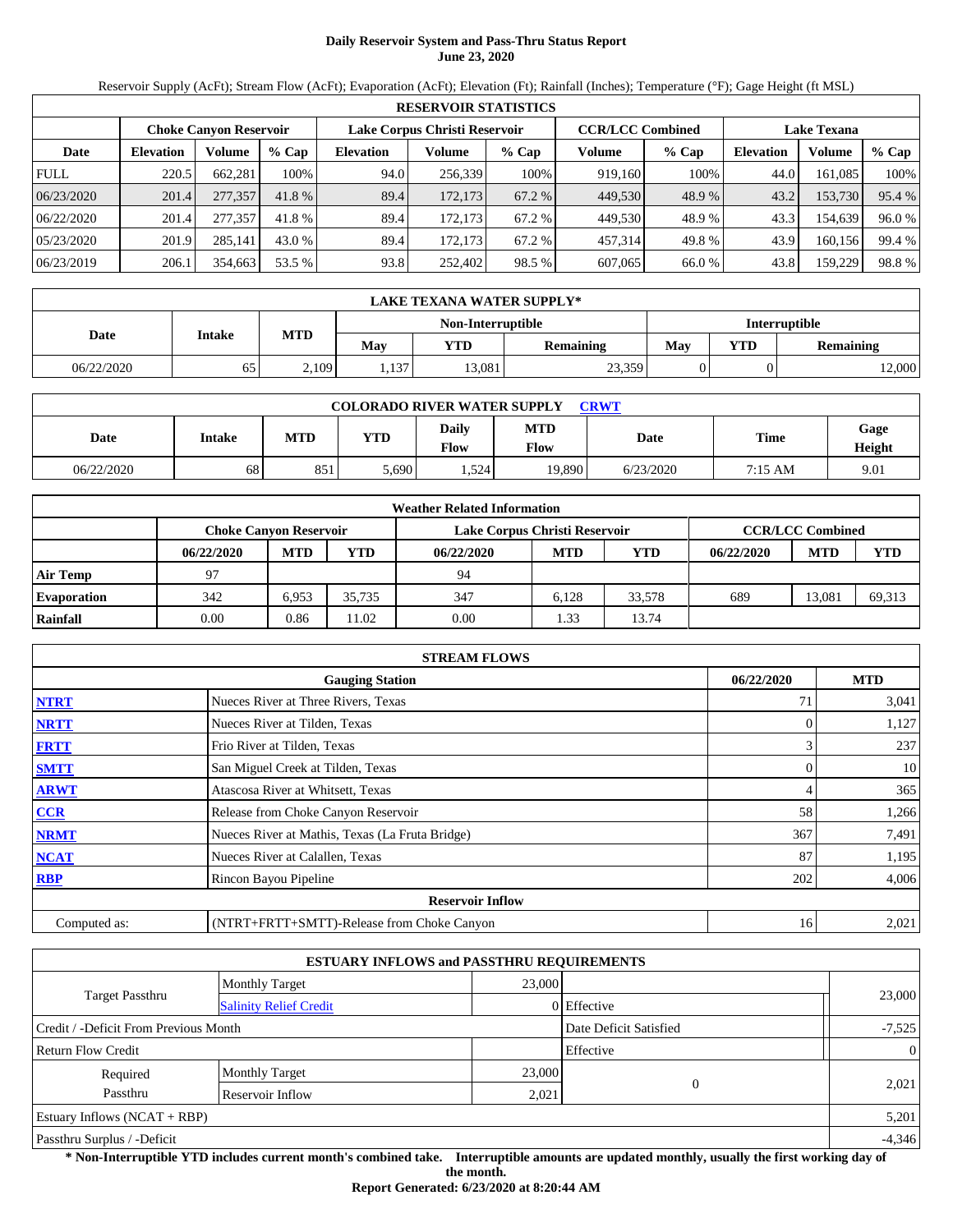# **Daily Reservoir System and Pass-Thru Status Report June 24, 2020**

Reservoir Supply (AcFt); Stream Flow (AcFt); Evaporation (AcFt); Elevation (Ft); Rainfall (Inches); Temperature (°F); Gage Height (ft MSL)

|             | <b>RESERVOIR STATISTICS</b> |         |         |                               |         |         |                         |         |                    |         |        |  |  |
|-------------|-----------------------------|---------|---------|-------------------------------|---------|---------|-------------------------|---------|--------------------|---------|--------|--|--|
|             | Choke Canvon Reservoir      |         |         | Lake Corpus Christi Reservoir |         |         | <b>CCR/LCC Combined</b> |         | <b>Lake Texana</b> |         |        |  |  |
| Date        | <b>Elevation</b>            | Volume  | $%$ Cap | <b>Elevation</b>              | Volume  | $%$ Cap | Volume                  | $%$ Cap | Elevation          | Volume  | % Cap  |  |  |
| <b>FULL</b> | 220.5                       | 662,281 | 100%    | 94.0                          | 256,339 | 100%    | 919.160                 | 100%    | 44.0               | 161,085 | 100%   |  |  |
| 06/24/2020  | 201.4                       | 277,357 | 41.8 %  | 89.4                          | 172,173 | 67.2 %  | 449,530                 | 48.9%   | 43.4               | 155,551 | 96.6 % |  |  |
| 06/23/2020  | 201.4                       | 277,357 | 41.8 %  | 89.4                          | 172.173 | 67.2 %  | 449.530                 | 48.9%   | 43.2               | 153,730 | 95.4 % |  |  |
| 05/24/2020  | 201.8                       | 283,575 | 42.8 %  | 89.4                          | 172.173 | 67.2 %  | 455,748                 | 49.6 %  | 43.9               | 160,156 | 99.4 % |  |  |
| 06/24/2019  | 206.1                       | 354,663 | 53.5 %  | 93.9                          | 254,368 | 99.2 %  | 609,031                 | 66.3 %  | 43.8               | 159,229 | 98.8%  |  |  |

|            | <b>LAKE TEXANA WATER SUPPLY*</b> |            |       |                   |                  |               |     |                  |  |  |  |
|------------|----------------------------------|------------|-------|-------------------|------------------|---------------|-----|------------------|--|--|--|
|            |                                  |            |       | Non-Interruptible |                  | Interruptible |     |                  |  |  |  |
| Date       | <b>Intake</b>                    | <b>MTD</b> | Mav   | YTD               | <b>Remaining</b> | May           | YTD | <b>Remaining</b> |  |  |  |
| 06/23/2020 | 65                               | 2.173      | 1,137 | 13,081            | 23,359           |               |     | 12,000           |  |  |  |

| <b>COLORADO RIVER WATER SUPPLY</b><br><b>CRWT</b> |        |            |            |                      |                    |           |         |                |  |  |  |
|---------------------------------------------------|--------|------------|------------|----------------------|--------------------|-----------|---------|----------------|--|--|--|
| Date                                              | Intake | <b>MTD</b> | <b>YTD</b> | Daily<br><b>Flow</b> | <b>MTD</b><br>Flow | Date      | Time    | Gage<br>Height |  |  |  |
| 06/23/2020                                        | 68     | 919        | 5,758      | .781                 | 21.670             | 6/24/2020 | 7:15 AM | 9.81           |  |  |  |

| <b>Weather Related Information</b> |                               |            |        |                               |                         |            |            |            |            |  |  |
|------------------------------------|-------------------------------|------------|--------|-------------------------------|-------------------------|------------|------------|------------|------------|--|--|
|                                    | <b>Choke Canyon Reservoir</b> |            |        | Lake Corpus Christi Reservoir | <b>CCR/LCC Combined</b> |            |            |            |            |  |  |
|                                    | 06/23/2020                    | <b>MTD</b> | YTD    | 06/23/2020                    | <b>MTD</b>              | <b>YTD</b> | 06/23/2020 | <b>MTD</b> | <b>YTD</b> |  |  |
| <b>Air Temp</b>                    | 89                            |            |        | 90                            |                         |            |            |            |            |  |  |
| <b>Evaporation</b>                 | 198                           | 7.151      | 35.933 | 116                           | 6.244                   | 33.694     | 314        | 13.395     | 69.627     |  |  |
| Rainfall                           | 0.05                          | 0.91       | 1.07   | 0.00                          | .33                     | 13.74      |            |            |            |  |  |

| <b>STREAM FLOWS</b> |                                                 |            |       |  |  |  |  |  |  |
|---------------------|-------------------------------------------------|------------|-------|--|--|--|--|--|--|
|                     | 06/23/2020                                      | <b>MTD</b> |       |  |  |  |  |  |  |
| <b>NTRT</b>         | Nueces River at Three Rivers, Texas             | 67         | 3,107 |  |  |  |  |  |  |
| <b>NRTT</b>         | Nueces River at Tilden, Texas                   |            | 1,127 |  |  |  |  |  |  |
| <b>FRTT</b>         | Frio River at Tilden, Texas                     |            | 239   |  |  |  |  |  |  |
| <b>SMTT</b>         | San Miguel Creek at Tilden, Texas               | 0          | 10    |  |  |  |  |  |  |
| <b>ARWT</b>         | Atascosa River at Whitsett, Texas               |            | 368   |  |  |  |  |  |  |
| <b>CCR</b>          | Release from Choke Canyon Reservoir             | 58         | 1,324 |  |  |  |  |  |  |
| <b>NRMT</b>         | Nueces River at Mathis, Texas (La Fruta Bridge) | 367        | 7,859 |  |  |  |  |  |  |
| <b>NCAT</b>         | Nueces River at Calallen, Texas                 | 87         | 1,282 |  |  |  |  |  |  |
| <b>RBP</b>          | Rincon Bayou Pipeline                           | 194        | 4,200 |  |  |  |  |  |  |
|                     | <b>Reservoir Inflow</b>                         |            |       |  |  |  |  |  |  |
| Computed as:        | (NTRT+FRTT+SMTT)-Release from Choke Canyon      | 11         | 2,033 |  |  |  |  |  |  |

|                                       | <b>ESTUARY INFLOWS and PASSTHRU REQUIREMENTS</b> |        |                        |                |
|---------------------------------------|--------------------------------------------------|--------|------------------------|----------------|
|                                       | <b>Monthly Target</b>                            | 23,000 |                        |                |
| <b>Target Passthru</b>                | <b>Salinity Relief Credit</b>                    |        | 0 Effective            | 23,000         |
| Credit / -Deficit From Previous Month |                                                  |        | Date Deficit Satisfied | $-7,525$       |
| <b>Return Flow Credit</b>             |                                                  |        | Effective              | $\overline{0}$ |
| Required                              | <b>Monthly Target</b>                            | 23,000 |                        |                |
| Passthru                              | Reservoir Inflow                                 | 2,033  |                        | 2,033          |
| Estuary Inflows $(NCAT + RBP)$        |                                                  |        |                        | 5,482          |
| Passthru Surplus / -Deficit           |                                                  |        |                        | $-4,075$       |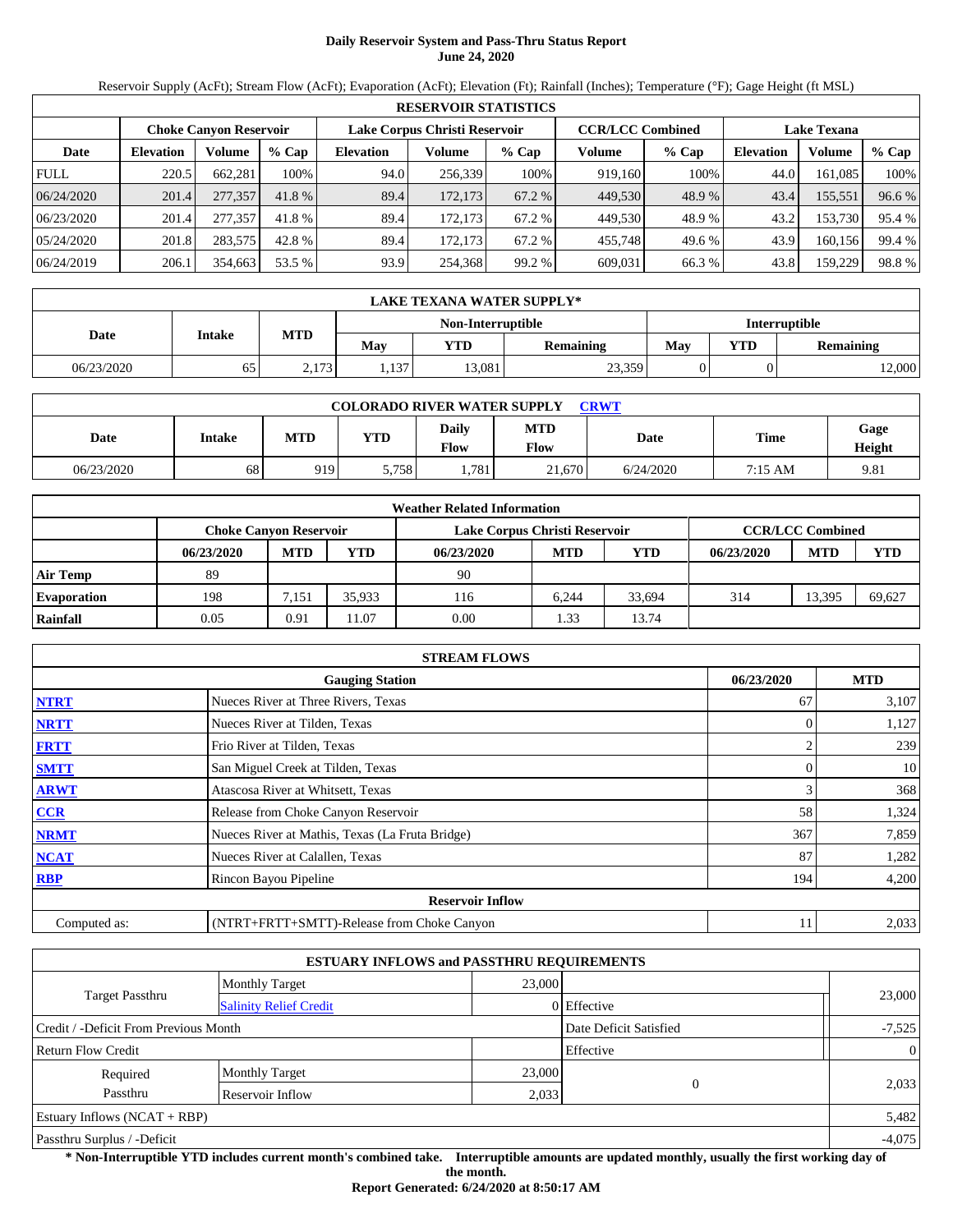# **Daily Reservoir System and Pass-Thru Status Report June 25, 2020**

Reservoir Supply (AcFt); Stream Flow (AcFt); Evaporation (AcFt); Elevation (Ft); Rainfall (Inches); Temperature (°F); Gage Height (ft MSL)

| <b>RESERVOIR STATISTICS</b> |                  |                               |         |                               |         |         |                         |         |                    |         |        |  |
|-----------------------------|------------------|-------------------------------|---------|-------------------------------|---------|---------|-------------------------|---------|--------------------|---------|--------|--|
|                             |                  | <b>Choke Canyon Reservoir</b> |         | Lake Corpus Christi Reservoir |         |         | <b>CCR/LCC Combined</b> |         | <b>Lake Texana</b> |         |        |  |
| Date                        | <b>Elevation</b> | Volume                        | $%$ Cap | <b>Elevation</b>              | Volume  | $%$ Cap | Volume                  | $%$ Cap | <b>Elevation</b>   | Volume  | % Cap  |  |
| <b>FULL</b>                 | 220.5            | 662,281                       | 100%    | 94.0                          | 256,339 | 100%    | 919,160                 | 100%    | 44.0               | 161.085 | 100%   |  |
| 06/25/2020                  | 201.4            | 277,357                       | 41.8 %  | 89.3                          | 170.521 | 66.5 %  | 447,878                 | 48.7 %  | 43.6               | 157,385 | 97.7 % |  |
| 06/24/2020                  | 201.4            | 277,357                       | 41.8 %  | 89.4                          | 172.173 | 67.2 %  | 449,530                 | 48.9%   | 43.4               | 155,551 | 96.6 % |  |
| 05/25/2020                  | 201.9            | 285,141                       | 43.0 %  | 89.5                          | 173.834 | 67.8 %  | 458,975                 | 49.9 %  | 43.9               | 160,156 | 99.4 % |  |
| 06/25/2019                  | 206.1            | 354,663                       | 53.5 %  | 93.9                          | 254,368 | 99.2 %  | 609,031                 | 66.3%   | 43.7               | 158,306 | 98.3%  |  |

| LAKE TEXANA WATER SUPPLY* |               |            |       |                   |           |               |     |                  |  |  |
|---------------------------|---------------|------------|-------|-------------------|-----------|---------------|-----|------------------|--|--|
|                           |               |            |       | Non-Interruptible |           | Interruptible |     |                  |  |  |
| Date                      | <b>Intake</b> | <b>MTD</b> | Mav   | YTD               | Remaining | May           | YTD | <b>Remaining</b> |  |  |
| 06/24/2020                | 88            | 2,261      | . 137 | 13,081            | 23,359    |               |     | 2,000            |  |  |

| <b>COLORADO RIVER WATER SUPPLY</b><br>CRWT |        |            |            |                      |                    |           |         |                |  |  |  |
|--------------------------------------------|--------|------------|------------|----------------------|--------------------|-----------|---------|----------------|--|--|--|
| Date                                       | Intake | <b>MTD</b> | <b>YTD</b> | Daily<br><b>Flow</b> | <b>MTD</b><br>Flow | Date      | Time    | Gage<br>Height |  |  |  |
| 06/24/2020                                 | 45     | 964        | 5.803      | 2.660                | 24.330             | 6/25/2020 | 7:15 AM | 10.28          |  |  |  |

| <b>Weather Related Information</b> |                               |            |        |                               |                         |        |            |            |            |  |  |
|------------------------------------|-------------------------------|------------|--------|-------------------------------|-------------------------|--------|------------|------------|------------|--|--|
|                                    | <b>Choke Canyon Reservoir</b> |            |        | Lake Corpus Christi Reservoir | <b>CCR/LCC Combined</b> |        |            |            |            |  |  |
|                                    | 06/24/2020                    | <b>MTD</b> | YTD    | 06/24/2020                    | <b>MTD</b>              | YTD    | 06/24/2020 | <b>MTD</b> | <b>YTD</b> |  |  |
| <b>Air Temp</b>                    | 94                            |            |        | 90                            |                         |        |            |            |            |  |  |
| <b>Evaporation</b>                 | 288                           | 7.439      | 36.221 | 269                           | 6.513                   | 33.963 | 557        | 13.952     | 70,184     |  |  |
| Rainfall                           | 0.00                          | 0.91       | 1.07   | 0.00                          | .33                     | 13.74  |            |            |            |  |  |

| <b>STREAM FLOWS</b> |                                                 |            |       |  |  |  |  |  |  |
|---------------------|-------------------------------------------------|------------|-------|--|--|--|--|--|--|
|                     | 06/24/2020                                      | <b>MTD</b> |       |  |  |  |  |  |  |
| <b>NTRT</b>         | Nueces River at Three Rivers, Texas             | 63         | 3,170 |  |  |  |  |  |  |
| <b>NRTT</b>         | Nueces River at Tilden, Texas                   |            | 1,127 |  |  |  |  |  |  |
| <b>FRTT</b>         | Frio River at Tilden, Texas                     |            | 241   |  |  |  |  |  |  |
| <b>SMTT</b>         | San Miguel Creek at Tilden, Texas               | 0          | 10    |  |  |  |  |  |  |
| <b>ARWT</b>         | Atascosa River at Whitsett, Texas               |            | 369   |  |  |  |  |  |  |
| <b>CCR</b>          | Release from Choke Canyon Reservoir             | 58         | 1,382 |  |  |  |  |  |  |
| <b>NRMT</b>         | Nueces River at Mathis, Texas (La Fruta Bridge) | 369        | 8,228 |  |  |  |  |  |  |
| <b>NCAT</b>         | Nueces River at Calallen, Texas                 | 87         | 1,370 |  |  |  |  |  |  |
| <b>RBP</b>          | Rincon Bayou Pipeline                           | 188        | 4,388 |  |  |  |  |  |  |
|                     | <b>Reservoir Inflow</b>                         |            |       |  |  |  |  |  |  |
| Computed as:        | (NTRT+FRTT+SMTT)-Release from Choke Canyon      |            | 2,039 |  |  |  |  |  |  |

|                                       |                               | <b>ESTUARY INFLOWS and PASSTHRU REQUIREMENTS</b> |                   |                |
|---------------------------------------|-------------------------------|--------------------------------------------------|-------------------|----------------|
|                                       | <b>Monthly Target</b>         | 23,000                                           |                   |                |
| <b>Target Passthru</b>                | <b>Salinity Relief Credit</b> |                                                  | 0 Effective       | 23,000         |
| Credit / -Deficit From Previous Month |                               | Date Deficit Satisfied                           | $-7,525$          |                |
| <b>Return Flow Credit</b>             |                               |                                                  | Effective         | $\overline{0}$ |
| Required                              | <b>Monthly Target</b>         | 23,000                                           |                   |                |
| Passthru                              | Reservoir Inflow              |                                                  | $\theta$<br>2,039 | 2,039          |
| Estuary Inflows $(NCAT + RBP)$        |                               |                                                  |                   | 5,758          |
| Passthru Surplus / -Deficit           |                               |                                                  |                   | $-3,806$       |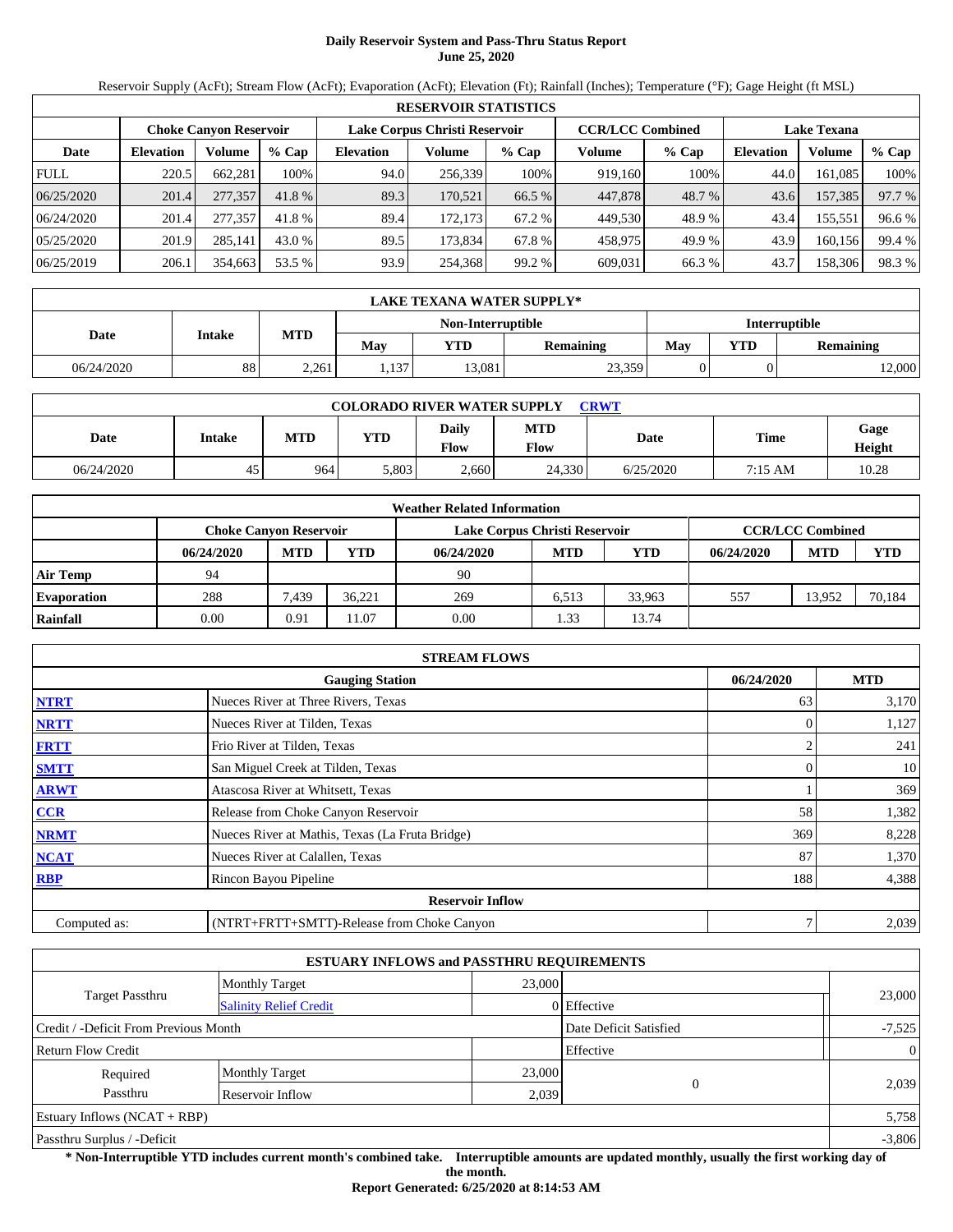# **Daily Reservoir System and Pass-Thru Status Report June 26, 2020**

Reservoir Supply (AcFt); Stream Flow (AcFt); Evaporation (AcFt); Elevation (Ft); Rainfall (Inches); Temperature (°F); Gage Height (ft MSL)

| <b>RESERVOIR STATISTICS</b> |                  |                               |         |                  |                               |         |         |                         |                    |         |         |  |
|-----------------------------|------------------|-------------------------------|---------|------------------|-------------------------------|---------|---------|-------------------------|--------------------|---------|---------|--|
|                             |                  | <b>Choke Canvon Reservoir</b> |         |                  | Lake Corpus Christi Reservoir |         |         | <b>CCR/LCC Combined</b> | <b>Lake Texana</b> |         |         |  |
| Date                        | <b>Elevation</b> | Volume                        | $%$ Cap | <b>Elevation</b> | Volume                        | $%$ Cap | Volume  | $%$ Cap                 | <b>Elevation</b>   | Volume  | % Cap   |  |
| <b>FULL</b>                 | 220.5            | 662.281                       | 100%    | 94.0             | 256,339                       | 100%    | 919.160 | 100%                    | 44.0               | 161.085 | 100%    |  |
| 06/26/2020                  | 201.4            | 277,357                       | 41.8 %  | 89.4             | 172.173                       | 67.2 %  | 449.530 | 48.9 %                  | 43.9               | 160.156 | 99.4 %  |  |
| 06/25/2020                  | 201.4            | 277,357                       | 41.8 %  | 89.3             | 170.521                       | 66.5 %  | 447.878 | 48.7 %                  | 43.6               | 157.385 | 97.7 %  |  |
| 05/26/2020                  | 201.9            | 285,141                       | 43.0 %  | 89.5             | 173.834                       | 67.8 %  | 458,975 | 49.9 %                  | 44.0               | 161.085 | 100.0 % |  |
| 06/26/2019                  | 206.0            | 352,920                       | 53.2 %  | 93.9             | 254,368                       | 99.2 %  | 607.288 | 66.1 %                  | 43.6               | 157,385 | 97.7 %  |  |

| LAKE TEXANA WATER SUPPLY* |               |            |       |                   |                  |               |            |           |  |  |
|---------------------------|---------------|------------|-------|-------------------|------------------|---------------|------------|-----------|--|--|
|                           |               |            |       | Non-Interruptible |                  | Interruptible |            |           |  |  |
| Date                      | <b>Intake</b> | <b>MTD</b> | Mav   | YTD               | <b>Remaining</b> | Mav           | <b>YTD</b> | Remaining |  |  |
| 06/25/2020                | 133           | 2,394      | 1,137 | 13,081            | 23,359           |               |            | 12,000    |  |  |

| <b>COLORADO RIVER WATER SUPPLY</b><br><b>CRWT</b> |        |            |            |                      |                    |           |         |                |  |  |  |
|---------------------------------------------------|--------|------------|------------|----------------------|--------------------|-----------|---------|----------------|--|--|--|
| Date                                              | Intake | <b>MTD</b> | <b>YTD</b> | Daily<br><b>Flow</b> | <b>MTD</b><br>Flow | Date      | Time    | Gage<br>Height |  |  |  |
| 06/25/2020                                        |        | 964        | 5.803      | 7.126                | 31.456             | 6/26/2020 | 7:15 AM | 14.18          |  |  |  |

| <b>Weather Related Information</b> |                               |            |        |                               |                         |        |            |            |            |  |  |
|------------------------------------|-------------------------------|------------|--------|-------------------------------|-------------------------|--------|------------|------------|------------|--|--|
|                                    | <b>Choke Canvon Reservoir</b> |            |        | Lake Corpus Christi Reservoir | <b>CCR/LCC Combined</b> |        |            |            |            |  |  |
|                                    | 06/25/2020                    | <b>MTD</b> | YTD    | 06/25/2020                    | <b>MTD</b>              | YTD    | 06/25/2020 | <b>MTD</b> | <b>YTD</b> |  |  |
| <b>Air Temp</b>                    | 93                            |            |        | 91                            |                         |        |            |            |            |  |  |
| <b>Evaporation</b>                 | 378                           | 7.817      | 36.599 | 135                           | 6.648                   | 34.098 | 513        | 14.465     | 70,697     |  |  |
| Rainfall                           | 0.72                          | 1.63       | 1.79   | 1.31                          | 2.64                    | 15.05  |            |            |            |  |  |

| <b>STREAM FLOWS</b> |                                                 |            |       |  |  |  |  |  |  |
|---------------------|-------------------------------------------------|------------|-------|--|--|--|--|--|--|
|                     | 06/25/2020                                      | <b>MTD</b> |       |  |  |  |  |  |  |
| <b>NTRT</b>         | Nueces River at Three Rivers, Texas             | 60         | 3,229 |  |  |  |  |  |  |
| <b>NRTT</b>         | Nueces River at Tilden, Texas                   |            | 1,127 |  |  |  |  |  |  |
| <b>FRTT</b>         | Frio River at Tilden, Texas                     |            | 245   |  |  |  |  |  |  |
| <b>SMTT</b>         | San Miguel Creek at Tilden, Texas               |            | 17    |  |  |  |  |  |  |
| <b>ARWT</b>         | Atascosa River at Whitsett, Texas               | 0          | 370   |  |  |  |  |  |  |
| <b>CCR</b>          | Release from Choke Canyon Reservoir             | 58         | 1,439 |  |  |  |  |  |  |
| <b>NRMT</b>         | Nueces River at Mathis, Texas (La Fruta Bridge) | 367        | 8,595 |  |  |  |  |  |  |
| <b>NCAT</b>         | Nueces River at Calallen, Texas                 | 47         | 1,416 |  |  |  |  |  |  |
| <b>RBP</b>          | Rincon Bayou Pipeline                           | 195        | 4,584 |  |  |  |  |  |  |
|                     | <b>Reservoir Inflow</b>                         |            |       |  |  |  |  |  |  |
| Computed as:        | (NTRT+FRTT+SMTT)-Release from Choke Canyon      | 13         | 2,052 |  |  |  |  |  |  |

|                                       |                               | <b>ESTUARY INFLOWS and PASSTHRU REQUIREMENTS</b> |                        |                |
|---------------------------------------|-------------------------------|--------------------------------------------------|------------------------|----------------|
|                                       | <b>Monthly Target</b>         | 23,000                                           |                        |                |
| <b>Target Passthru</b>                | <b>Salinity Relief Credit</b> |                                                  | 0 Effective            | 23,000         |
| Credit / -Deficit From Previous Month |                               |                                                  | Date Deficit Satisfied | $-7,525$       |
| <b>Return Flow Credit</b>             |                               |                                                  | Effective              | $\overline{0}$ |
| Required                              | <b>Monthly Target</b>         | 23,000                                           |                        |                |
| Passthru                              | Reservoir Inflow              |                                                  | $\theta$<br>2,052      | 2,052          |
| Estuary Inflows $(NCAT + RBP)$        |                               |                                                  |                        | 6,000          |
| Passthru Surplus / -Deficit           |                               |                                                  |                        | $-3,578$       |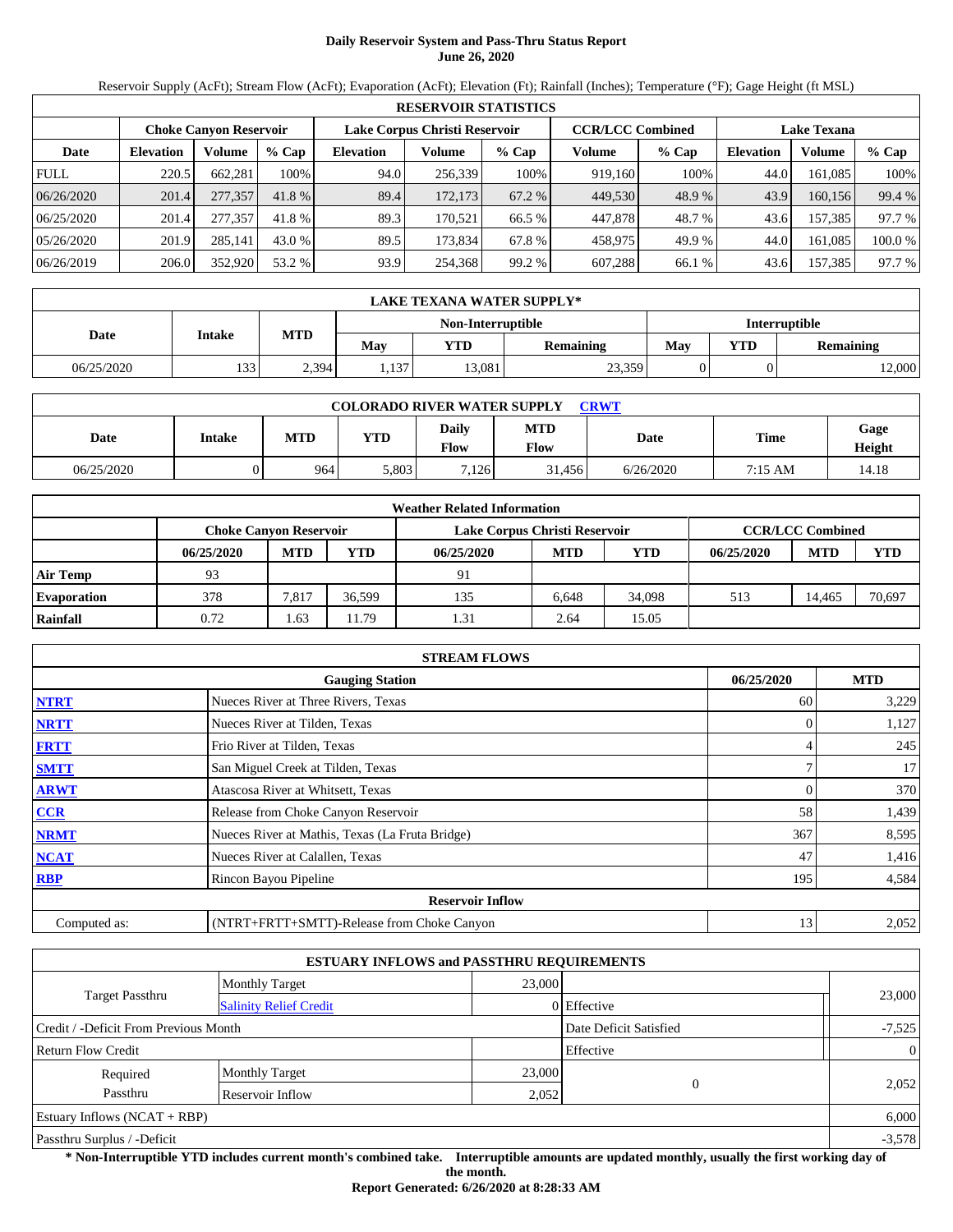## **Daily Reservoir System and Pass-Thru Status Report June 27, 2020**

Reservoir Supply (AcFt); Stream Flow (AcFt); Evaporation (AcFt); Elevation (Ft); Rainfall (Inches); Temperature (°F); Gage Height (ft MSL)

|             | <b>RESERVOIR STATISTICS</b>   |         |         |                               |         |         |                         |         |                    |         |        |  |  |
|-------------|-------------------------------|---------|---------|-------------------------------|---------|---------|-------------------------|---------|--------------------|---------|--------|--|--|
|             | <b>Choke Canyon Reservoir</b> |         |         | Lake Corpus Christi Reservoir |         |         | <b>CCR/LCC Combined</b> |         | <b>Lake Texana</b> |         |        |  |  |
| Date        | <b>Elevation</b>              | Volume  | $%$ Cap | <b>Elevation</b>              | Volume  | $%$ Cap | Volume                  | $%$ Cap | Elevation          | Volume  | % Cap  |  |  |
| <b>FULL</b> | 220.5                         | 662,281 | 100%    | 94.0                          | 256,339 | 100%    | 919.160                 | 100%    | 44.0               | 161,085 | 100%   |  |  |
| 06/27/2020  | 201.4                         | 277,357 | 41.8 %  | 89.6                          | 175,504 | 68.5 %  | 452,861                 | 49.3 %  | 43.9               | 160,156 | 99.4 % |  |  |
| 06/26/2020  | 201.4                         | 277,357 | 41.8 %  | 89.4                          | 172.173 | 67.2 %  | 449,530                 | 48.9%   | 43.9               | 160.156 | 99.4 % |  |  |
| 05/27/2020  | 201.9                         | 285,141 | 43.0 %  | 89.5                          | 173,834 | 67.8 %  | 458,975                 | 49.9 %  | 43.9               | 160,156 | 99.4 % |  |  |
| 06/27/2019  | 206.0                         | 352,920 | 53.2 %  | 94.0                          | 256,339 | 100.0 % | 609,259                 | 66.3 %  | 43.5               | 156,467 | 97.1 % |  |  |

|            | LAKE TEXANA WATER SUPPLY* |            |       |                   |                  |               |     |                  |  |  |  |
|------------|---------------------------|------------|-------|-------------------|------------------|---------------|-----|------------------|--|--|--|
|            |                           |            |       | Non-Interruptible |                  | Interruptible |     |                  |  |  |  |
| Date       | <b>Intake</b>             | <b>MTD</b> | Mav   | YTD               | <b>Remaining</b> | May           | YTD | <b>Remaining</b> |  |  |  |
| 06/26/2020 | 134                       | 2,527      | 1,137 | 13,081            | 23,359           |               |     | 12,000           |  |  |  |

| <b>COLORADO RIVER WATER SUPPLY</b><br><b>CRWT</b> |        |            |            |                             |                    |           |                   |                |  |  |
|---------------------------------------------------|--------|------------|------------|-----------------------------|--------------------|-----------|-------------------|----------------|--|--|
| Date                                              | Intake | <b>MTD</b> | <b>YTD</b> | <b>Daily</b><br><b>Flow</b> | <b>MTD</b><br>Flow | Date      | <b>Time</b>       | Gage<br>Height |  |  |
| 06/26/2020                                        |        | 964        | 5,803      | 7.662                       | 39,118             | 6/27/2020 | $7:15 \text{ AM}$ | 12.71          |  |  |

|                    | <b>Weather Related Information</b> |            |        |                               |            |            |            |                         |            |  |  |
|--------------------|------------------------------------|------------|--------|-------------------------------|------------|------------|------------|-------------------------|------------|--|--|
|                    | <b>Choke Canvon Reservoir</b>      |            |        | Lake Corpus Christi Reservoir |            |            |            | <b>CCR/LCC Combined</b> |            |  |  |
|                    | 06/26/2020                         | <b>MTD</b> | YTD    | 06/26/2020                    | <b>MTD</b> | <b>YTD</b> | 06/26/2020 | <b>MTD</b>              | <b>YTD</b> |  |  |
| <b>Air Temp</b>    | 82                                 |            |        | 80                            |            |            |            |                         |            |  |  |
| <b>Evaporation</b> | 45                                 | 7.862      | 36.644 | 185                           | 6.833      | 34.283     | 230        | 14.695                  | 70.927     |  |  |
| Rainfall           | 1.15                               | 2.78       | 12.94  | 0.80                          | 3.44       | 15.85      |            |                         |            |  |  |

|              | <b>STREAM FLOWS</b>                             |            |            |  |  |  |  |  |  |
|--------------|-------------------------------------------------|------------|------------|--|--|--|--|--|--|
|              | <b>Gauging Station</b>                          | 06/26/2020 | <b>MTD</b> |  |  |  |  |  |  |
| <b>NTRT</b>  | Nueces River at Three Rivers, Texas             | 89         | 3,319      |  |  |  |  |  |  |
| <b>NRTT</b>  | Nueces River at Tilden, Texas                   |            | 1,127      |  |  |  |  |  |  |
| <b>FRTT</b>  | Frio River at Tilden, Texas                     | 6          | 251        |  |  |  |  |  |  |
| <b>SMTT</b>  | San Miguel Creek at Tilden, Texas               | 9          | 26         |  |  |  |  |  |  |
| <b>ARWT</b>  | Atascosa River at Whitsett, Texas               | 18         | 388        |  |  |  |  |  |  |
| CCR          | Release from Choke Canyon Reservoir             | 58         | 1,497      |  |  |  |  |  |  |
| <b>NRMT</b>  | Nueces River at Mathis, Texas (La Fruta Bridge) | 375        | 8,970      |  |  |  |  |  |  |
| <b>NCAT</b>  | Nueces River at Calallen, Texas                 | 99         | 1,515      |  |  |  |  |  |  |
| <b>RBP</b>   | Rincon Bayou Pipeline                           | 194        | 4,777      |  |  |  |  |  |  |
|              | <b>Reservoir Inflow</b>                         |            |            |  |  |  |  |  |  |
| Computed as: | (NTRT+FRTT+SMTT)-Release from Choke Canyon      | 46         | 2,099      |  |  |  |  |  |  |

|                                       |                               | <b>ESTUARY INFLOWS and PASSTHRU REQUIREMENTS</b> |                        |                |
|---------------------------------------|-------------------------------|--------------------------------------------------|------------------------|----------------|
|                                       | <b>Monthly Target</b>         | 23,000                                           |                        |                |
| <b>Target Passthru</b>                | <b>Salinity Relief Credit</b> |                                                  | 0 Effective            | 23,000         |
| Credit / -Deficit From Previous Month |                               |                                                  | Date Deficit Satisfied | $-7,525$       |
| <b>Return Flow Credit</b>             |                               |                                                  | Effective              | $\overline{0}$ |
| Required                              | <b>Monthly Target</b>         | 23,000                                           |                        |                |
| Passthru                              | Reservoir Inflow              | 2,099                                            | $\theta$               | 2,099          |
| Estuary Inflows $(NCAT + RBP)$        |                               |                                                  |                        | 6,293          |
| Passthru Surplus / -Deficit           |                               |                                                  |                        | $-3,331$       |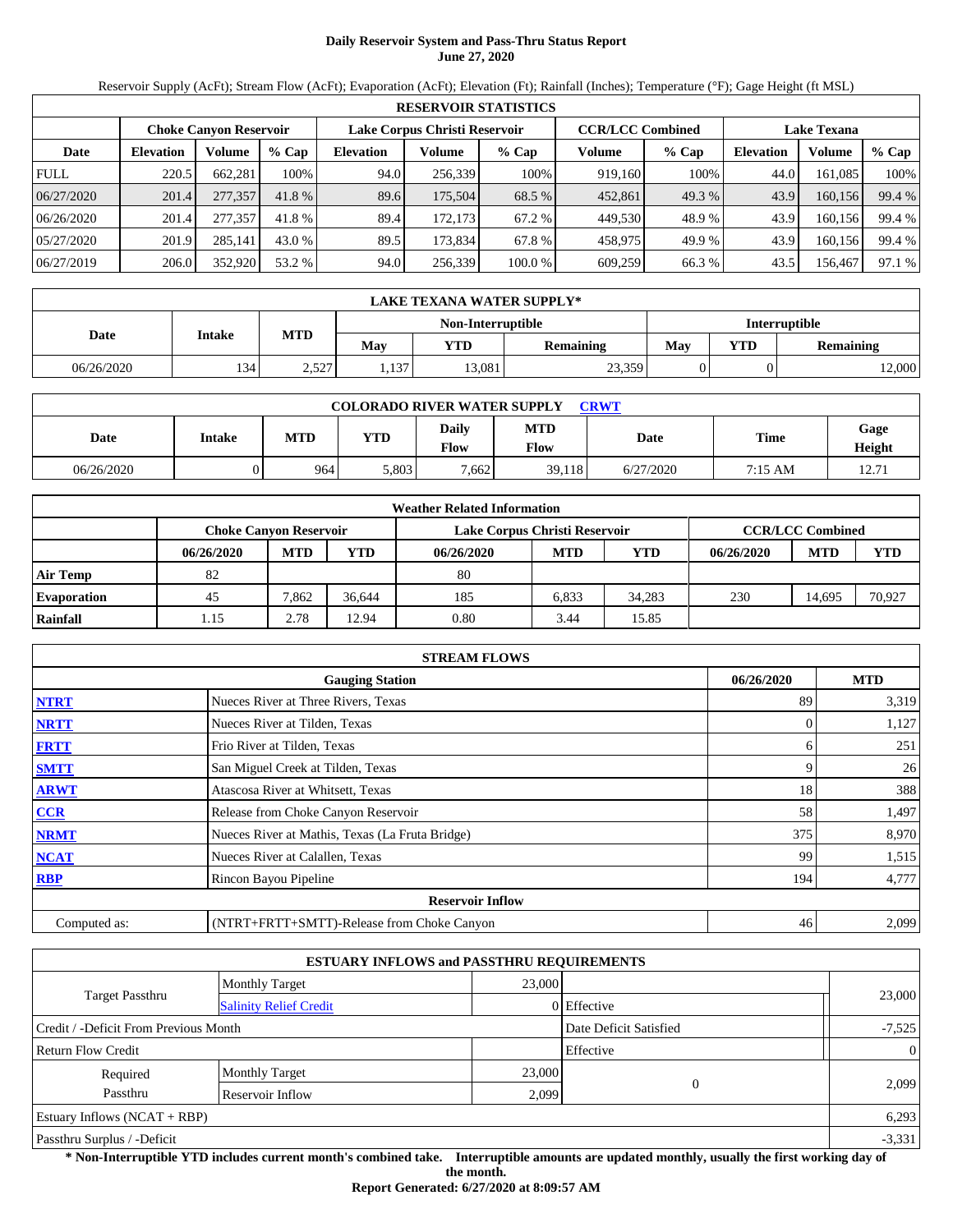# **Daily Reservoir System and Pass-Thru Status Report June 28, 2020**

Reservoir Supply (AcFt); Stream Flow (AcFt); Evaporation (AcFt); Elevation (Ft); Rainfall (Inches); Temperature (°F); Gage Height (ft MSL)

|             | <b>RESERVOIR STATISTICS</b>   |         |         |                               |         |         |                         |         |                    |         |        |  |  |
|-------------|-------------------------------|---------|---------|-------------------------------|---------|---------|-------------------------|---------|--------------------|---------|--------|--|--|
|             | <b>Choke Canyon Reservoir</b> |         |         | Lake Corpus Christi Reservoir |         |         | <b>CCR/LCC Combined</b> |         | <b>Lake Texana</b> |         |        |  |  |
| Date        | <b>Elevation</b>              | Volume  | $%$ Cap | <b>Elevation</b>              | Volume  | $%$ Cap | Volume                  | $%$ Cap | <b>Elevation</b>   | Volume  | % Cap  |  |  |
| <b>FULL</b> | 220.5                         | 662,281 | 100%    | 94.0                          | 256,339 | 100%    | 919.160                 | 100%    | 44.0               | 161,085 | 100%   |  |  |
| 06/28/2020  | 201.4                         | 277,357 | 41.8 %  | 89.5                          | 173,834 | 67.8 %  | 451.191                 | 49.1 %  | 43.8               | 159,229 | 98.8%  |  |  |
| 06/27/2020  | 201.4                         | 277,357 | 41.8%   | 89.6                          | 175.504 | 68.5 %  | 452.861                 | 49.3 %  | 43.9               | 160.156 | 99.4 % |  |  |
| 05/28/2020  | 201.9                         | 285,141 | 43.0 %  | 89.6                          | 175.504 | 68.5 %  | 460.645                 | 50.1 %  | 43.7               | 158,306 | 98.3%  |  |  |
| 06/28/2019  | 206.0                         | 352,920 | 53.2 %  | 94.0                          | 256,339 | 100.0 % | 609,259                 | 66.3 %  | 43.5               | 156.467 | 97.1 % |  |  |

|            | <b>LAKE TEXANA WATER SUPPLY*</b> |            |       |                   |                  |               |     |                  |  |  |  |
|------------|----------------------------------|------------|-------|-------------------|------------------|---------------|-----|------------------|--|--|--|
|            |                                  |            |       | Non-Interruptible |                  | Interruptible |     |                  |  |  |  |
| Date       | <b>Intake</b>                    | <b>MTD</b> | Mav   | YTD               | <b>Remaining</b> | May           | YTD | <b>Remaining</b> |  |  |  |
| 06/27/2020 | 134                              | 2,661      | 1,137 | 13,081            | 23,359           |               |     | 12,000           |  |  |  |

| <b>COLORADO RIVER WATER SUPPLY</b><br><b>CRWT</b> |        |            |            |                      |                    |           |         |                |  |  |
|---------------------------------------------------|--------|------------|------------|----------------------|--------------------|-----------|---------|----------------|--|--|
| Date                                              | Intake | <b>MTD</b> | <b>YTD</b> | Daily<br><b>Flow</b> | <b>MTD</b><br>Flow | Date      | Time    | Gage<br>Height |  |  |
| 06/27/2020                                        |        | 964        | 5.803      | 6.431                | 45.550             | 6/28/2020 | 7:15 AM | 12.02          |  |  |

|                    | <b>Weather Related Information</b> |                        |        |                               |            |        |                         |            |            |  |  |
|--------------------|------------------------------------|------------------------|--------|-------------------------------|------------|--------|-------------------------|------------|------------|--|--|
|                    |                                    | Choke Canvon Reservoir |        | Lake Corpus Christi Reservoir |            |        | <b>CCR/LCC Combined</b> |            |            |  |  |
|                    | 06/27/2020                         | <b>MTD</b>             | YTD    | 06/27/2020                    | <b>MTD</b> | YTD    | 06/27/2020              | <b>MTD</b> | <b>YTD</b> |  |  |
| <b>Air Temp</b>    | 87                                 |                        |        | 85                            |            |        |                         |            |            |  |  |
| <b>Evaporation</b> | 234                                | 8.096                  | 36,878 | 175                           | 7.008      | 34.458 | 409                     | 15.104     | 71.336     |  |  |
| Rainfall           | 0.00                               | 2.78                   | 12.94  | 0.01                          | 3.45       | 15.86  |                         |            |            |  |  |

|              | <b>STREAM FLOWS</b>                             |            |            |  |  |  |  |  |  |
|--------------|-------------------------------------------------|------------|------------|--|--|--|--|--|--|
|              | <b>Gauging Station</b>                          | 06/27/2020 | <b>MTD</b> |  |  |  |  |  |  |
| <b>NTRT</b>  | Nueces River at Three Rivers, Texas             | 110        | 3,429      |  |  |  |  |  |  |
| <b>NRTT</b>  | Nueces River at Tilden, Texas                   |            | 1,127      |  |  |  |  |  |  |
| <b>FRTT</b>  | Frio River at Tilden, Texas                     |            | 254        |  |  |  |  |  |  |
| <b>SMTT</b>  | San Miguel Creek at Tilden, Texas               |            | 27         |  |  |  |  |  |  |
| <b>ARWT</b>  | Atascosa River at Whitsett, Texas               | 41         | 429        |  |  |  |  |  |  |
| <b>CCR</b>   | Release from Choke Canyon Reservoir             | 58         | 1,554      |  |  |  |  |  |  |
| <b>NRMT</b>  | Nueces River at Mathis, Texas (La Fruta Bridge) | 371        | 9,341      |  |  |  |  |  |  |
| <b>NCAT</b>  | Nueces River at Calallen, Texas                 | 123        | 1,638      |  |  |  |  |  |  |
| <b>RBP</b>   | Rincon Bayou Pipeline                           | 194        | 4,971      |  |  |  |  |  |  |
|              | <b>Reservoir Inflow</b>                         |            |            |  |  |  |  |  |  |
| Computed as: | (NTRT+FRTT+SMTT)-Release from Choke Canyon      | 57         | 2,156      |  |  |  |  |  |  |

|                                       | <b>ESTUARY INFLOWS and PASSTHRU REQUIREMENTS</b> |        |                        |                |
|---------------------------------------|--------------------------------------------------|--------|------------------------|----------------|
|                                       | <b>Monthly Target</b>                            | 23,000 |                        |                |
| Target Passthru                       | <b>Salinity Relief Credit</b>                    |        | 0 Effective            | 23,000         |
| Credit / -Deficit From Previous Month |                                                  |        | Date Deficit Satisfied | $-7,525$       |
| Return Flow Credit                    |                                                  |        | Effective              | $\overline{0}$ |
| Required                              | <b>Monthly Target</b>                            | 23,000 |                        |                |
| Passthru                              | Reservoir Inflow                                 | 2,156  | $\Omega$               | 2,156          |
| <b>Estuary Inflows (NCAT + RBP)</b>   |                                                  |        |                        | 6,609          |
| Passthru Surplus / -Deficit           |                                                  |        |                        | $-3,072$       |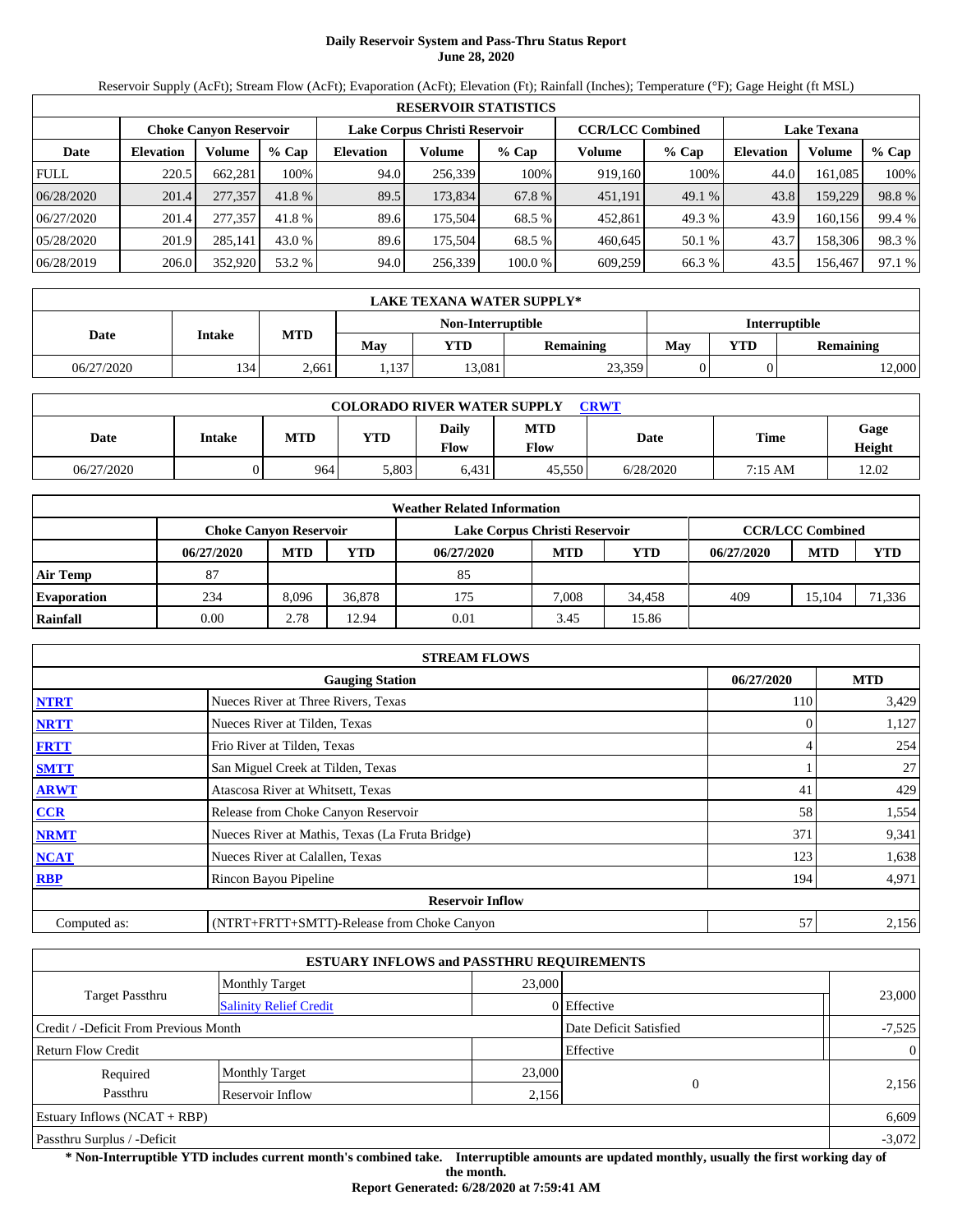# **Daily Reservoir System and Pass-Thru Status Report June 29, 2020**

Reservoir Supply (AcFt); Stream Flow (AcFt); Evaporation (AcFt); Elevation (Ft); Rainfall (Inches); Temperature (°F); Gage Height (ft MSL)

| <b>RESERVOIR STATISTICS</b> |                  |                        |         |                               |         |         |                         |         |                    |         |        |
|-----------------------------|------------------|------------------------|---------|-------------------------------|---------|---------|-------------------------|---------|--------------------|---------|--------|
|                             |                  | Choke Canvon Reservoir |         | Lake Corpus Christi Reservoir |         |         | <b>CCR/LCC Combined</b> |         | <b>Lake Texana</b> |         |        |
| Date                        | <b>Elevation</b> | Volume                 | $%$ Cap | <b>Elevation</b>              | Volume  | $%$ Cap | Volume                  | $%$ Cap | <b>Elevation</b>   | Volume  | % Cap  |
| <b>FULL</b>                 | 220.5            | 662,281                | 100%    | 94.0                          | 256,339 | 100%    | 919.160                 | 100%    | 44.0               | 161,085 | 100%   |
| 06/29/2020                  | 201.4            | 277,357                | 41.8 %  | 89.5                          | 173,834 | 67.8 %  | 451,191                 | 49.1 %  | 43.9               | 160,156 | 99.4 % |
| 06/28/2020                  | 201.4            | 277,357                | 41.8 %  | 89.5                          | 173.834 | 67.8%   | 451,191                 | 49.1 %  | 43.8               | 159,229 | 98.8%  |
| 05/29/2020                  | 201.9            | 285,141                | 43.0 %  | 89.7                          | 177.182 | 69.1 %  | 462,323                 | 50.3 %  | 43.9               | 160,156 | 99.4 % |
| 06/29/2019                  | 206.0            | 352,920                | 53.2 %  | 93.9                          | 254,368 | 99.2 %  | 607,288                 | 66.1 %  | 43.4               | 155,551 | 96.6 % |

| <b>LAKE TEXANA WATER SUPPLY*</b> |               |            |       |                   |                  |               |     |                  |  |  |
|----------------------------------|---------------|------------|-------|-------------------|------------------|---------------|-----|------------------|--|--|
|                                  |               |            |       | Non-Interruptible |                  | Interruptible |     |                  |  |  |
| Date                             | <b>Intake</b> | <b>MTD</b> | Mav   | YTD               | <b>Remaining</b> | May           | YTD | <b>Remaining</b> |  |  |
| 06/28/2020                       | 134           | 2,796      | 1,137 | 13,081            | 23,359           |               |     | 12,000           |  |  |

| <b>COLORADO RIVER WATER SUPPLY</b><br>CRWT |        |            |            |                      |                    |           |         |                |  |  |
|--------------------------------------------|--------|------------|------------|----------------------|--------------------|-----------|---------|----------------|--|--|
| Date                                       | Intake | <b>MTD</b> | <b>YTD</b> | Daily<br><b>Flow</b> | <b>MTD</b><br>Flow | Date      | Time    | Gage<br>Height |  |  |
| 06/28/2020                                 |        | 964        | 5.803      | 5.042                | 50,592             | 6/29/2020 | 7:15 AM | 11.10          |  |  |

| <b>Weather Related Information</b> |                               |            |        |                               |                         |            |            |            |            |  |
|------------------------------------|-------------------------------|------------|--------|-------------------------------|-------------------------|------------|------------|------------|------------|--|
|                                    | <b>Choke Canyon Reservoir</b> |            |        | Lake Corpus Christi Reservoir | <b>CCR/LCC Combined</b> |            |            |            |            |  |
|                                    | 06/28/2020                    | <b>MTD</b> | YTD    | 06/28/2020                    | <b>MTD</b>              | <b>YTD</b> | 06/28/2020 | <b>MTD</b> | <b>YTD</b> |  |
| <b>Air Temp</b>                    | 89                            |            |        | 88                            |                         |            |            |            |            |  |
| <b>Evaporation</b>                 | 234                           | 8.330      | 37.112 | 243                           | 7.251                   | 34.701     | 477        | 15.581     | 71,813     |  |
| Rainfall                           | 0.04                          | 2.82       | 12.98  | 0.00                          | 3.45                    | 15.86      |            |            |            |  |

| <b>STREAM FLOWS</b> |                                                 |            |       |  |  |  |  |  |  |
|---------------------|-------------------------------------------------|------------|-------|--|--|--|--|--|--|
|                     | 06/28/2020                                      | <b>MTD</b> |       |  |  |  |  |  |  |
| <b>NTRT</b>         | Nueces River at Three Rivers, Texas             | 101        | 3,529 |  |  |  |  |  |  |
| <b>NRTT</b>         | Nueces River at Tilden, Texas                   |            | 1,127 |  |  |  |  |  |  |
| <b>FRTT</b>         | Frio River at Tilden, Texas                     | 3          | 257   |  |  |  |  |  |  |
| <b>SMTT</b>         | San Miguel Creek at Tilden, Texas               | $\Omega$   | 27    |  |  |  |  |  |  |
| <b>ARWT</b>         | Atascosa River at Whitsett, Texas               | 19         | 448   |  |  |  |  |  |  |
| CCR                 | Release from Choke Canyon Reservoir             | 58         | 1,612 |  |  |  |  |  |  |
| <b>NRMT</b>         | Nueces River at Mathis, Texas (La Fruta Bridge) | 369        | 9,711 |  |  |  |  |  |  |
| <b>NCAT</b>         | Nueces River at Calallen, Texas                 | 98         | 1,736 |  |  |  |  |  |  |
| <b>RBP</b>          | Rincon Bayou Pipeline                           | 194        | 5,165 |  |  |  |  |  |  |
|                     | <b>Reservoir Inflow</b>                         |            |       |  |  |  |  |  |  |
| Computed as:        | (NTRT+FRTT+SMTT)-Release from Choke Canyon      | 46         | 2,201 |  |  |  |  |  |  |

|                                       |                               | <b>ESTUARY INFLOWS and PASSTHRU REQUIREMENTS</b> |             |                |
|---------------------------------------|-------------------------------|--------------------------------------------------|-------------|----------------|
|                                       | <b>Monthly Target</b>         | 23,000                                           |             |                |
| <b>Target Passthru</b>                | <b>Salinity Relief Credit</b> |                                                  | 0 Effective | 23,000         |
| Credit / -Deficit From Previous Month |                               | Date Deficit Satisfied                           | $-7,525$    |                |
| <b>Return Flow Credit</b>             |                               |                                                  | Effective   | $\overline{0}$ |
| Required                              | <b>Monthly Target</b>         | 23,000                                           |             |                |
| Passthru<br>Reservoir Inflow          |                               | 2,201                                            | $\theta$    | 2,201          |
| Estuary Inflows $(NCAT + RBP)$        |                               |                                                  |             | 6,901          |
| Passthru Surplus / -Deficit           |                               |                                                  |             | $-2,825$       |